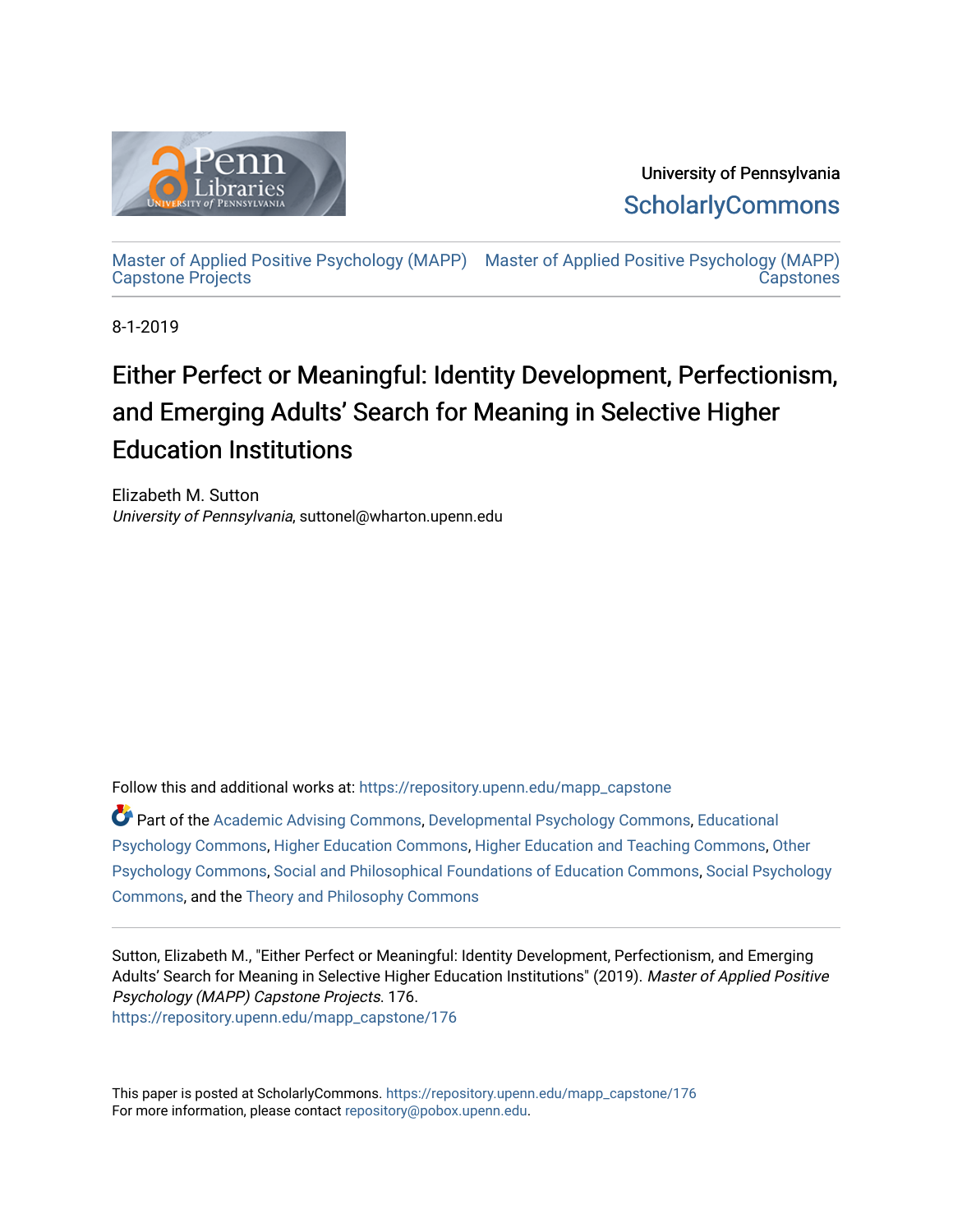## Either Perfect or Meaningful: Identity Development, Perfectionism, and Emerging Adults' Search for Meaning in Selective Higher Education Institutions

## Abstract

Emerging adulthood is a time for young people to both develop their identity and decide what constitutes a meaningful life. Selective undergraduate institutions are ideally positioned to facilitate this development, providing space and resources for exploration and reflection. At the same time, the levels of psychological distress experienced by modern college students, particularly in selective institutions, has attracted growing attention and concern. Specifically, growing levels of perfectionism have been identified in both data and students' narratives of life on campus. Selective colleges and universities have developed a variety wellness programs and centers, many of which are grounded in the research and application of positive psychology. Yet perfectionism, particularly as it relates to extrinsic motivation and social isolation, may undermine the search for and presence of meaning in life. This paper examines the potential incompatibility between high perfectionism and the development of meaning in life, suggesting that research look at the developmental trajectory of perfectionism and meaning development for college students in selective institutions. Implications for college and university well-being programs are also discussed.

## Keywords

meaning, perfectionism, higher education, identity development, emerging adulthood, positive psychology

## **Disciplines**

Academic Advising | Developmental Psychology | Educational Psychology | Higher Education | Higher Education and Teaching | Other Psychology | Psychology | Social and Philosophical Foundations of Education | Social Psychology | Theory and Philosophy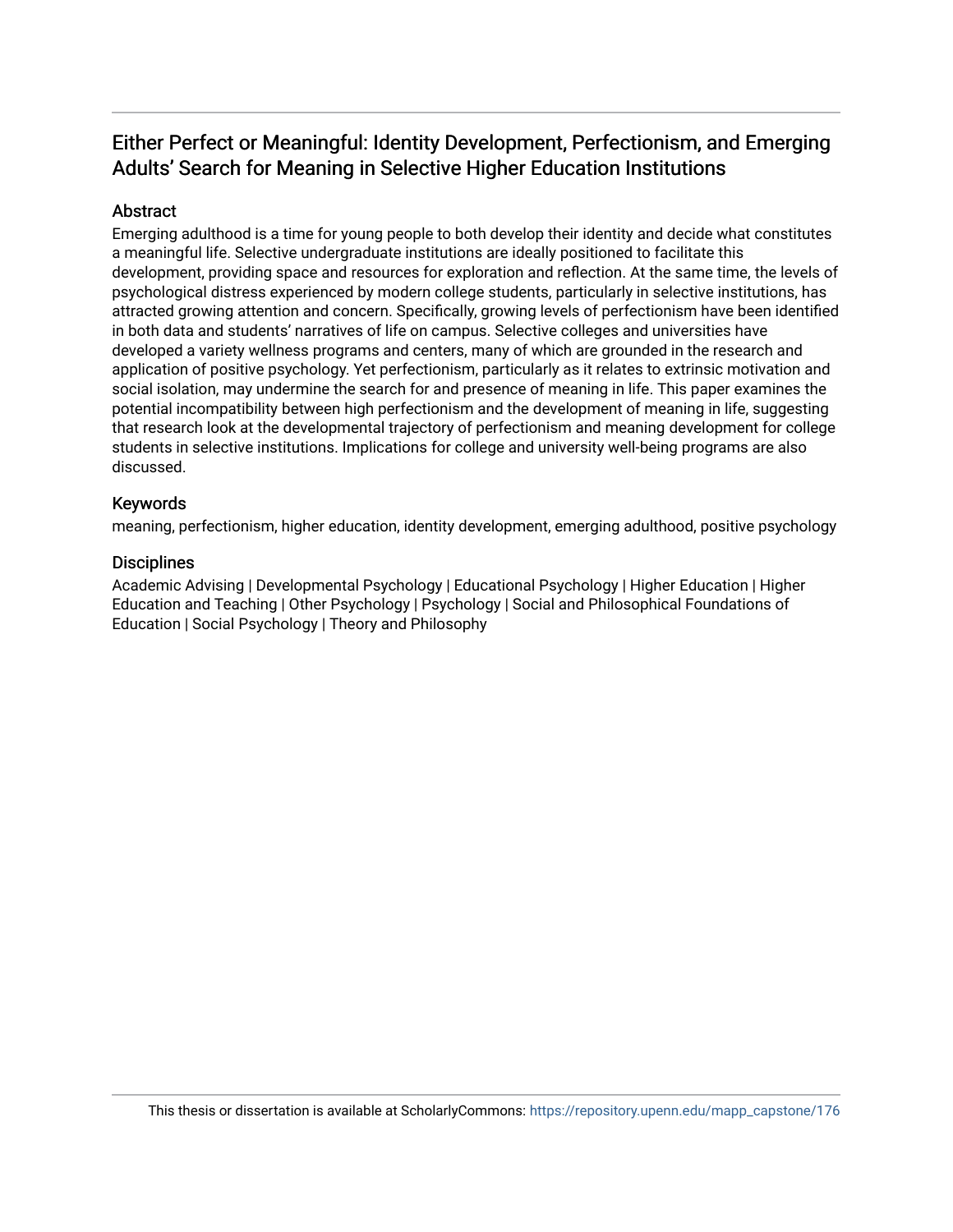Either Perfect or Meaningful: Identity Development, Perfectionism, and Emerging Adults' Search for Meaning in Selective Higher Education Institutions

Elizabeth M. Sutton

University of Pennsylvania

A Capstone Project Submitted

In Partial Fulfillment of the Requirements for the Degree of

Master of Applied Positive Psychology

Advisor: Michael F. Steger

August 1, 2019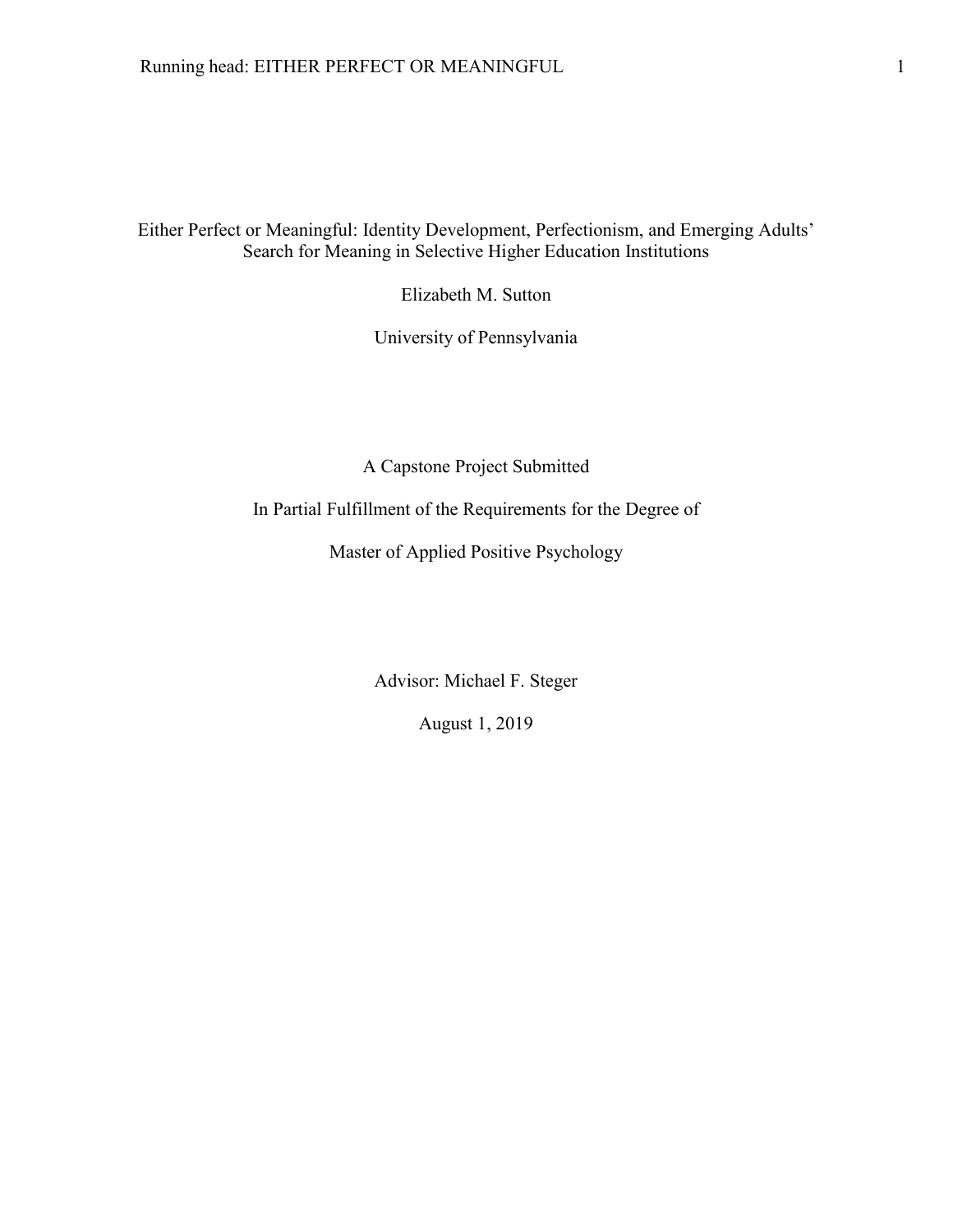## EITHER PERFECT OR MEANINGFUL 2

## Either Perfect or Meaningful: Identity Development, Perfectionism, and Emerging Adults' Search for Meaning in Selective Higher Education Institutions Elizabeth M. Sutton

Capstone Project Master of Applied Positive Psychology University of Pennsylvania Advisor: Michael F. Steger August 1, 2019

## Abstract

Emerging adulthood is a time for young people to both develop their identity and decide what constitutes a meaningful life. Selective undergraduate institutions are ideally positioned to facilitate this development, providing space and resources for exploration and reflection. At the same time, the levels of psychological distress experienced by modern college students, particularly in selective institutions, has attracted growing attention and concern. Specifically, growing levels of perfectionism have been identified in both data and students' narratives of life on campus. Selective colleges and universities have developed a variety wellness programs and centers, many of which are grounded in the research and application of positive psychology. Yet perfectionism, particularly as it relates to extrinsic motivation and social isolation, may undermine the search for and presence of meaning in life. This paper examines the potential incompatibility between high perfectionism and the development of meaning in life, suggesting that research look at the developmental trajectory of perfectionism and meaning development for college students in selective institutions. Implications for college and university well-being programs are also discussed.

*Keywords:* meaning, perfectionism, higher education, identity development, emerging adulthood, positive psychology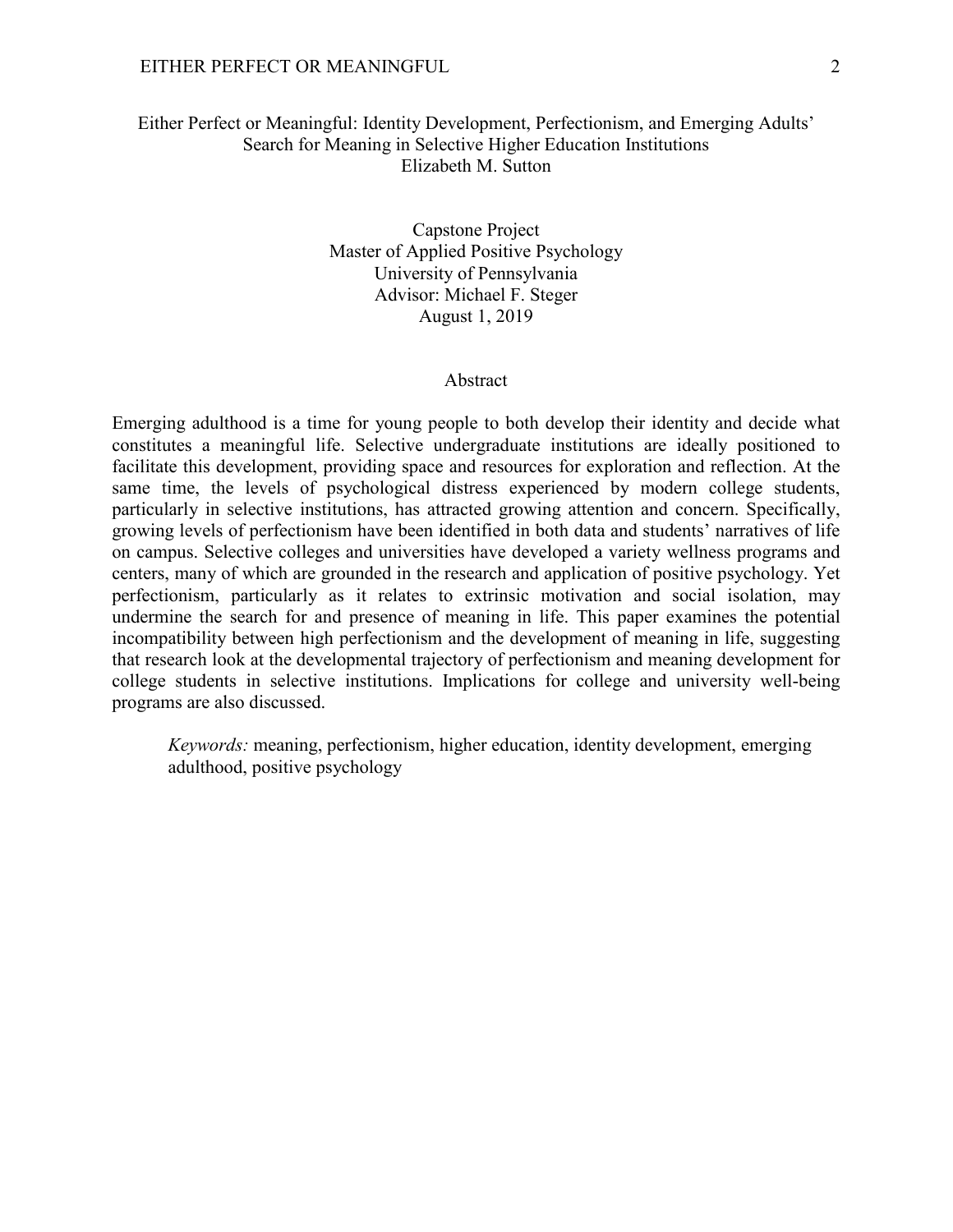## Table of Contents

| Perfectionism in the Undergraduate Population of Selective Institutions 12 |
|----------------------------------------------------------------------------|
|                                                                            |
|                                                                            |
|                                                                            |
| Well-being in College: Influences of Positive Psychology 17                |
| Meaning in Life: Definitions, Subconstructs, Development, and Sources20    |
|                                                                            |
|                                                                            |
|                                                                            |
|                                                                            |
|                                                                            |
|                                                                            |
|                                                                            |
|                                                                            |
|                                                                            |
|                                                                            |
|                                                                            |
|                                                                            |
|                                                                            |
|                                                                            |
|                                                                            |
|                                                                            |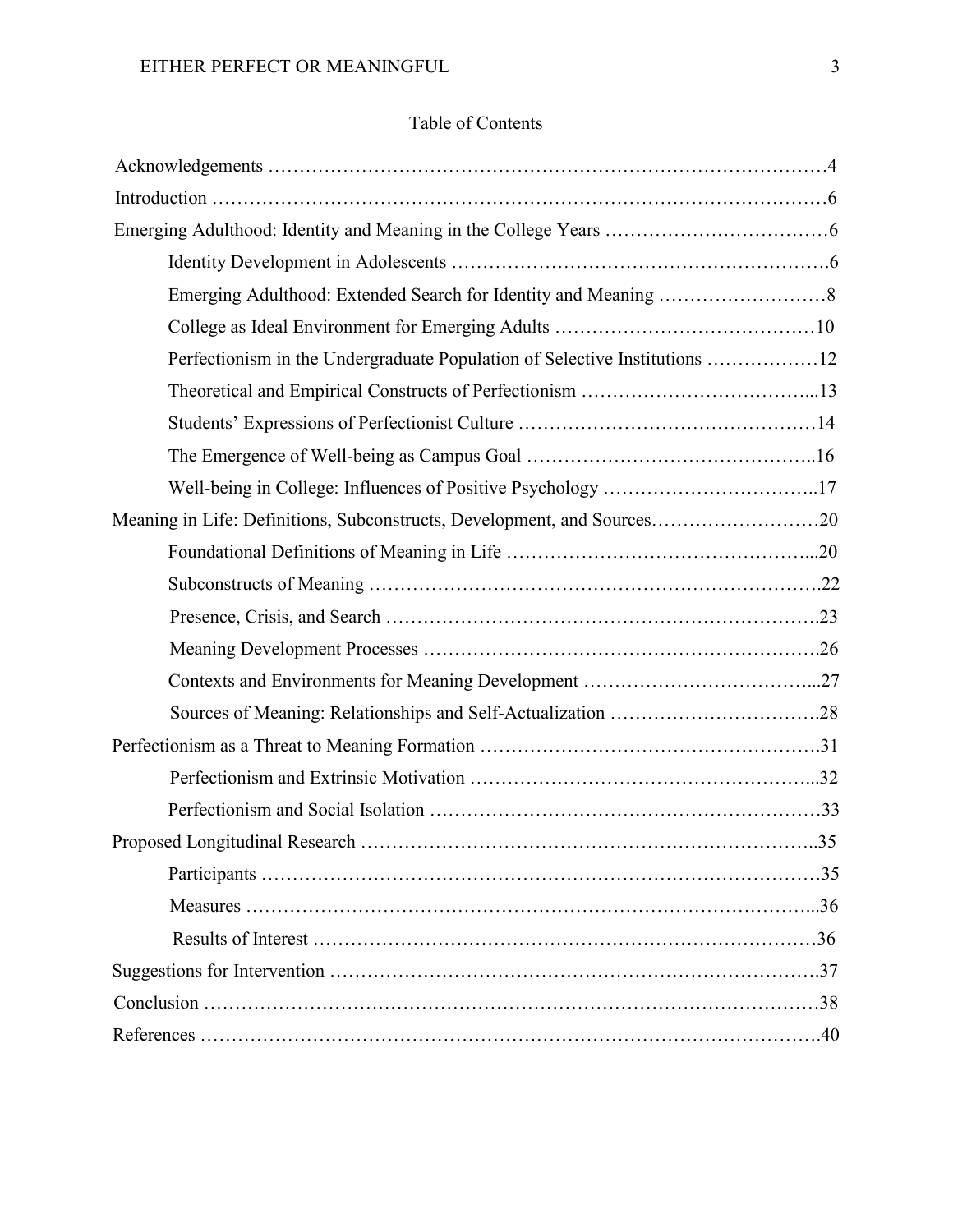## Acknowledgments

At its core, this capstone is about what we sacrifice by trying to be perfect. All those acknowledged here have in some way, whether they know it or not, contributed to my quest to step away from the paralysis of expectation into the action of self-compassion.

First, my deepest thanks to the guru of meaning theory, measurement, and application, Dr. Michael F. Steger. I was overjoyed (and surprised) when you agreed to sign on as my advisor, and while I have not exactly met the high standards I have set for myself in this process, you have been flexible and kind with your insight and incredible expertise. Your insight on life has been as invaluable as your many comments on my drafts. Thank you for reminding me that instead of being terrified of the uncertainty in our lives, we can find this fragility deeply magical.

I would not have made it through this wild and challenging year without the incredible team members who run the Masters of Applied Positive Psychology Program: Dr. James Pawelski, Leona Brandwene, Laura Taylor, Aaron Boczkowski, and Nicole Stottlemyer. I may not have asked many questions or made many requests, but your consistently kind and excellent guidance and support in every possible way are appreciated beyond measure.

In the MAPP program we have the pleasure of group work, and I am grateful for the wonderful members of Cohort 8 (The Great!) and Team Mocha. You all taught me what passion looks like, that there are so many ways to think through problems, and that giving others grace is better than demanding outcomes. Truly, MAPP '14 is one big team – from the start we have supported one another, laughed with one another, cried with one another, and persevered with one another. I have had special moments with so many of you that there is not enough space to name them all – just know that you will stay in my heart forever.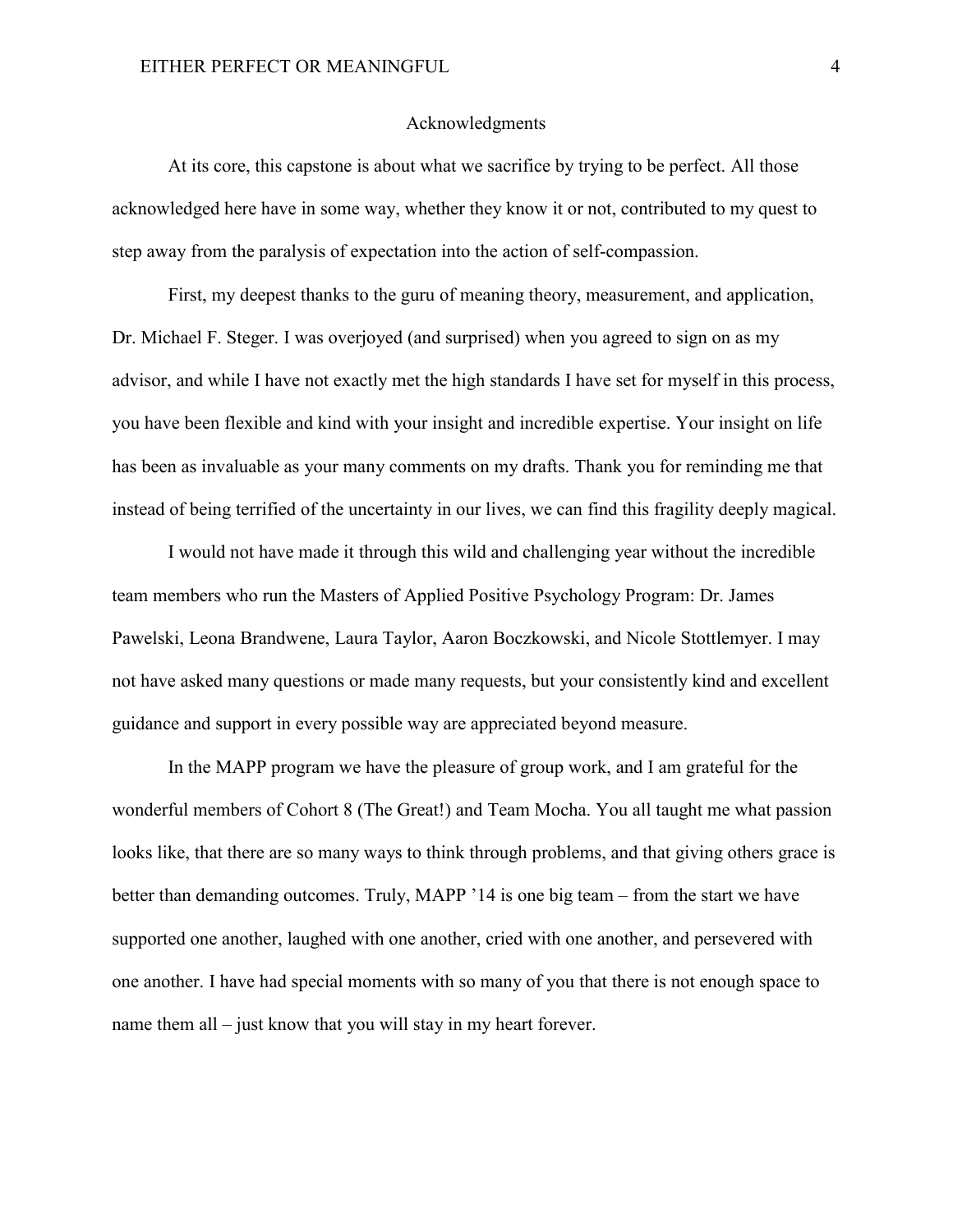## EITHER PERFECT OR MEANINGFUL **FILL** S

To the esteemed faculty of the MAPP courses: James, Leona, Marty, Angela, Allyson, Karen, and Judy. You taught me what it looks like to be an academic who leads with love, showing how you deeply care about both the science and the people it will influence. Special thanks to Angela for giving me two of the best pieces of advice I have ever received: "Study what you know" and "Don't quit on a bad day." Those nuggets of wisdom have carried me throughout this process, particularly through this capstone.

A bucket of thanks is also owed to the assistant instructors (AI's) of the MAPP program, especially my capstone journal reader, Henry. You all gave us hope that we could make it through MAPP and make positive changes in our world. Thank you for laughing with us, challenging us, and embodying that our MAPP year is truly just the beginning.

I am deeply grateful for my family, who somehow supports every scheme and new degree that I come up with that they know will result in frantic phone calls, fewer visits home, and treks to graduation weekends. You may not know it, but you taught me positive psychology from the moment I was born, and for that I cannot express enough thanks.

Finally, I am lucky enough to spend my days with a partner who is the embodiment of positive psychology. He knew that this journey would be stressful, busy, and filled with both joy and tears, and without a moment of pause encouraged me to jump in. Thank you, Dixon, for loving me through every late night, every wild MAPP party (with two spills on the rug), every moment of self-doubt, every tear shed, and every time I said I could not keep going. Were it not for you, I would not fully understand what flourishing is. I feel so lucky to be on this journey together – a million thanks to you and endless excitement for what is next.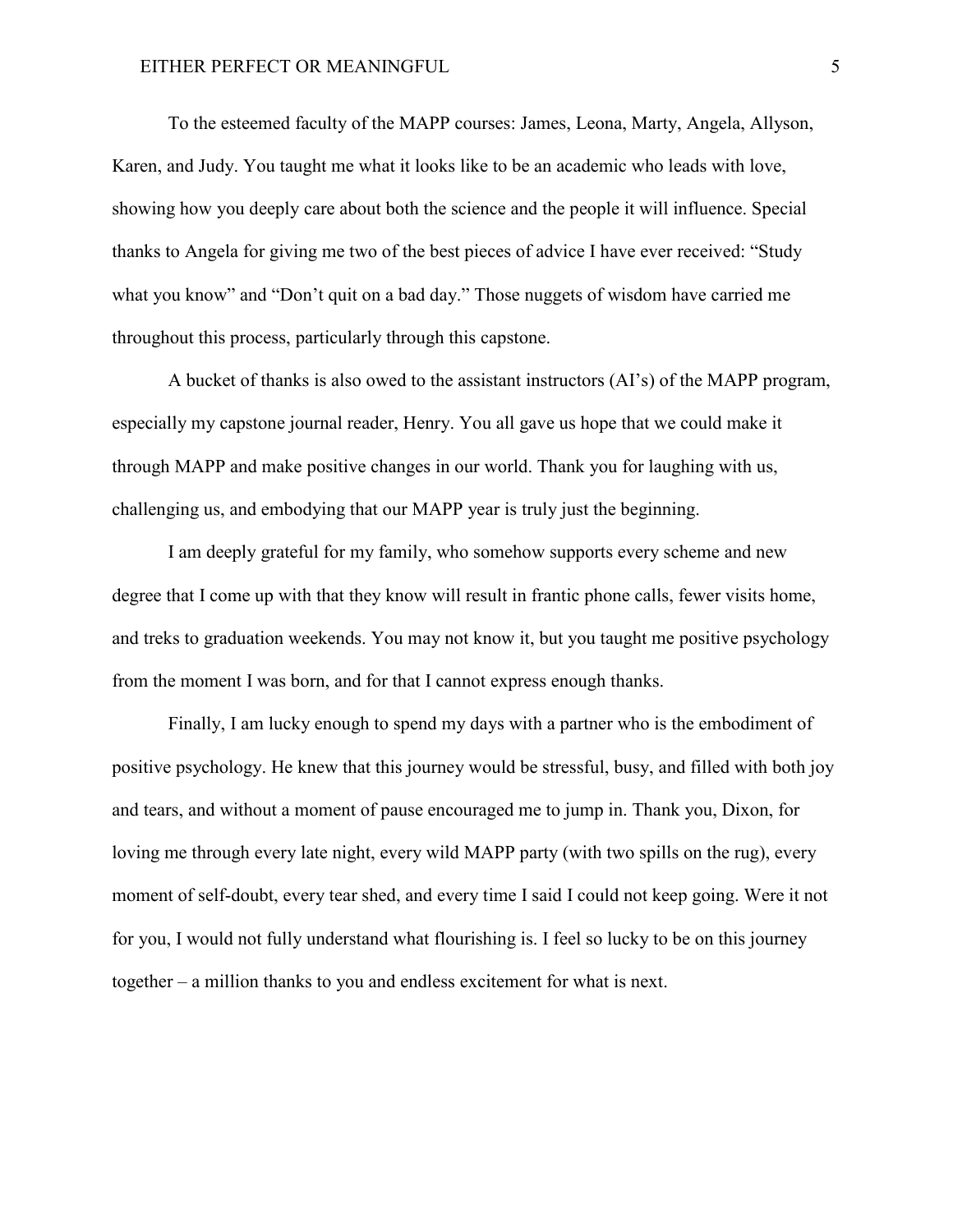## **Introduction**

College provides an exploratory environment ideally suited for the identity formation processes of emerging adulthood, which includes both the development of identity and development of meaning in life. Meaning in psychology can be broadly defined as the experience of life making sense in relation to a person's self-concept, experiences, relationships, and environment; one's life feeling as if it has an overarching aim or purpose; and the feeling that the person's existence has an impact on the universe (e.g. Baumeister, 1991; Frankl, 1963; Steger, 2009). Experimentation and flexibility are necessary for this prolonged exploration of meaning and identity, and colleges and universities advertise their endless possibilities and support for figuring out who you want to be and what you want to do. Yet in the high-achieving environments of selective institutions, the quest for perfection often reigns, reflected by the voices of students and survey data. Certain types of perfectionism are not only linked to psychological distress but have also preliminarily been shown to impede the search for and eventual presence of meaning in life (Park & Jeong, 2016). This paper proposes several elements of perfectionist tendencies specific to the selective college environment as threats to meaning. If perfectionism and meaning development are incompatible, it will be difficult for colleges and universities to support their undergraduates' search for meaning without specifically addressing perfectionism on campus. Longitudinal research can help shed light on the relationship between perfectionism, meaning, and identity development across the college experience.

## **Emerging Adulthood: Identity and Meaning in the College Years**

## **Identity Development in Adolescents**

The identity development of adolescents and young adults has long been a focus of developmental psychologists. Erikson (1968) theorized that adolescents, aged 12-18, are faced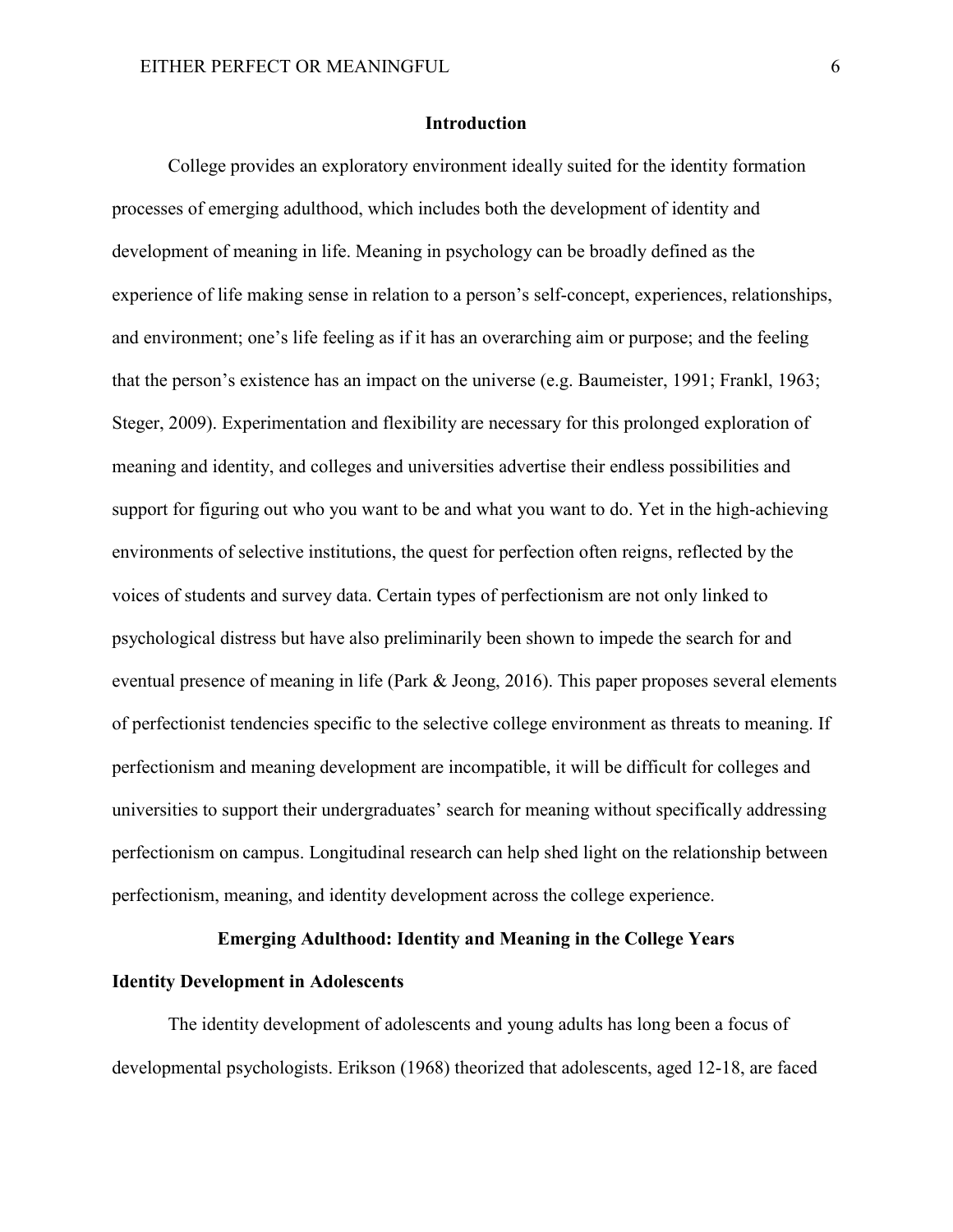with the challenge of understanding who they are personally and in relationship with society. They must make commitments to others and accept individuals with differences. This identity process involves a particular focus on romantic relationships (love) and occupation (work; Erikson, 1968).

Marcia (1967) took this a step further arguing that exploration is a normal, healthy part of identity development and proposing four statuses of identity development. Identity diffusion is a state in which an adolescent has not yet searched for an identity nor have they committed to any identity; this is the least mature or least advanced of the statuses. In a foreclosed status, an individual commits to an identity without exploring alternative identities, thus stopping exploration prematurely and putting an early end to an important developmental process (Marcia, 1967). Exploring without making a commitment, or moratorium, is the opposite, and has a negative relationship with well-being measures (Marcia, 1967; Waterman, 2007). Yet moratorium is a necessary process as it is the time when an individual actively searches for an identity commitment. Finally, the outcome of a healthy identity development process is identity achievement, which occurs after an individual has gone through a moratorium and has committed to an identity (Marcia, 1967).

Luyckx, Goossens, Soenens, and Beyers (2006) have proposed a more granular model for identity development in which there are three types of exploration: exploration in breadth, exploration in depth, and ruminative exploration. Exploration in breadth is part of the identity formation process and is one's evaluation of various alternatives before making an identity choice. Exploration in breadth is part of the identity evaluation cycle and involves gathering more information and reflecting on one's current commitments (Luyckx, Goossens, & Soenens, 2006). Ruminative exploration, an extension of the initial model, is a maladaptive form of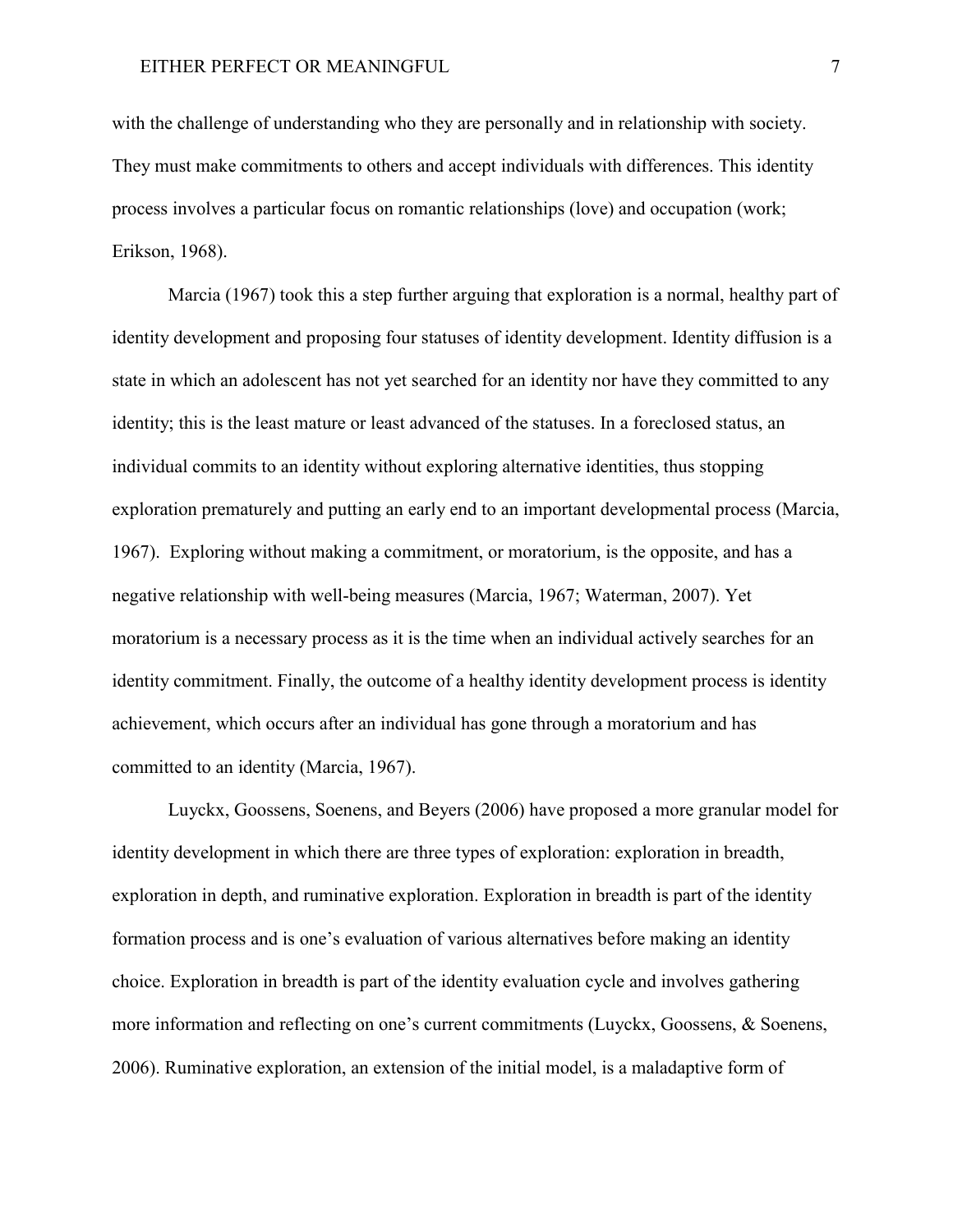exploration in which individuals have trouble settling on satisfying answers to identity questions. This type of exploration is linked to distress and lower well-being (Luyckx et al., 2008; Nolen-Hoeksema, 2000; Watkins, 2004). Put differently, the three types of exploration involve searching for identity, searching further to help reflect on identity commitments, and continuously searching since no satisfactory commitments have been found.

## **Emerging Adulthood: Extended Search for Identity and Meaning**

As societies have become more complex, this period of exploration and non-commitment now extends into "emerging adulthood". Emerging adulthood is a developmentally distinct period of identity formation in cultures where independence is prolonged between roughly ages 18-25 that is distinctly different from both adolescence and young adulthood and is characterized by a wide exploration of possible life directions (Arnett, 2000). Emerging adults express that deciding on their own beliefs, or questioning and reconstructing worldviews, is central to achieving full adult status (Arnett, 1997). Rather than being marked by specific career or personal milestones, such as marriage or parenthood, successful attainment of adult status for emerging adults is focused on self-actualization. Emerging adults do not typically gauge their full entrance into adulthood by specific career or relationship milestones, but rather by whether they have become a fully self-sufficient and autonomous person (Arnett, 2000). According to Sharon (2016), many emerging adults are able to construct their own narratives and personally meaningful markers of what successful adulthood looks like. Further, the extent to which an emerging adult was able to construct their own concept of this attainment of adulthood has been found to predict their level of well-being (Sharon, 2016). This aligns with Erikson's (1975) argument that allegiance to a coherent worldview is a protective factor in healthy identity exploration. This is particularly true in the unstable environment of post-modern societies.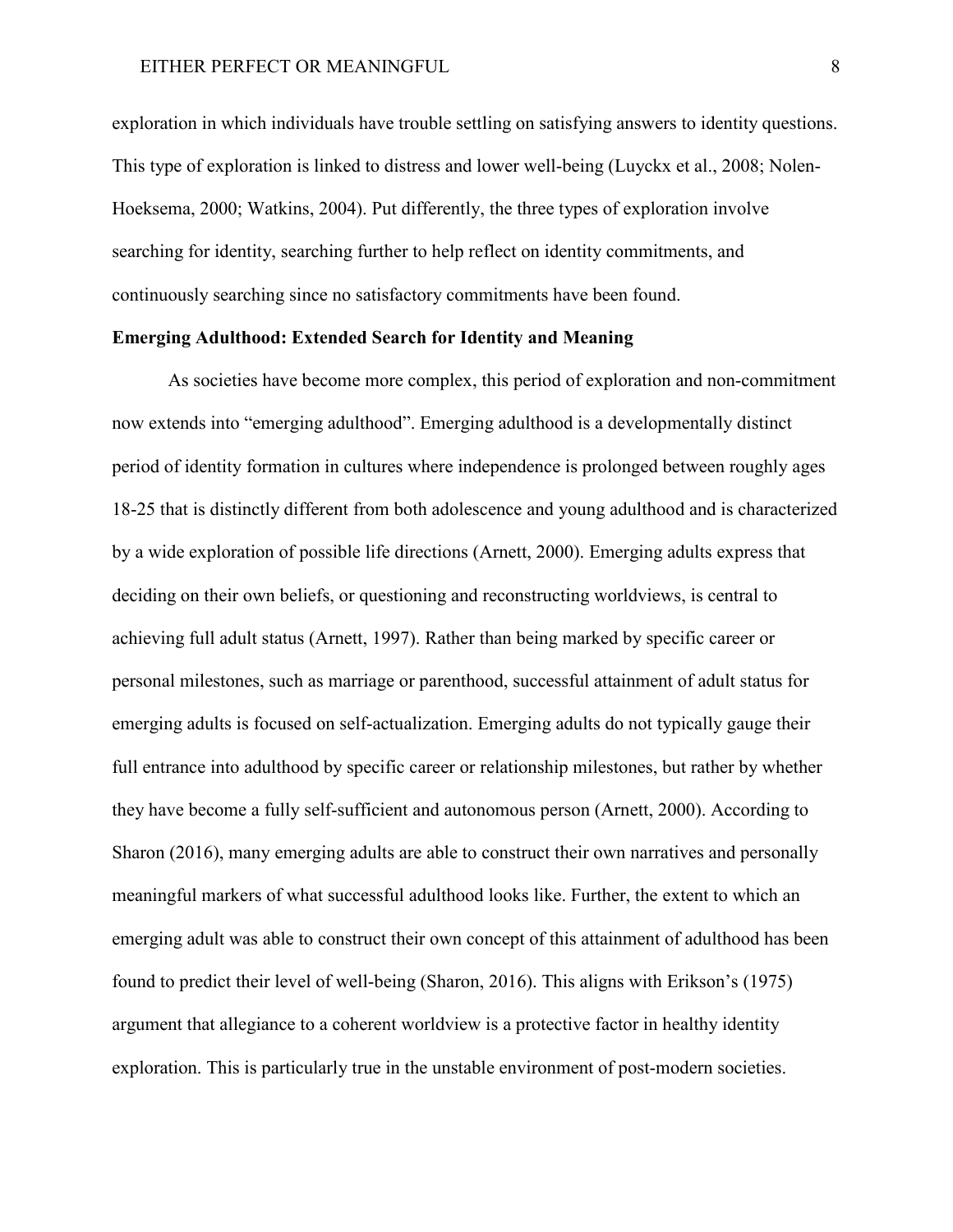Successful identity development during emerging adulthood in Western, post-modern societies depends greatly on individuals creating their own understanding of what it means to be a fully functioning adult.

Theorists of both identity and meaning have argued that healthy identity formation in emerging adulthood is closely linked to searching for and eventually acquiring meaning in life as well (Marcia, 1966; Steger, Oishi, & Kashdan, 2009). Identity and meaning in life are different: identity focuses on the individual, their commitments, and their life goals; meaning focuses on construction of a coherent worldview and one's place in the grand scheme of existence (Erikson, 1968; Steger et al., 2006). Yet the two are intimately intertwined.

Mayseless and Keren (2014) argue that as emerging adults' roles in relationships and occupation become less clear, meaning in life has become a central task of identity development. As the job market becomes less stable and jobs are less permanent, and as social changes have led to further postponement of marriage and parenthood, the focus has shifted towards selfdevelopment. This quest for self-actualization, the authors argue, is grounded in an underlying narrative about the search for a meaningful life (Mayseless & Keren, 2014). In a world without clear paths and answers about what makes a worthy and worthwhile life, emerging adults instead must find and define their own meaning (Mayseless & Keren, 2014).

Côté (1996) found that adolescents with an integrated sense of identity responded to cultural destructuring in active ways that sustained their own sense of direction and meaning. Additionally, adolescents who spend time exploring the many alternatives for their own identity develop greater complexity in their sense of meaning (Negru-Subtiricia et al., 2016). As emerging adults seek to create cohesive life narratives and milestones of adulthood that are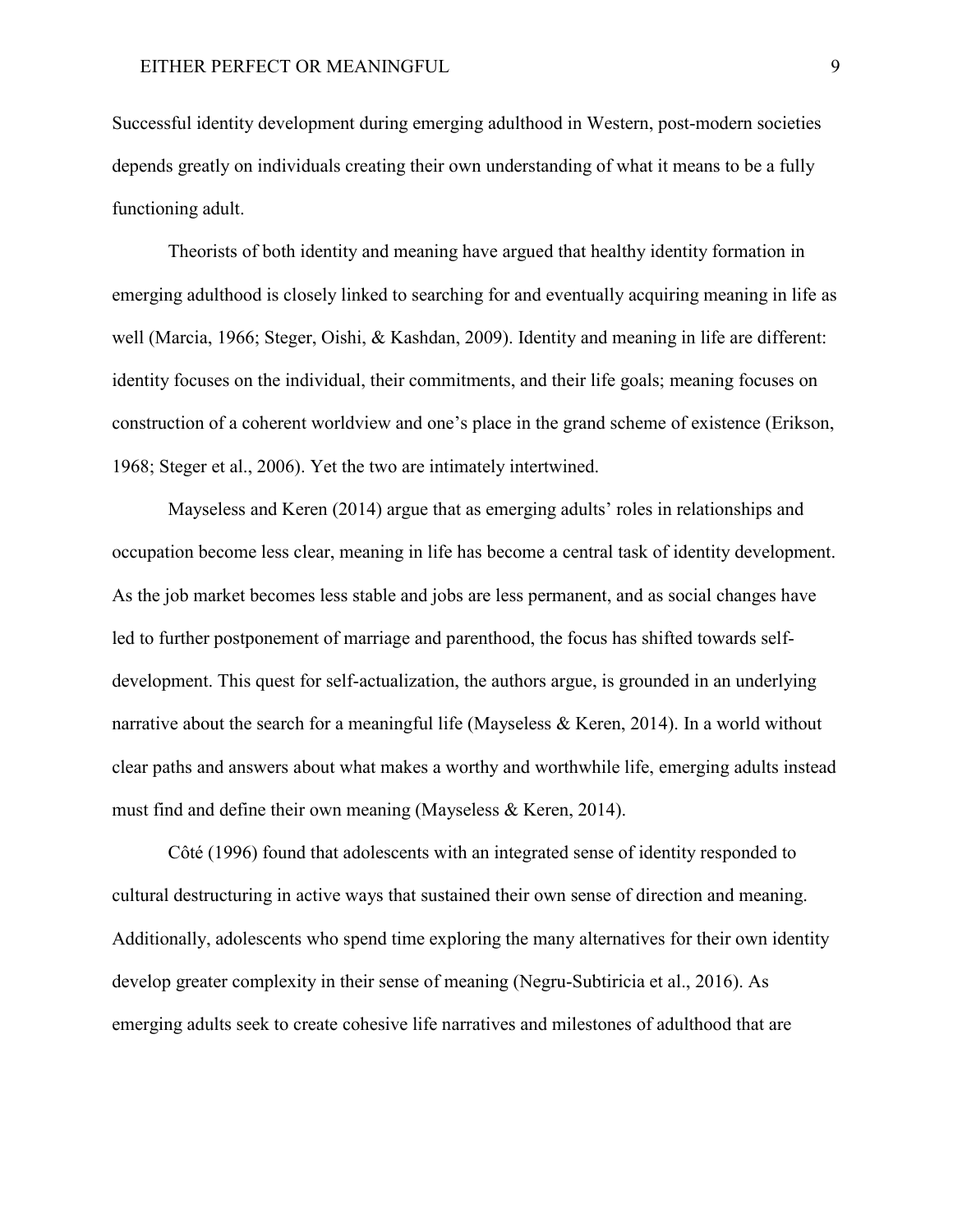meaningful to them, they must wrestle both with what this means for who they are and the world around them.

## **College as Ideal Environment for Emerging Adults**

Arnett (2016) makes the important distinction that the vast majority of research on emerging adults has been conducted with traditionally aged undergraduates in four-year institutions. In fact, the college environment is in many ways the ideal environment for the identity and meaning development of emerging adulthood to unfold. Students in most institutions do not need to declare a major until the end of their second year; they are surrounded by a variety of potential romantic partners; and they are shielded from many of the responsibilities of adult life, such as owning property and full-time work (Arnett, 2016). This provides the space for exploring multiple identities and potential life narratives. Colleges also advertise that they want to encourage this exploration and identity formation. Harvard College calls itself "the perfect place to pursue your favorite and still-to-be-discovered academic interests." ("Why Harvard?" n.d., para 1). Williams Colleges tells prospective students that they can "follow [their] passions and discover new ones along the way" ("Williams College Admission," n.d., para. 1). The University of Michigan offers "experiences that will change the way you see the world" and will allow you "to pursue your interests with confidence, whatever — and wherever — they are" ("Academics & Majors," n.d., para. 2). In just these few examples, there are themes of openness, exploration, and flexibility. This is particularly true in selective universities, where the message is that high achieving students can explore and pursue any field that they desire.

#### **Shifts in Student Motivation and Mental Health**

Within this context of prolonged identity development and the explorative college environment, students' motivations for and experiences of attending college have shifted. Since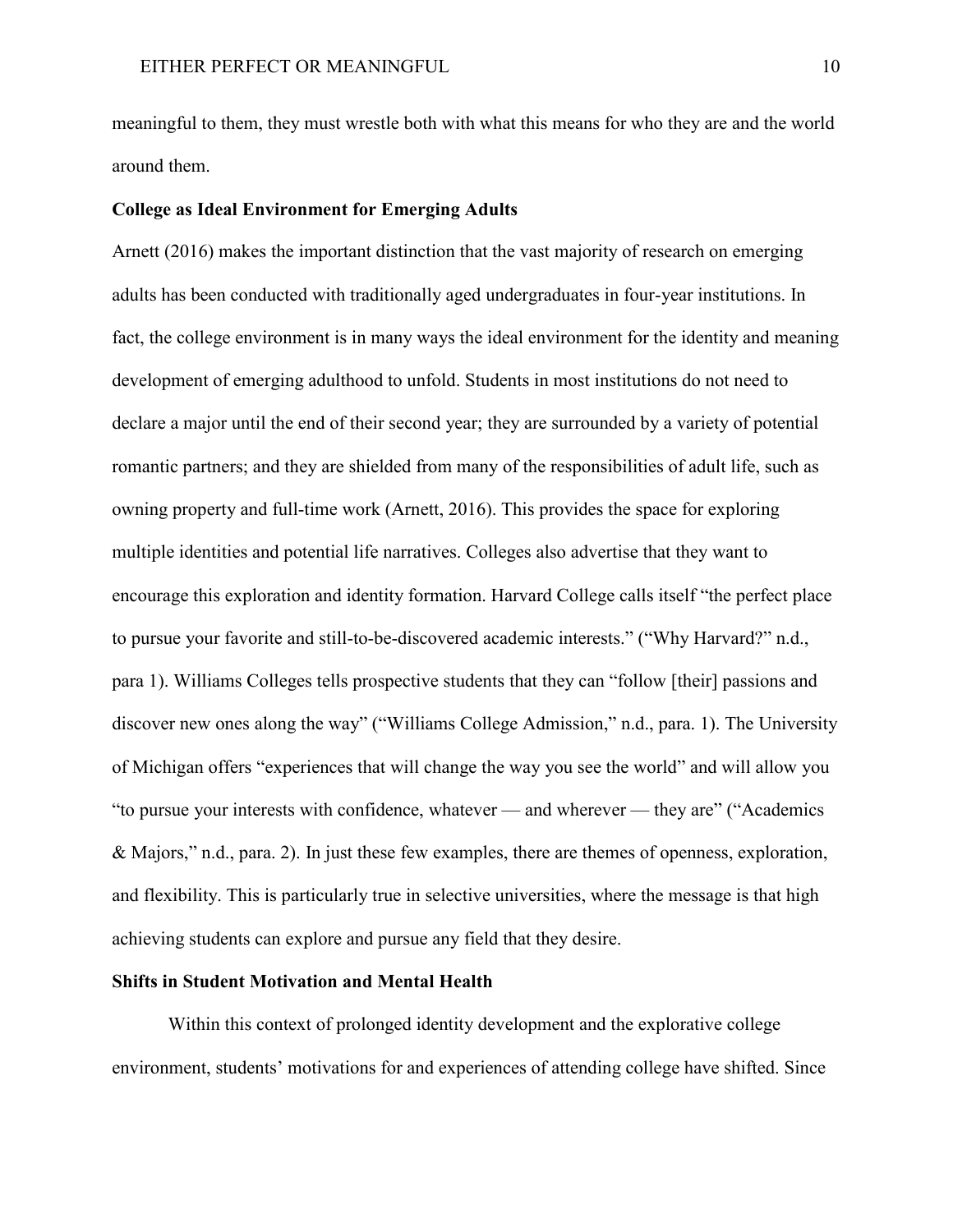## EITHER PERFECT OR MEANINGFUL 11

2010, 86% of incoming first-year undergraduates surveyed stated that getting a better job is a critical motivation in pursuing their undergraduate degree, compared with 73% surveyed between 2000 and 2009 ("Great Jobs. Great Lives.," 2016). In a 2018 survey, when asked about their single main motivation for attending college, 58% stated "good job or career" with "learning and knowledge," coming in a far second at 23% ("Why Higher Ed?", 2018).

This shift towards career-centered motivation is accompanied by what many have called a college mental health crisis among traditionally aged undergraduate students. From 2010 through 2015, a national survey of college counseling centers found significant increases in selfreported distress, with the largest effect sizes for generalized anxiety, depression, and social anxiety (Xiao et al., 2017). A 2018 World Health Organization report found that close to one third of first-year students in 19 colleges across eight countries screened positive for at least one common anxiety, mood, or substance disorder (Auerbach et al., 2018). According to the American College Health Association fall 2018 survey of 40 undergraduate institutions, 24.1% of students reported having felt hopeless, 57% reported feeling overwhelmed by all they had to do, and 33.5% of report having felt "very sad" in the two weeks preceding the survey. Further, 31% report having felt overwhelming anxiety, and 31% report having felt "very lonely" in the two weeks preceding the survey (American College Health Association, 2018).

These surveys have also asked students about the most prominent sources of psychological distress in their lives. Of the undergraduates surveyed, 49.7% report academics having been traumatic or very difficult to handle and 32.1% report sleep difficulties as being traumatic or very difficult to handle in the last 12 months (American College Health Association, 2018). Relationships factor in here too; 30.5% report intimate relationships, 29.7% report other relationships, and 29.8% report family problems as being traumatic or very difficult to handle,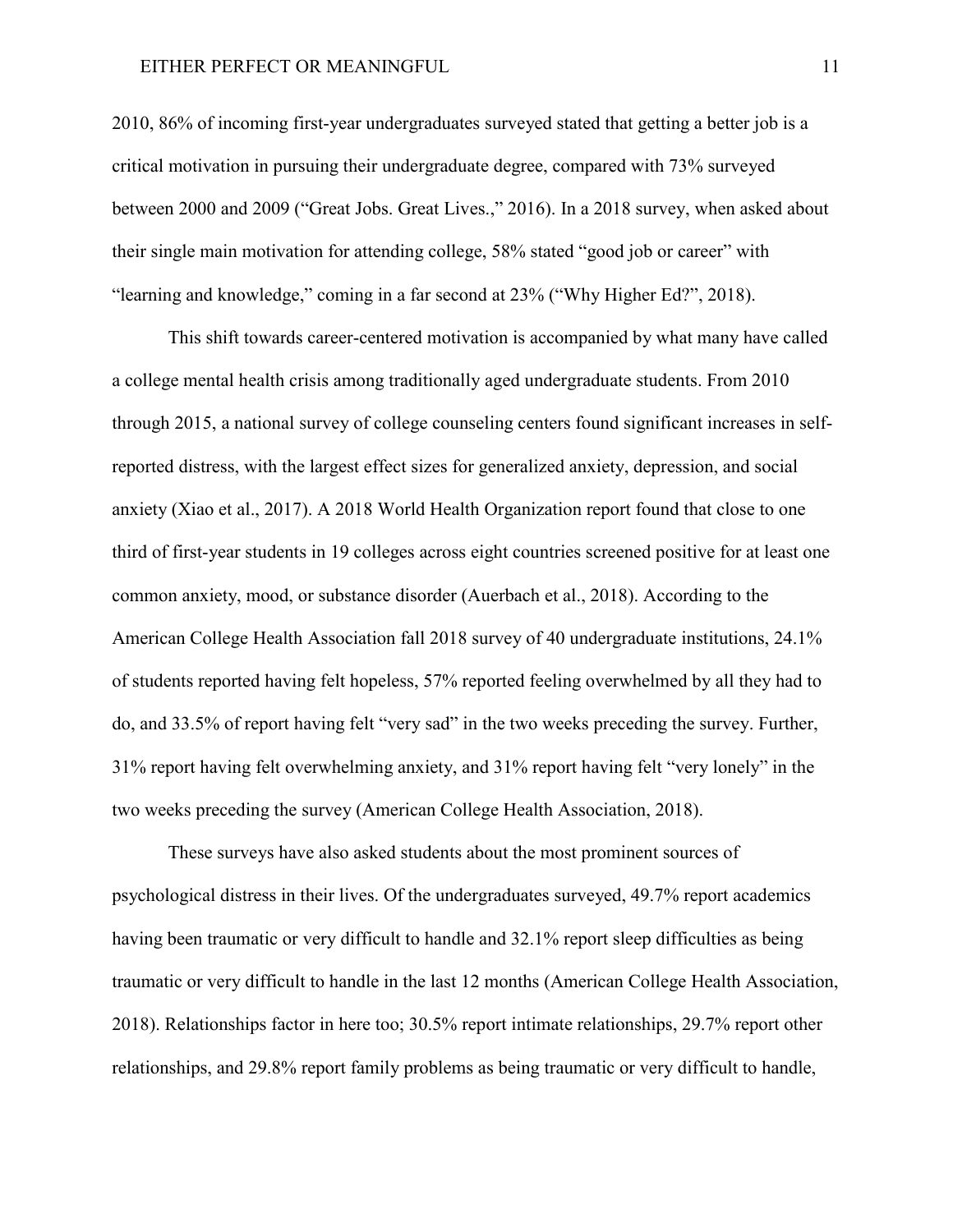respectively (American College Health Association, 2018). When asked whether stress impacted academic performance, 22.8% of students surveyed said that stress caused them to receive a lower grade on an exam, with 8.1% reporting that stress caused them to get a lower grade in an overall course (American College Health Association, 2018). In summary, academics topped the list in what students consider traumatic or very difficult to handle, and students, in turn, reported that their experience of stress impacted their academic performance.

| Table 1                                                                                                                                                             |                                                                                                                                                       |
|---------------------------------------------------------------------------------------------------------------------------------------------------------------------|-------------------------------------------------------------------------------------------------------------------------------------------------------|
| <b>Mental Health Indicators</b>                                                                                                                                     | Sources of Psychological Distress                                                                                                                     |
| In the previous two weeks, I have:                                                                                                                                  | Has been traumatic or very difficult to handle:                                                                                                       |
| Felt overwhelmed by all I had to $do - 57\%$<br>Felt very sad $-33.5\%$<br>Felt overwhelming anxiety $-31\%$<br>Felt very lonely $-31\%$<br>Felt hopeless $-24.1\%$ | Academics $-49.7\%$<br>Sleep difficulties $-32.1\%$<br>Intimate relationships $-30.5\%$<br>Family problems $-29.8\%$<br>Other relationships $-29.7\%$ |

*Note*: Adapted from American College Health Association. (2018) *American college health association-national college health assessment II: Undergraduate student reference group data report fall 2018*. Silver Spring, MD: American College Health Association.

## **Perfectionism in the Undergraduate Population of Selective Institutions**

If nearly half of students find that academics is a source of psychological distress, we might theorize that these students place a high priority or expectation on their academic performance. With rising percentages of students stating career as their primary motivation for attending college, they may perceive the need for their academic performance to be consistently perfect. Curran and Hill (2019) found that perfectionism has increased among college undergraduates in the United States from 1989 to 2016.

These shifts in mental health and motivation seem to be particularly apparent in highly selective undergraduate institutions. News articles, blogs, and videos created by college students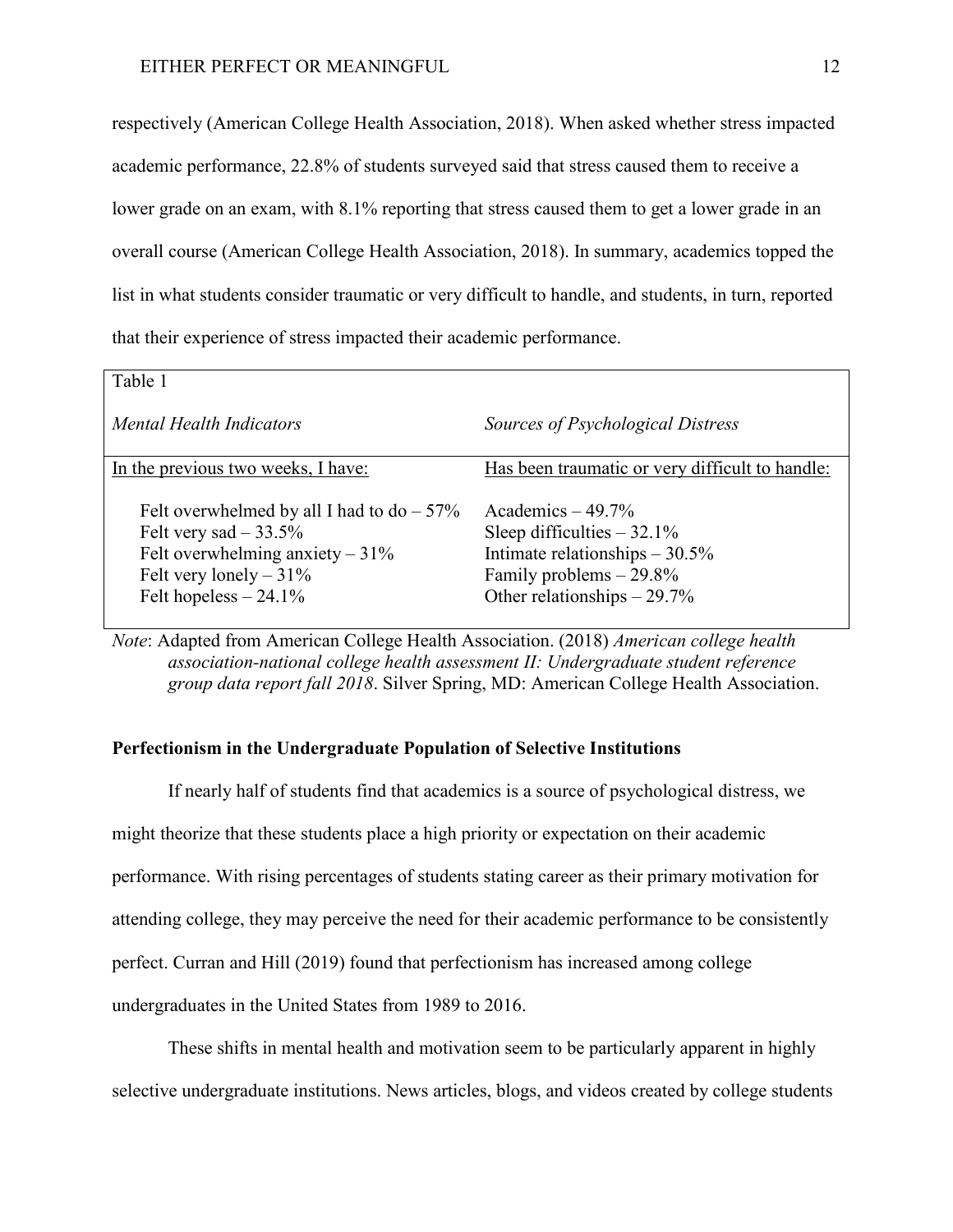themselves reflect these shifts in motivation and expectation. For example, upperclassmen at the University of Pennsylvania created a website called "Dear Penn Freshmen" in which students share their own tales of feeling inadequate and alone as they entered college ("Dear Penn Freshmen," n.d.). These same students use the term "Penn Face" to describe the prevailing student expectation that you must act self-assured and happy even if you are struggling (Scelfo, 2015). Stanford students call it the "Stanford duck syndrome" in which students are expected to effortlessly glide across the surface all while frantically paddling underneath the water (Chen, 2015). From both the data and student voices, there is a sense that students are holding themselves to higher expectations and perceive that they cannot share in any way that might indicate that they are not effortlessly perfect.

## **Theoretical and Empirical Constructs of Perfectionism**

While students use the term "perfectionist" in colloquial ways to describe the general desire for an individual to be perfect, psychologists have broken perfectionism into a number of subconstructs. Hamachek (1978) broke perfectionism into two types: normal, in which individuals enjoy the pursuit of difficult to reach standards, and neurotic, in which individuals suffer from their strivings. A number of studies confirmed the distinction between adaptive and maladaptive perfectionism, although with different names such as positive striving versus maladaptive evaluation concerns (Frost, Heimberg, Holt, Mattia, & Neubauer, 1993) and functional versus dysfunctional perfectionism (Rheaume, et al., 2000). Stoeber and Otto (2006) looked at perfectionism as two independent dimensions: perfectionistic strivings, setting high expectations for performance, and perfectionistic concerns, being self-critical regarding one's performance. Perfectionistic strivings, particularly when not accompanied with high concerns, have been linked to higher levels of adaptive traits, such as endurance, positive affect, and active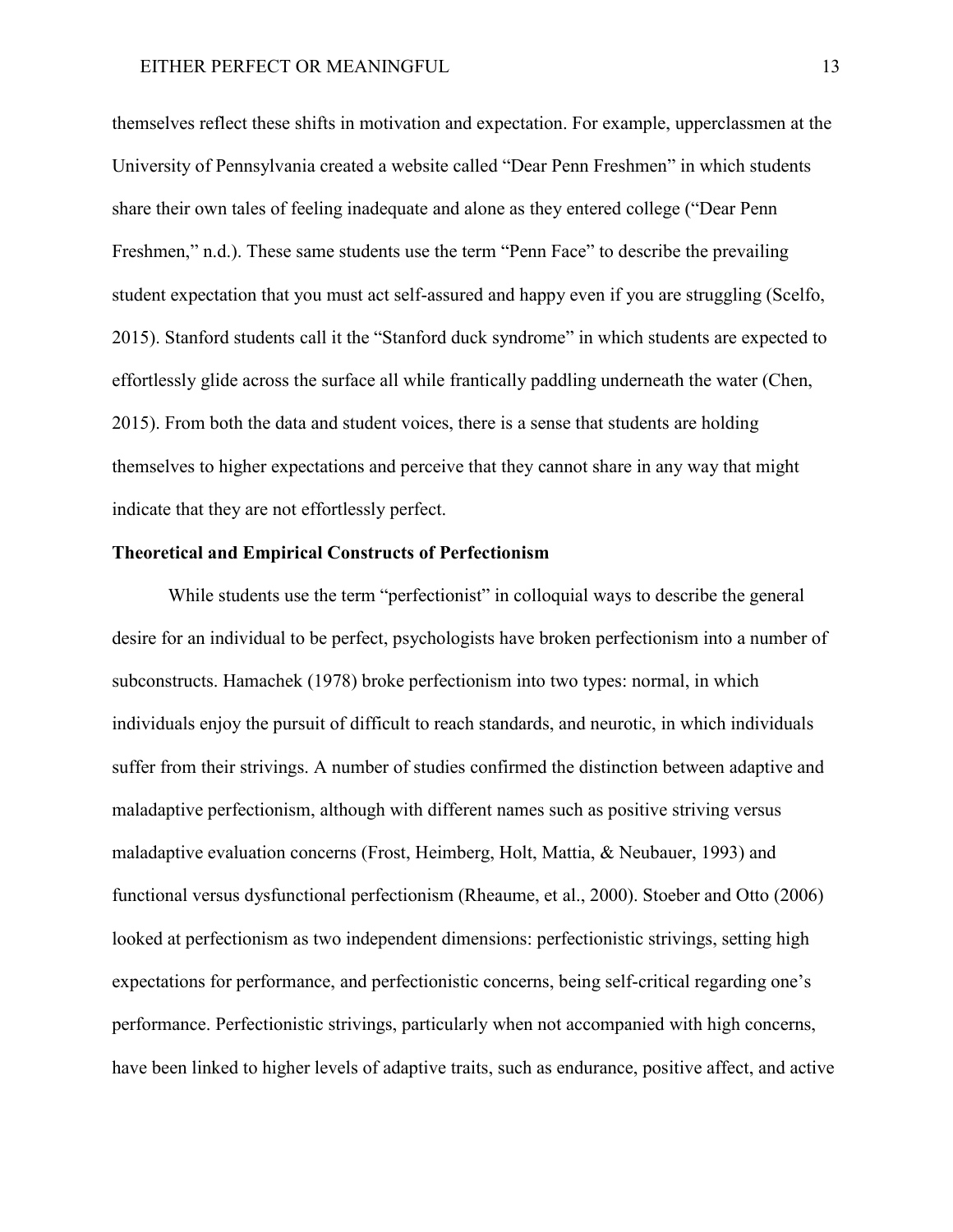coping styles; perfectionistic concerns have been associated with the traditional characteristics of perfectionism, such as depression and obsessive-compulsive disorder (Stoeber & Otto, 2006).

Hewitt and Flett (1991) examined the interpersonal aspects of perfectionism and identified three dimensions: self-oriented, other-oriented, and socially prescribed perfectionism. Self-oriented perfectionism involves setting exacting standards for one's self. Curran and Hill (2019) note that while self-oriented perfectionism has been linked to adaptive achievementrelated behaviors, this type of perfectionism also ties self-worth to achievement and makes one vulnerable to the motivational and psychological difficulties associated with not deriving lasting satisfaction from one's accomplishments. Other-oriented perfectionism involves having unrealistic expectations of others. Finally, socially prescribed perfectionism is the perception that others judge you harshly, that your social context is overly demanding, and that perfection is required to gain others' approval (Hewitt & Flett, 1991; Curran & Hill, 2019). Socially prescribed perfectionism is distinct in that it is perceived as not under an individual's control, and is thus reactive rather than proactive (Hewitt & Flett, 1991). According to Curran and Hill's (2019) data, socially prescribed perfectionism increased at nearly double the rate of other types of perfectionism among American college students over this roughly twenty-year period, reflecting students' perceptions that their environments demand perfection and do not leave room for faults or failure.

## **Students' Expressions of Perfectionist Culture**

In the 2014 book *Excellent Sheep*, author William Deresiewicz shared quotes from students in these elite and highly competitive institutions that reflect the aforementioned shifts in motivation, perfectionism, and mental health. One student said "For many students, rising to the absolute top means being consumed by the system" (Deresiewicz, 2014, p. 9). Another student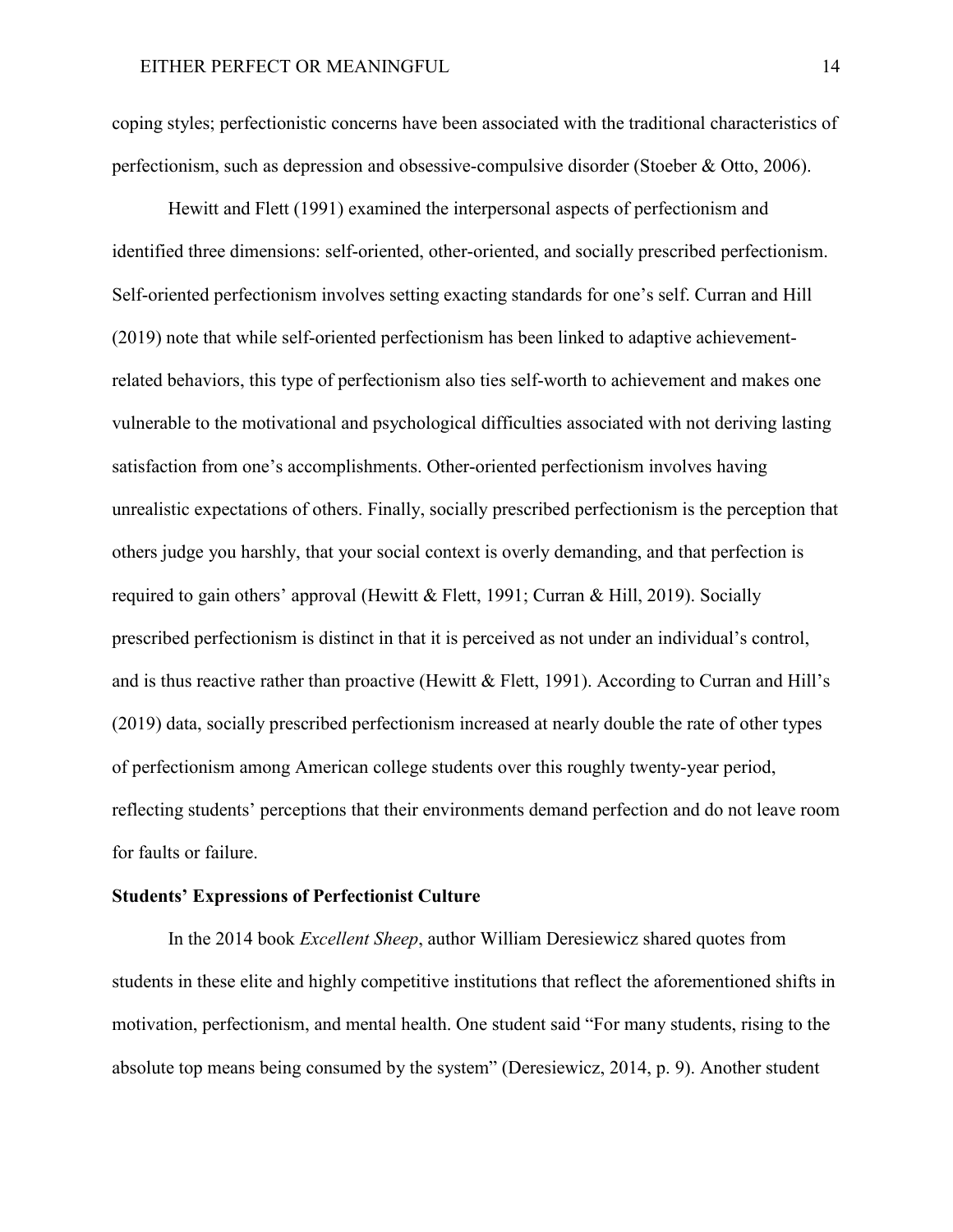wrote about the movement towards a limited number of similar career paths, saying "we moved cautiously, in groups, plodding down a few well-worn trails so as to ensure that two or four years down the road, we could be stem cells again, still undifferentiated, still brimming with potential" (Deresiewicz, 2014, p. 16). This sentiment reflects the fear of making the wrong decision and connects with Marcia's (1967) identity moratorium in which an individual is actively searching for an identity but has not yet made a commitment. There is also a connection with ruminative exploration, in which an individual dwells on the multitude of identities at hand and struggles to make a firm commitment (Luyckx et al., 2008). The desire to keep identity options open is related to constant rumination over what option is best, leaving emerging adults without firm commitments and a less secure sense of identity.

Students at Pomona College, who has distinguished itself as one of the "happiest" institutions in the nation, felt that even that distinction resulted in a burden to maintain that appearance of well-being (Deresiewicz, 2014). Deresiewicz (2014) found that students in elite institutions felt they had been trained to jump through hoops and to conform to a specific success-oriented quest for credentials. Again, we see this relationship to perfectionism in the way that students are sensitive to external cues. This is also opposite of emerging adults developmental task of formulating their own narrative of what they consider a meaningful adult life (Sharon, 2016). Further, students at elite universities have been funneling into a smaller set of majors and careers after graduation, namely finance and consulting (Deresiewicz, 2014). The irony comes when students who are told they can do anything choose a limited number of paths; arguably, they are converging on the same self (Deresiewicz, 2014).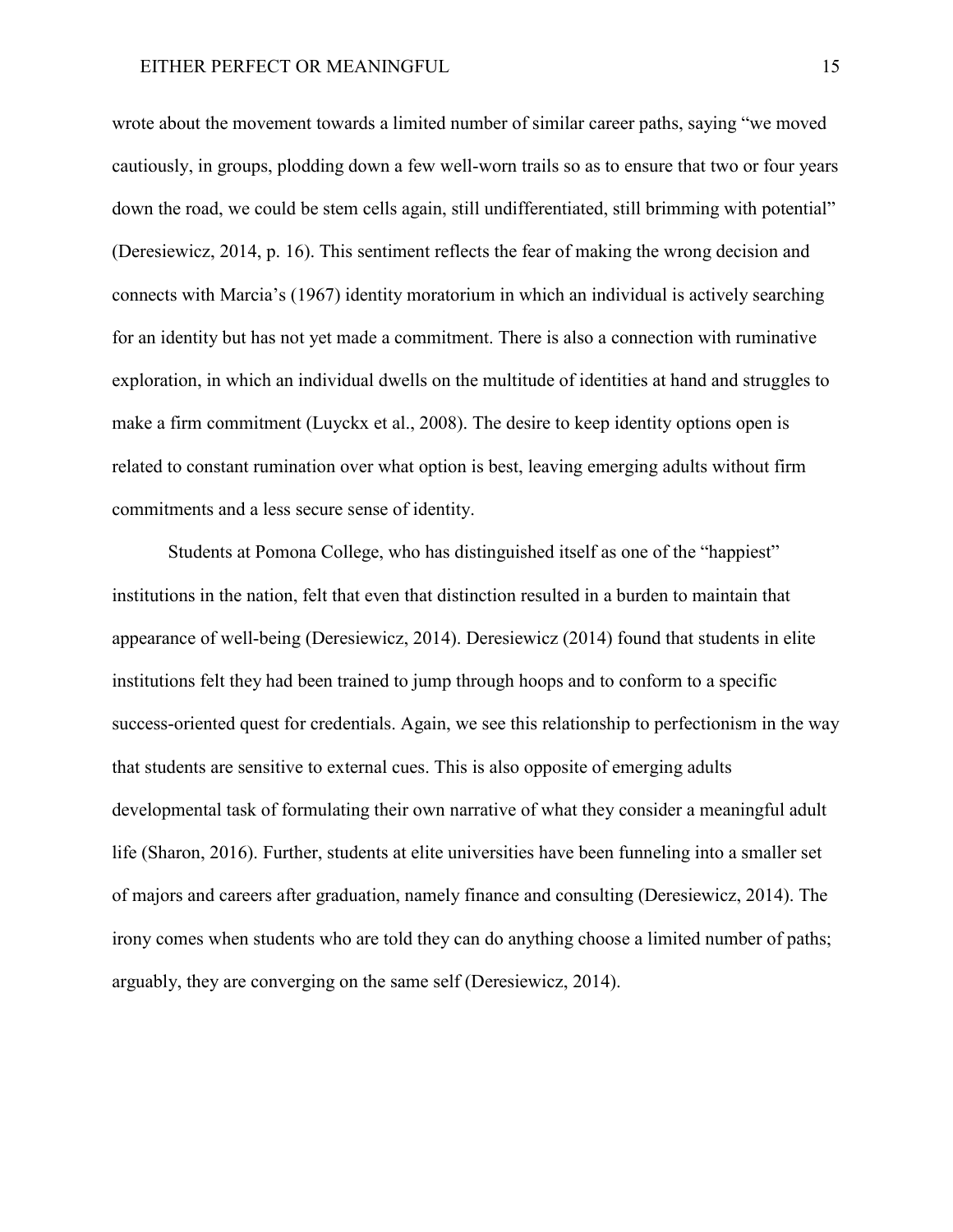## **The Emergence of Well-being as Campus Goal**

In response to these mental health statistics and outcry from students, a plethora of wellbeing initiatives, programs, and offices started, particularly at selective institutions. Founded in 2013, the Academic Resilience Consortium is a group of faculty and administrators from selective institutions who recognized the unprecedented challenges faced by today's undergraduates and saw the need for undergraduates to exercise various forms of resilience ("The Academic Resilience Consortium," n.d.). The University of Washington runs a resilience lab in which faculty, staff, and students collaborate to build a culture of resilience and selfcompassion across campus. The program seeks to normalize experiences of failure and setbacks ("Resilience Lab," n.d.). Princeton Perspectives posts videos and hosts events that bring stories of struggle and setbacks out into the open ("Princeton Perspectives Project," n.d.). Harvard has created a Success-Failure Project in which students have a space to reflect on experiences of success, failure, and resilience ("Success Failure Project", n.d.). A program at Smith College projects stories of failure onto the wall of a campus hub; a fund at Davidson College provides money for creative endeavors with no requirement that the idea be viable (Bennett, 2017).

A 2017 New York Times article catalogued many of these initiatives that seek to normalize failure in environments where students are focused on conventional measures of success. In the article, students voiced the fact that everything on campus can feel like a competition where students get caught up in presenting and image of perfection. Many of the well-being programs explored by Bennett (2017) in this article discuss perfectionism specifically. These programs seek to normalize hardship among people in this emerging adult age group. The concept of resilience is widely discussed, as is the need to bounce back from challenges and failure. A number of programs, such as Harvard's first-year "Reflecting on Your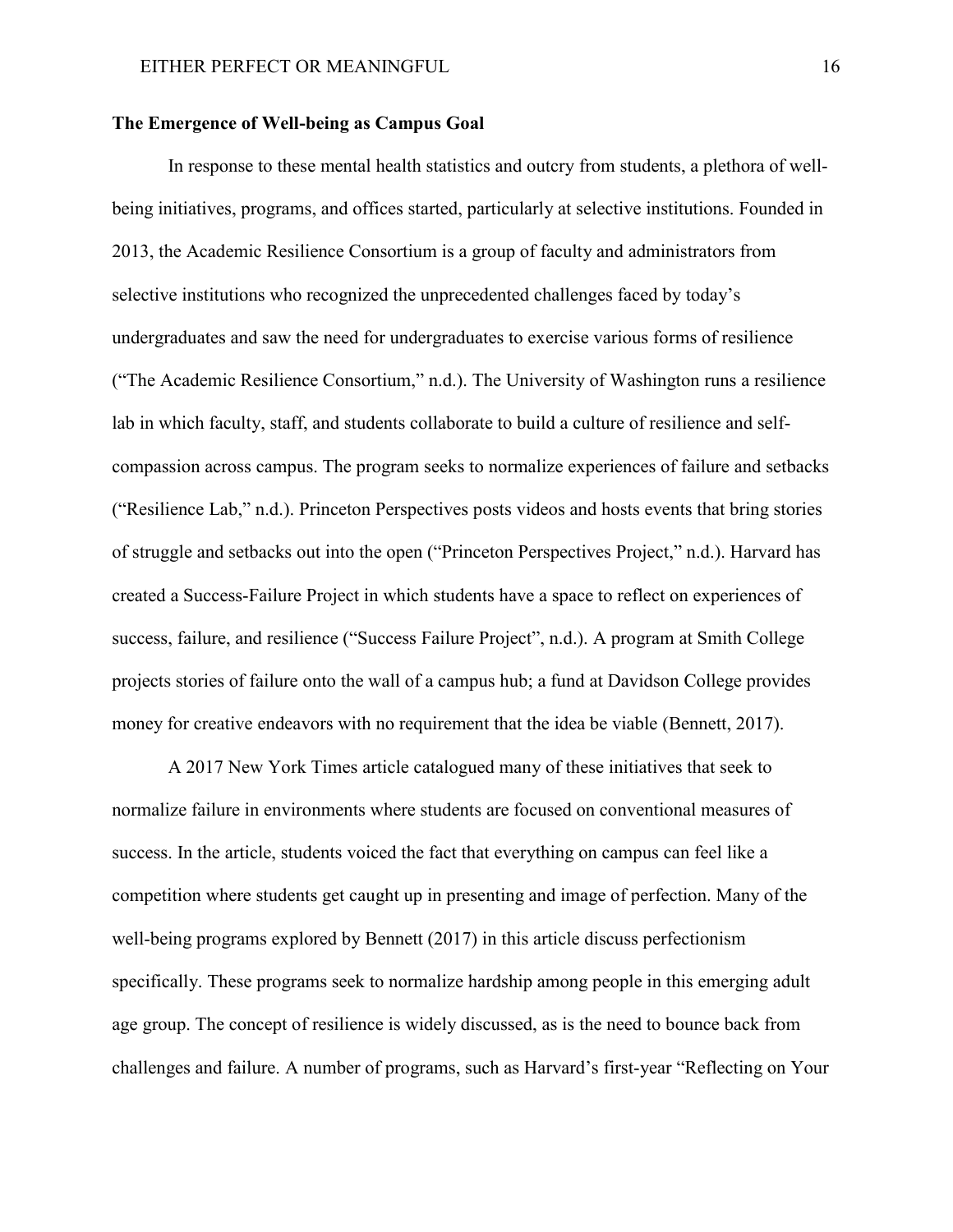Life" program, also focus on what matters to students and why ("Reflecting on Your Life," n.d.). Dickinson College hosts "What Matters Most" dinners during which students hear from a myriad of speakers who share what matters most to them; these gatherings also provide opportunities for students to reflect themselves ("Exploring Meaning and Purpose," n.d.). When surveyed, students express that they are interested in developing meaning in their lives as well. Shin, Steger, and Henry (2016), in reviewing both developmental literature and survey data, show that developing meaning in life is a salient concern for college students. In a 2005 survey of undergraduates, over three quarters expressed that they were searching for meaning and purpose in life (Astin, Astin, Lindholm, & Bryant, 2005).

## **Well-being in College: Influences of Positive Psychology**

Many college well-being programs are grounded in the theory and research of positive psychology. In many ways, the focus on flourishing of positive psychology is the antithesis of what current undergraduates are facing. To understand the relationship between positive psychology and well-being in college, we will review the genesis of the field, its focus on research, its holistic nature, and its organizing frameworks.

In his presidential address to the American Psychological Association, Seligman (1999) introduced positive psychology as the antidote to traditional psychology's focus on dysfunction and mere survival. Seligman and Csikszentmihalyi (2000) proposed that positive psychology focus on positive subjective experience, positive individual traits, and positive institutions in order to understand what makes life worth living. They argued that psychology was long overdue in turning its attention to strength and virtue, and through rigorous scientific research has incredible potential to help people thrive. Further, they emphasized that well-being is not the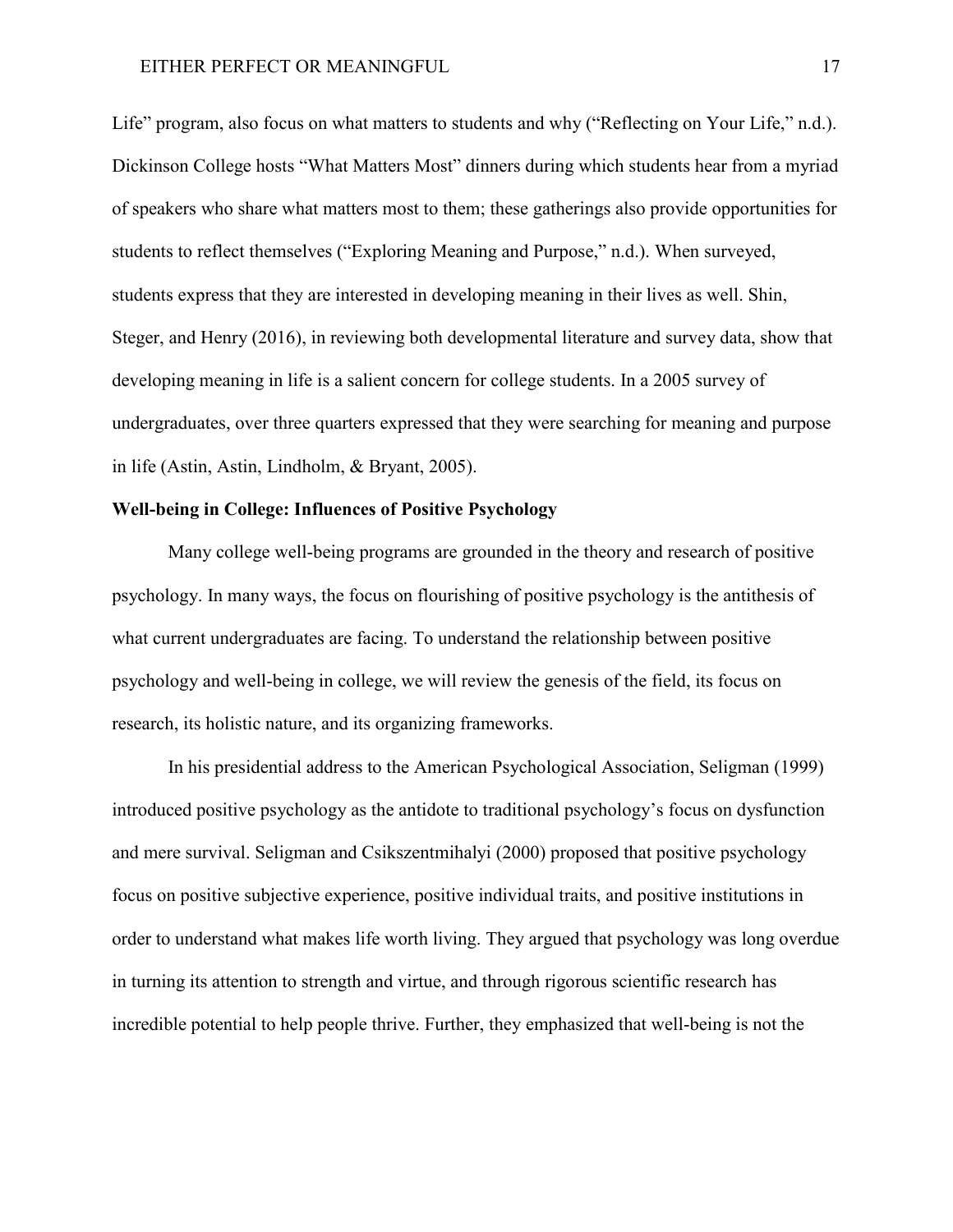absence of ill-being; in other words, eradicating dysfunction and misery does not equate to promoting overall flourishing (Seligman & Csikszentmihalyi, 2000).

Rigorous scientific inquiry and measurement have also been a core focus of the positive psychology movement. Positive psychology's rapid growth has been due, in part, to the increase in scales that measure positive phenomena (Diener, 2009). Not only have the number of scales increased, but so has their accessibility. A wide array of scales and measures are available freely via the Authentic Happiness website, to be utilized by researchers and taken by interested laypeople ("Questionnaire Center," n.d.). The field has also sought to validate the use of positive interventions through random-assignment, placebo controlled design (Seligman, Steen, Park, & Peterson, 2005). This focus on scientific research, both correlational and experimental, attempts to keep positive psychology honest and grounded as popular interest in the field and its application increases.

The term "positive psychology" has inspired skepticism from both psychological scientists and the popular press. In response, the field has consistently pushed for a more expansive understanding of well-being. It is true that some of the early positive psychology work focused on happiness - with Seligman's (2002) *Authentic Happiness* as a prominent example yet the assumption that positive psychology focuses on happiness misses the important distinction between hedonic and eudaimonic elements of well-being. Peterson (2006) describes hedonic well-being as maximizing pleasure and minimizing pain, and eudaimonic well-being as being true to one's inner self over the long-term. Ryan and Deci (2001) further defined eudaimonic well-being as the extent to which a person is fully functioning, with a particular focus on meaning and self-realization. Ryff (1989) provided both theoretical and empirical evidence that the more enduring aspects of life, such as achieving satisfying relationships and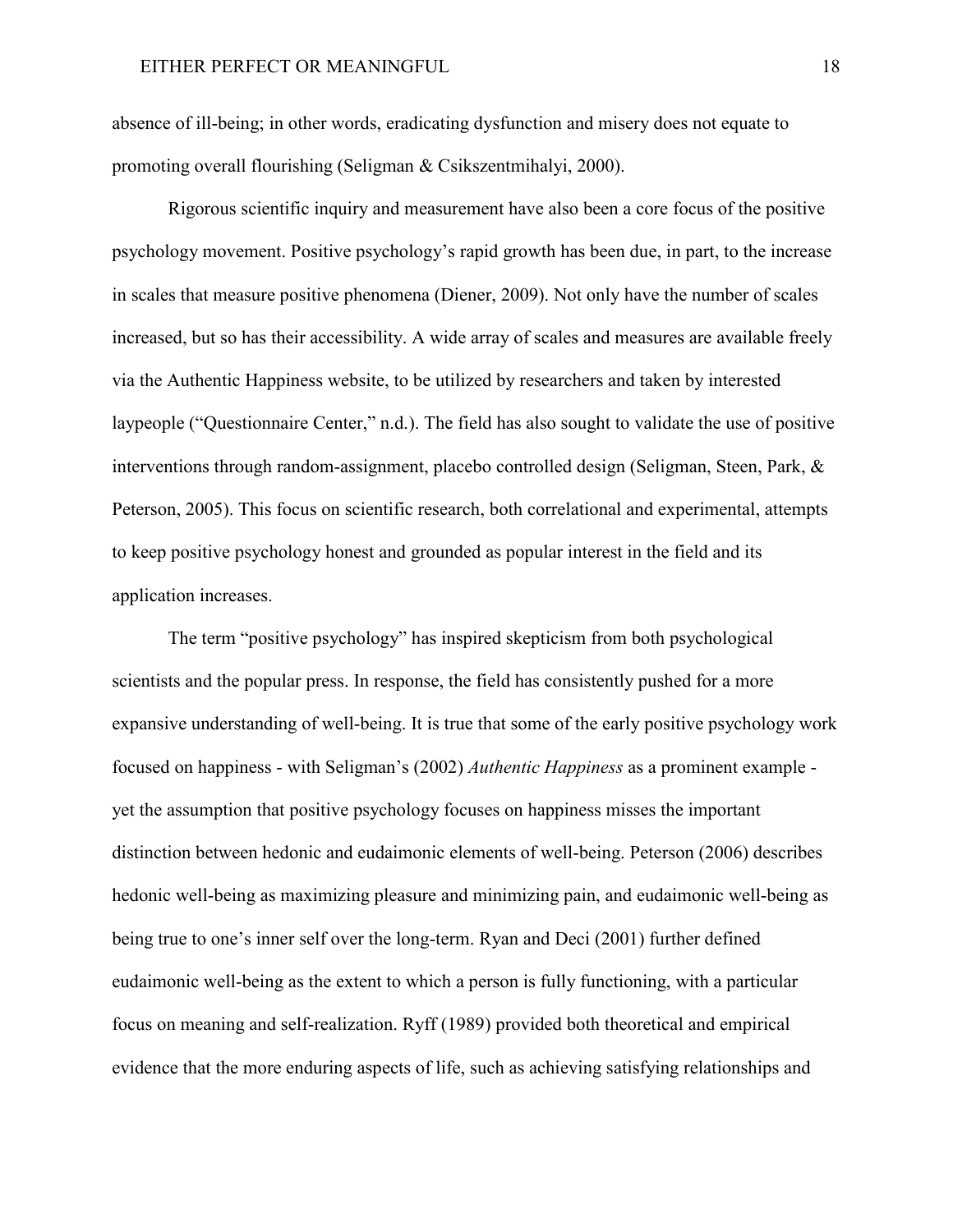having a sense of purpose and direction, were not reflected in previous research on psychological well-being. Further, she argued that instead of being antecedents to psychological well-being, the eudaimonic aspects of life are in fact themselves are central criteria for well-being (Ryff, 1989).

To capture the holistic nature of well-being, a number of comprehensive frameworks have been proposed. Seligman's (2011) popular press book *Flourish* proposed the PERMA framework: positive emotions, engagement, positive relationships, meaning, and achievement. Ryff and Singer (1998) proposed six theory-guided dimensions of well-being: self-acceptance, positive relations with others, autonomy, environmental mastery, purpose in life, and personal growth. Diener et al. (2010) created an 8-item flourishing scale that asked about an individual's perceived success across the areas of purpose and meaning, relationships, engagement, contribution to the well-being of others, competence, optimism, respect of others, and perception of being a good person, summed to provide a single well-being score. These frameworks can provide a roadmap or structure for students to understand their own well-being and aspects that may need more or less attention. Also, while different in their semantics, each of these frameworks speak to some sense of meaning or purpose as a core dimension.

The holistic nature of positive psychology is also reflected in its wide array of subfields, particularly those that focus on adversity and on clinical populations. Far from suggesting that life is all positive affect and bliss, work on resilience fully acknowledges that the human condition is rife with challenges, setbacks, even tragedies. Resilience, as an example, is defined by Masten, Cutuli, Herbers, and Reed (2009) as a pattern of positive adaptations during or following significant adversity and risk. Positive psychotherapy, as explored by Seligman, Rashid, and Parks (2006), brings positive psychology methods, particularly a focus on strengths, to working with clinical populations.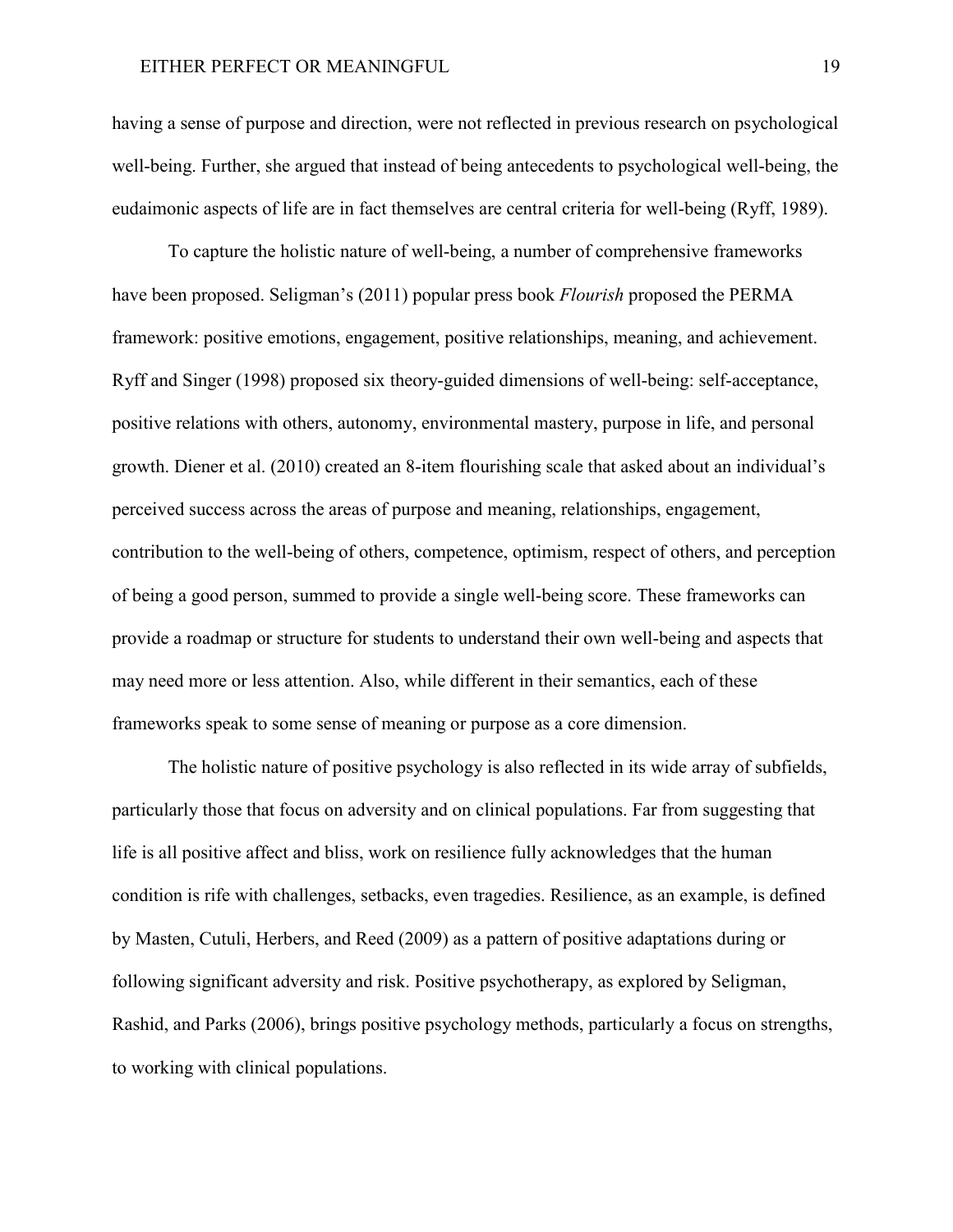In sum, positive psychology is the scientific inquiry of what makes life worth living. The development of meaning, which has become a focus of eudaimonic understandings of wellbeing, has also been identified as a core developmental task of emerging adulthood. Modern colleges and universities seek to develop students' understanding of themselves and their world, and the college time frame for traditionally-aged undergraduates fits squarely into the developmental phase of emerging adulthood. In this phase, identity and meaning are both of particular focus.

# **Meaning in Life: Definitions, Subconstructs, Development, and Sources Foundational Definitions of Meaning in Life**

To better understand meaning as core task of emerging adulthood, it is necessary to understand meaning's psychological definition and subconstructs. Because of the developmental nature of meaning in emerging adulthood, the meaning development process and internal and external conditions for meaning are particularly important.

Viktor Frankl is considered by many to have first brought meaning to the forefront of psychology in his 1963 work *Man's Search for Meaning*. Frankl (1963) argued that the attitude we bring to our experience of suffering is what preserves our freedom and dignity in the face of unimaginable, inhumane conditions. It is this irrevocable spiritual freedom that makes life meaningful. Further, he rails against the idea that only enjoyment and creative pursuits are meaningful; we inevitably face suffering and may be restricted by external forces, but are still able to find meaning in these otherwise stifling conditions (Frankl, 1963). Frankl (1963) not only focuses on human dignity but also the importance of living for the future. These two meaning elements, life's inherent significance and its future-oriented purpose, provide a foundation for the exploration of meaning that follows.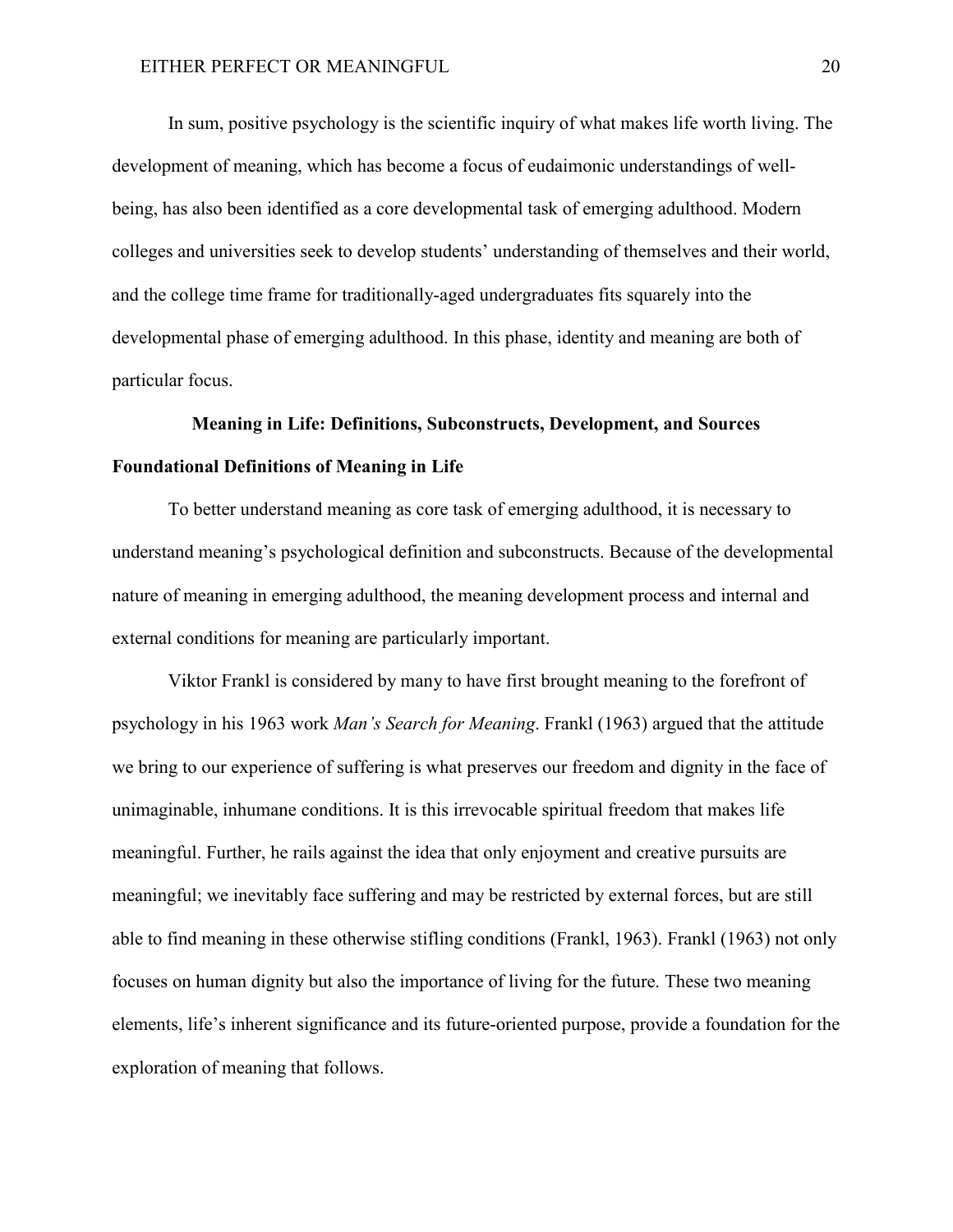Baumeister took up the mantle of meaning in his 1991 work *Meanings of Life*. He argues that each person actively constructs meaning in their lives, and further that humans have a fundamental need for their lives to make sense. Baumeister and Vohs (2002) argue that the essence of things making sense is through connection; in other words, that meaning links separate entities through category, ownership, or goal orientation. Meaning is a stable construct; in contrast, life is ever changing; Baumeister and Vohs (2002) assert that meaning is a tool for humans to impose structure and stability in an otherwise unstable human existence. They argue that meaning is an essential tool for all areas of focus for positive psychology – happiness, fulfillment, and the like, and that meaning can both remedy the bad and enhance the good (Baumeister & Vohs, 2002).

More recently, Steger (2009) defined meaning as "the extent to which people comprehend, make sense of, or see significance in their lives, accompanied by the degree to which they perceive themselves to have a purpose, mission, or overarching aim in life" (p. 681). Meaning is how we understand the world, ourselves, and the interaction between the two (Steger, 2009). This understanding pulls in the importance of understanding our own identity; both the degree of fit we see between the world and ourselves and our understanding of what we are trying to accomplish in it (Steger, 2009). The definition connects to the exploration of self and role in the world that are core to identity development in emerging adulthood.

In addition to meaning's theoretical home in concepts of eudaimonic well-being, the experience of meaning is positively correlated with a number of well-being measures such as satisfaction with life, authentic living, personal growth, and other measures of healthy psychological functioning (Ryff & Singer, 1998; Steger, Frazier, Oishi, & Kaler, 2006). Compton (2000) found that meaning was a significant mediator between personality variables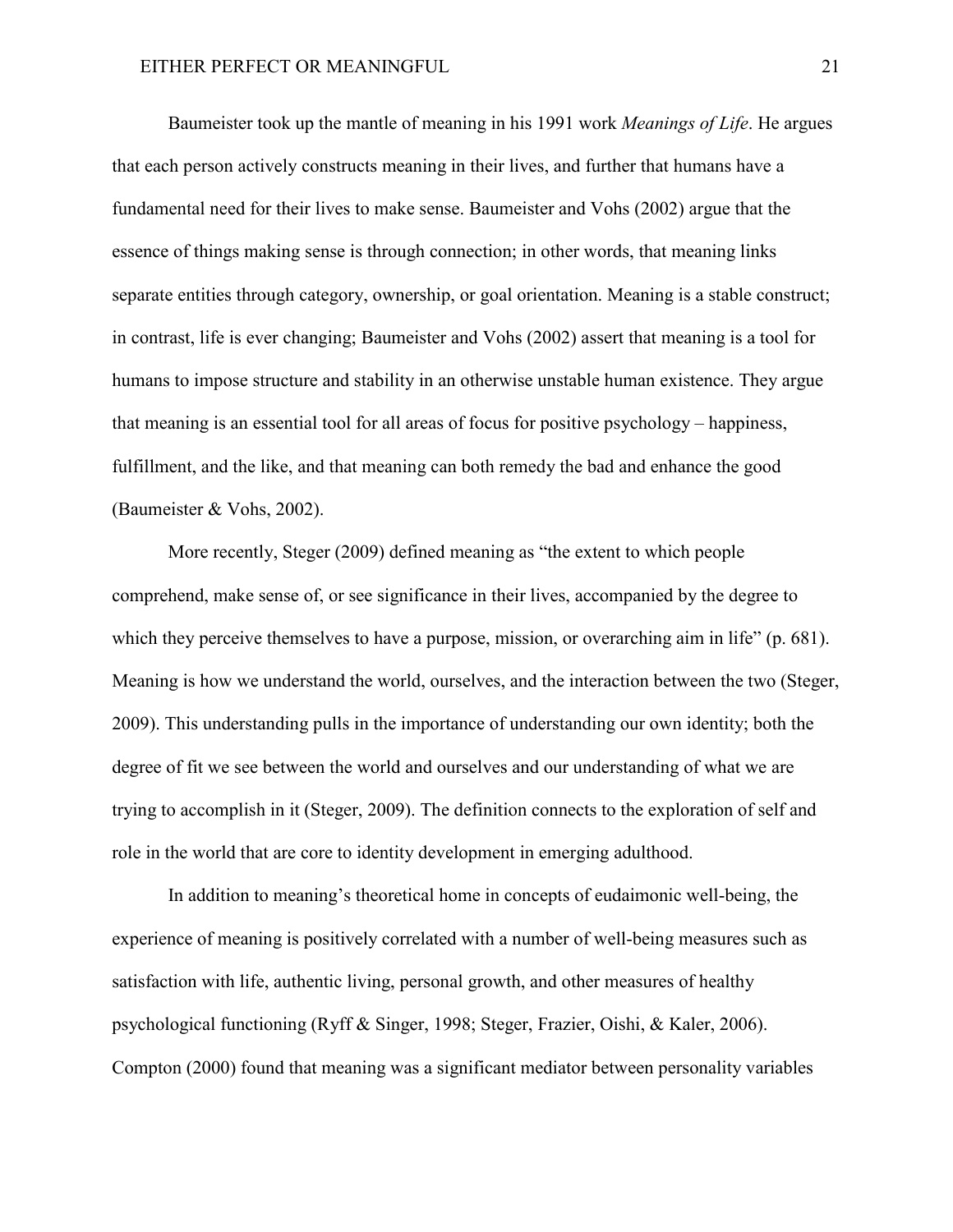and subjective well-being in a sample of 347 university students. In this study, meaningfulness had a stronger relationship to subjective well-being than optimism, positive relationships, selfesteem, and internal locus of control (Compton, 2000).

## **Subconstructs of Meaning**

Bringing further specificity to our understanding of the construct of meaning, Martela and Steger (2016) have identified three subconstructs of meaning: coherence, purpose, and significance. Coherence is the feeling that one's life makes sense; purpose is a sense of core goals and direction, and significance is the sense that one's life has an inherent value and is worth living (Martela & Steger, 2016). Each of these three facets taps into a different part of the human experience, and thus each facet should be understood and examined separately (Martela & Steger, 2016). Coherence is descriptive, about understanding the world as it appears without placing value judgements on these perceptions. Purpose and significance, on the other hand, are both normative; they are attempts to justify one's pursuits and one's existence (Martela & Steger, 2016). To distinguish further, purpose is distinctly future oriented and depends on goal pursuit; significance regards one's life as a whole, past, present, and future, and does not depend on the attainment of some worthwhile goal (Martela & Steger, 2016). This theoretical model is particularly helpful in distinguishing the larger construct of meaning from its specific subconstruct of purpose, as they are used synonymously in much of the literature.

George and Park (2016) suggest a similar tripartite model of meaning, using the construct of mattering instead of significance. The thematic message is similar; experiencing coherence as feeling that one's life makes sense and is composed of parts that fit together as they ought to be. They define purpose as having a clear, overarching direction in life that engages us with and pulls us towards our goals. Mattering for them is the feeling "that the entirety of one's life and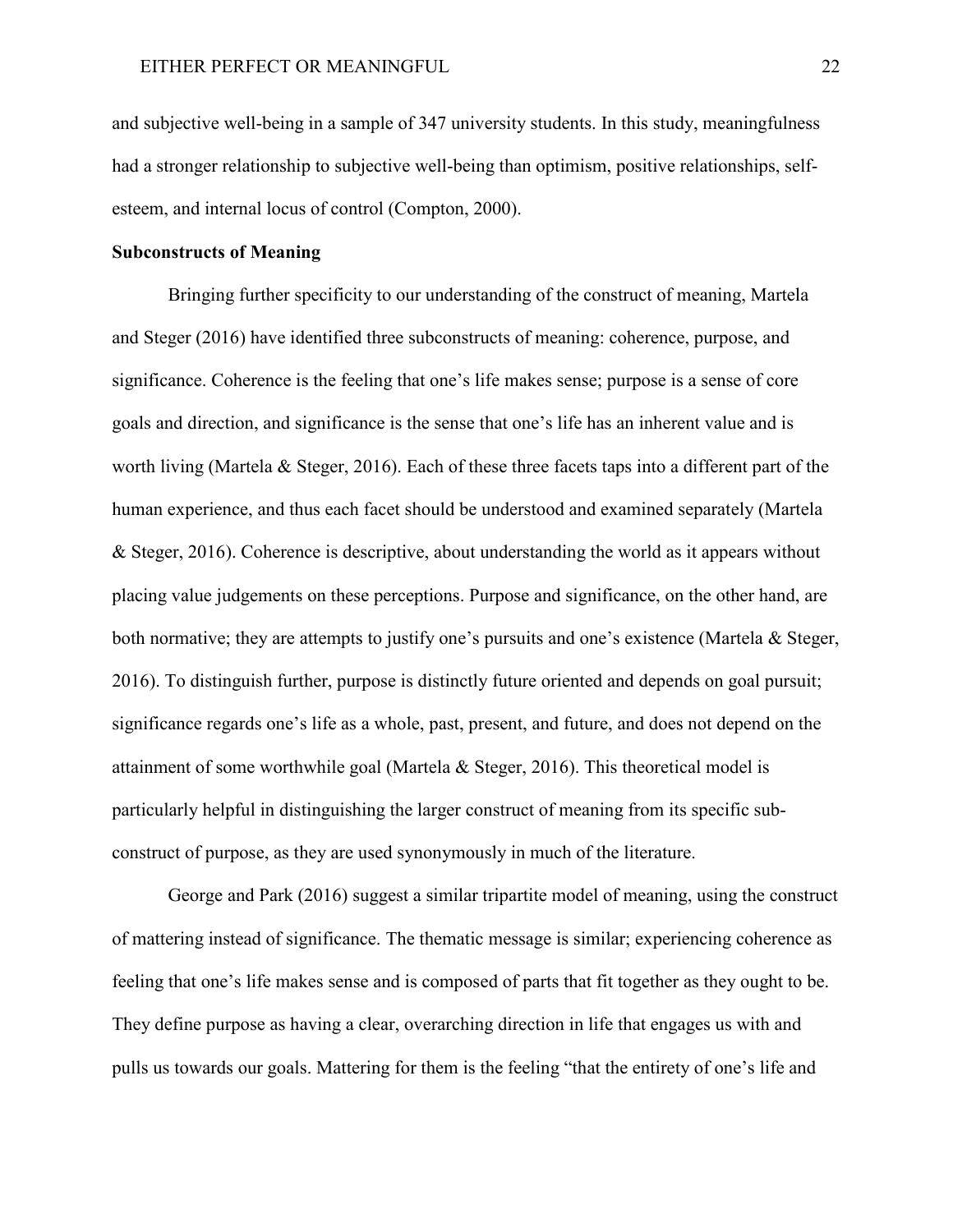actions are consequential" (George & Park, 2016, p. 206). Lacking a sense of mattering is the feeling that one's existence has little significance and will not make an impact on the world (George & Park, 2016). The researchers suggest that each subconstruct - coherence, purpose, and mattering – connects with specific well-being outcomes. For example, a high sense of coherence might minimize uncertainty, provide a greater sense of clarity, and support a better ability to deal with challenging life circumstances. On the other hand, higher purpose may lead to a having more self-congruent goals, whereas having a deep sense of mattering may buffer against existential anxiety (George & Park, 2016). These granular distinctions have the potential to improve the specificity of meaning research and the applicability of meaning interventions.

## **Presence, Crisis, and Search**

Simply looking at the extent to which a person is currently experiencing meaning in their life does not capture the full picture; this is particularly true for emerging adults who are more likely to be searching for meaning. The Meaning in Life Questionnaire, created by Steger et al. (2006), helps researchers measure the presence of meaning and the search for meaning as independent constructs. The scale uses the presence of meaning definition offered by Steger (2009) above and defines the search for meaning as the "drive and orientation toward finding meaning in one's life" (Steger et al., 2006, p. 85). It is important to note that the presence of meaning and search for meaning are not opposite ends of the same continuum; instead, they are discrete and in research are statistically independent of one another (Steger et al., 2006; Steger, Kashdan, Sullivan, & Lorentz, 2008). Those searching for meaning may have yet to find a sense of coherence and purpose in their lives, or alternatively they may already experience the presence of meaning but are looking for further depth and understanding (Steger et al., 2008).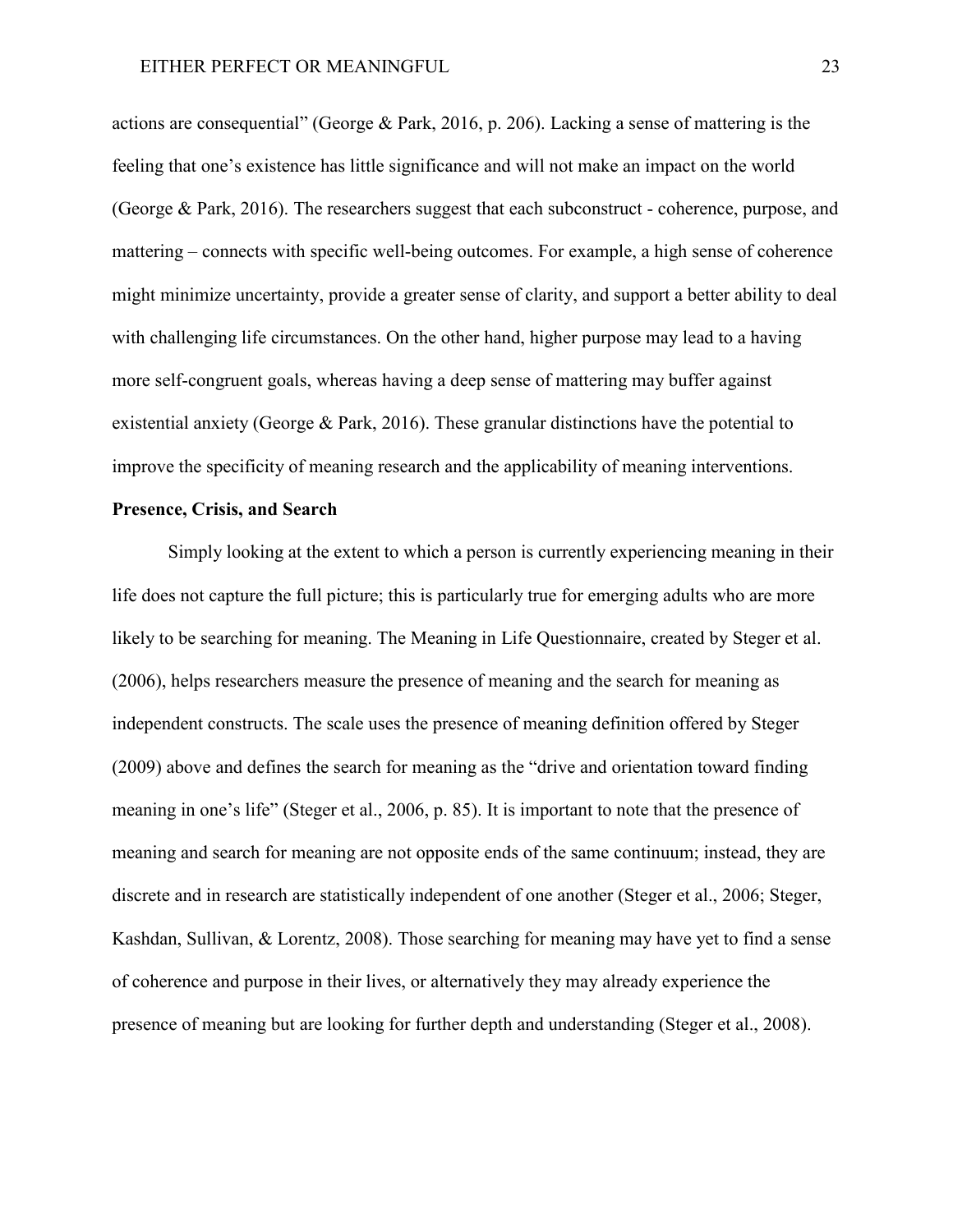Studies using the Meaning in Life Questionnaire (Steger et al., 2006) have found associations between the search for meaning and negative affect, neuroticism, anxiety, and depression, but also an association with open-mindedness (Steger et al, 2008). They suggest that the search for meaning may come from different motivations for different people, depending on the individual's personality traits (Steger et al., 2008). The relationship between search and presence is impacted by other character traits. For example, whether a person's search is inspired by one's tendency to seek out positive experiences or to avoid negative experiences may impact the outcome of the search (Steger et al., 2008). The tendency to ruminate on past experiences is one element of the search for meaning, which may reflect the identity development concept of ruminative exploration in which an individual struggles to make an identity commitment, at times for fear of making the wrong decision.

While Steger et al. (2006) made a distinction between the search for meaning and the presence of meaning, Schnell's (2009) research has looked at both the presence of meaning and a crisis of meaning, which reflects Frankl's (1963) original work and describes a more conscious process that occurs when one's sense of coherence and continuity are violated (Schnell, 2009). Like search and presence, meaning and crisis are relatively independent of one another; in other words, you can experience a crisis without experiencing the loss of overall meaning in life (Schnell, 2009). Schnell tells us that a crisis of meaning is the "violation of a sense of coherence and continuity, caused by critical life-events, personally relevant failure, biological threats, ego threats, or disorganization of psychological operations" (Schnell, 2009, p. 487). Further, a crisis of meaning is usually followed by a search for meaning (Schnell, 2009), demonstrating its connection to the search process (Steger et al., 2006). Crises of meaning are thus less stable than the presence of meaning, as a crisis disappears after a successful search for meaning. While we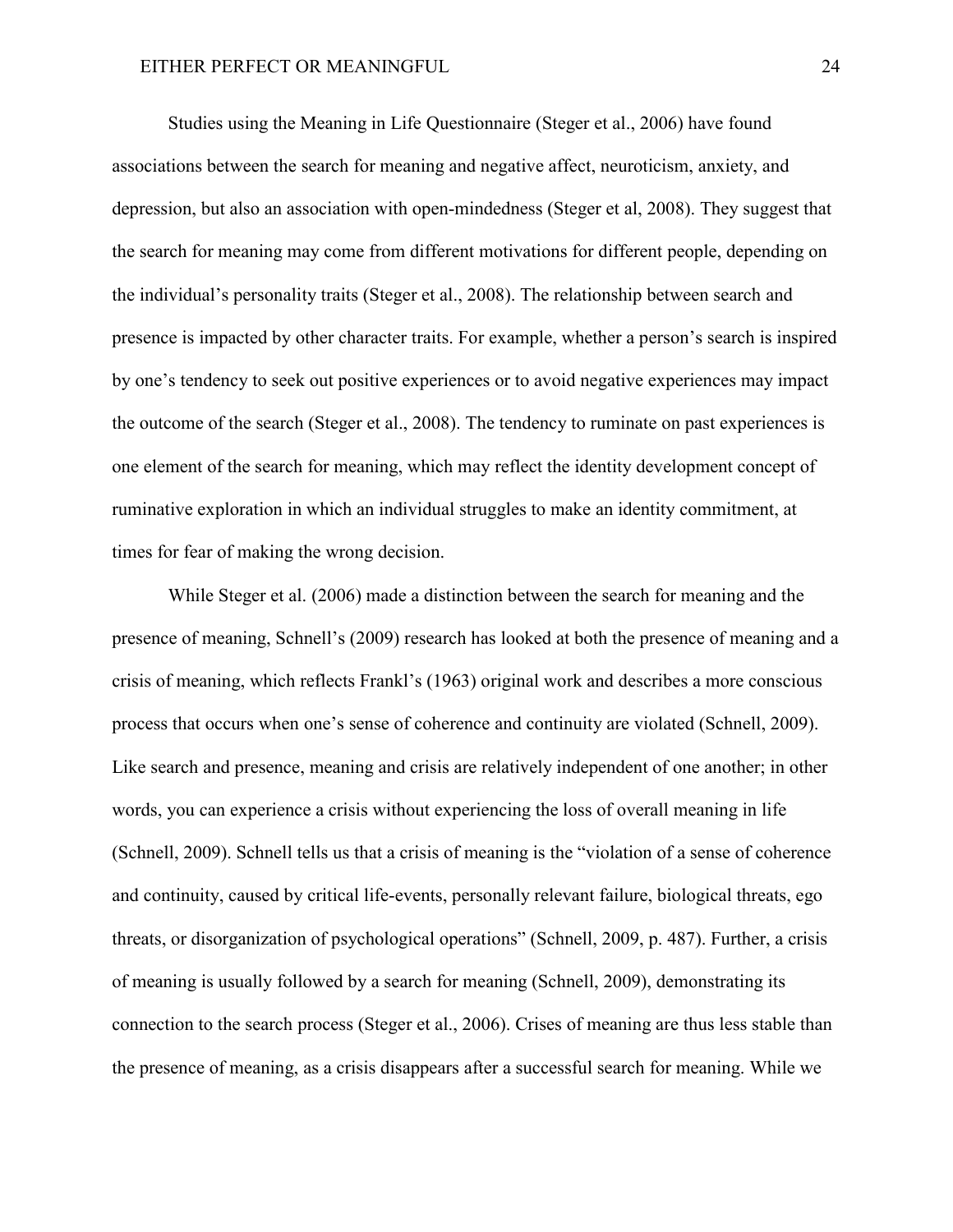might assume that crises of meaning are more common among emerging adults, Schnell's (2009) data showed no significant relationship between age and crisis of meaning. This aligns with the argument that events that challenge our sense of meaning can happen at any stage of life and are not specific to any particular life stage (Schnell, 2009).

Although the quest for meaning has been identified as an important element of emerging adulthood and generally as fundamental need for humans, Steger, Oishi, and Kesebir (2011) looked at individual differences in the importance in meaning, or in other words whether meaning is an important well-being factor for some people but not others. They found a strong relationship between life satisfaction and presence of meaning only for those people who had been actively searching, indicating that the discussion of meaning may be more accessible to those who are actively searching for it. It may be better for those who are experiencing low meaning in life to not search for meaning, at least in the short term (Steger et al., 2010). Schnell (2010) defines this state of low search and low presence as existential indifference. Individuals who demonstrated existential indifference experienced depression and anxiety at similar rates to those who were searching for or already experience meaning, but for those who were experiencing existential indifference, their psychological well-being in areas like positive affect and life satisfaction was significantly lower (Schnell, 2010). Schnell (2011), when researching sources of meaning, found that 17% of the population surveyed endorsed zero sources of meaning. Another 19% endorsed only one source of meaning; their level of experienced meaningfulness was not significantly higher than the level of meaning of those who expressed no sources of meaning (Schnell, 2011).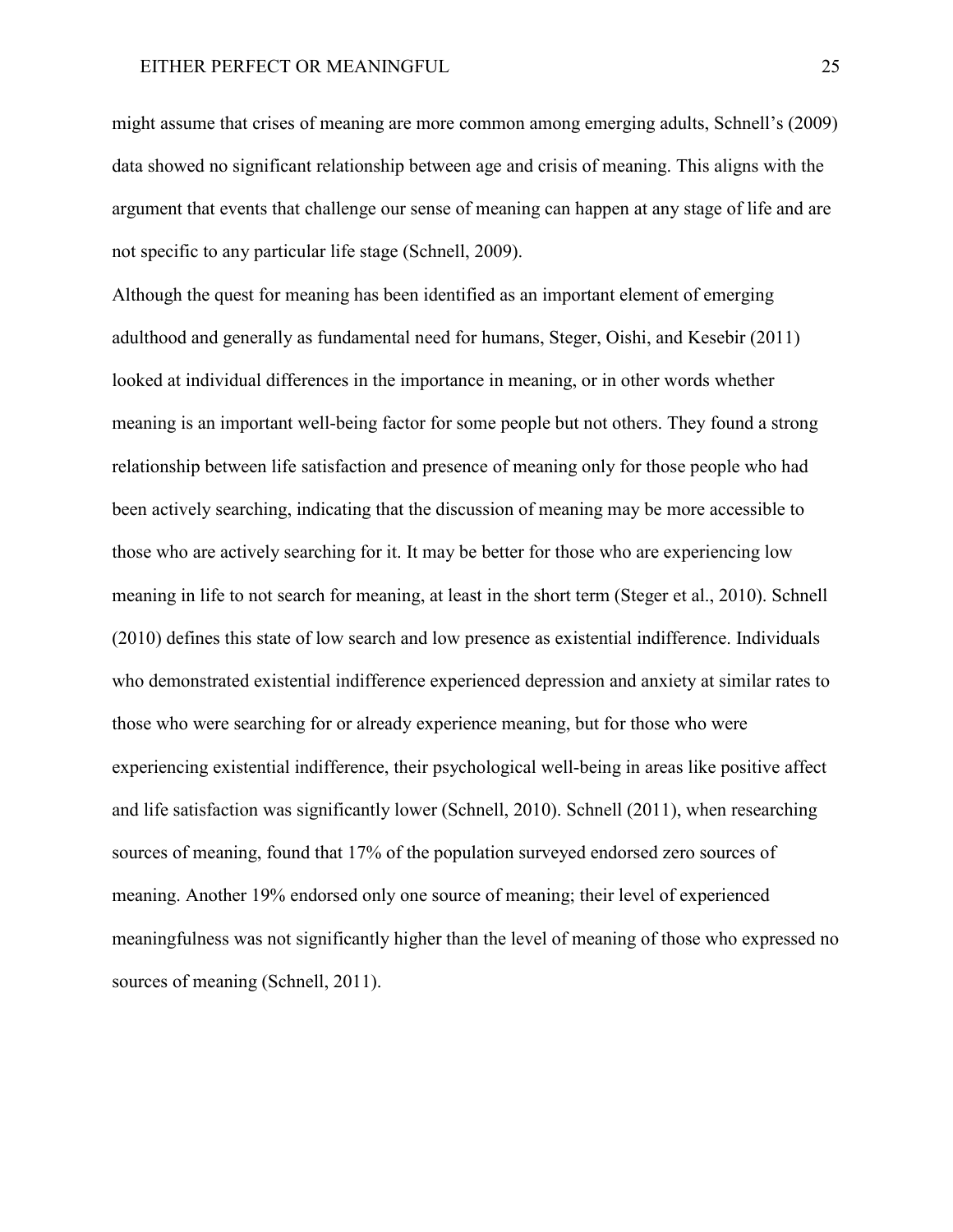## **Meaning Development Processes**

We have briefly reviewed the proposed elements and components of meaning, for example George and Park's (2016) coherence, purpose, and mattering, and the basic cycle of meaning: crisis, search, and presence. These processes reflect the exploration and commitment of Marcia's (1967) identity theory, or the process of understanding oneself and one's role in the world. Let us dive deeper into how meaning develops. According to Baumeister and Vohs (2002), meaning-making is an active process through which people attempt to understand an event. This process may include attempting to find a positive aspect of a negative event, or finding an attribution in order to make sense of the event. Meaning making happens on both the global and situation-specific levels; global refers to the long-term foundational belief system, whereas situation-specific refers to finding meaning in a particular situation (Baumeister & Vohs, 2002).

King and Hicks (2009) suggest two processes for how we find meaning in our lives. One is the construction of meaning, which occurs when we face negative events that challenge our understanding of the world. The other is meaning detection, a more subtle process that occurs when we have experiences that confirm our understanding of the world (King & Hicks, 2009). In terms of meaning-making experiences, detected meaning takes little effort and may go unnoticed; constructed meaning is an active, effortful experience in which someone is searching for answers (King & Hicks, 2009). Vohs, Aaker, and Catapano (2019) concur, proposing that negative experiences provide hidden well-being benefits through enhanced comprehension of one's life narrative. When a challenging event occurs, after the dust settles there is motivation to make sense of and integrate the experience into existing knowledge and meaning frameworks. Through this process of mental integration, we can strengthen and support perceptions of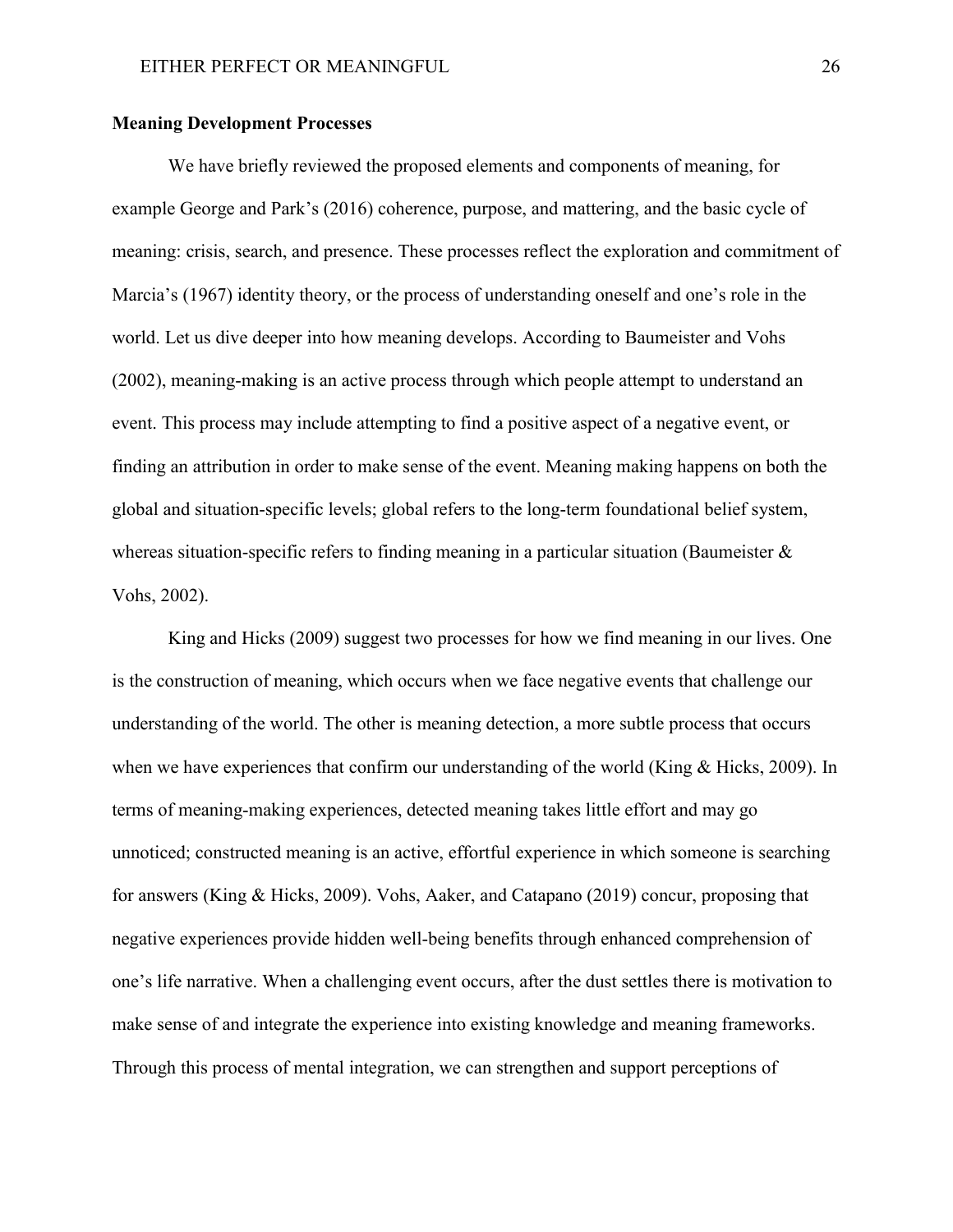meaningfulness (Vohs et al., 2019). Heine, Proulx, and Vohs (2006) suggest the meaning maintenance model (MMM) in which threats to meaning spur individuals to find alternate representations to regain their sense of meaning. This process of fluid compensation helps individuals to reinterpret experiences in ways that no longer violate their sense of meaning (Heine et al., 2006). In all three models dealing with negative experiences or those that violate sense of meaning, an individual actively processes information and finds ways to integrate that information into their existing sense of meaning.

## **Contexts and Environments for Meaning Development**

If meaning develops when individuals first encounter information that violates their understanding of the world then make sense of that conflicting information, it follows that there are conditions and environments under which meaning is more likely to be threatened or confirmed. Weinstein, Ryan, and Deci (2012) argue that the three needs of self-determination theory – autonomy, relatedness, and competence – moderate the connection between meaning and well-being.

The foundation of self-determination theory, or SDT, is that the motivation orientation of our actions, or whether they are extrinsically or intrinsically motivated, has important consequences for our well-being (Ryan & Deci, 2000). SDT breaks extrinsic motivation into four distinct parts that range from most external and reward driven (external regulation), to most assimilated to self and least reward-driven (integrated regulation). External regulation is the sense of feeling externally controlled and acting in order to gain rewards or avoid punishment (Brown & Ryan, 2015). This sense that one is subject to the rewards and punishment of others relates to socially prescribed perfectionism. The other end of the extrinsically motivated spectrum is integrated regulation, which feels self-determined and where actions are brought into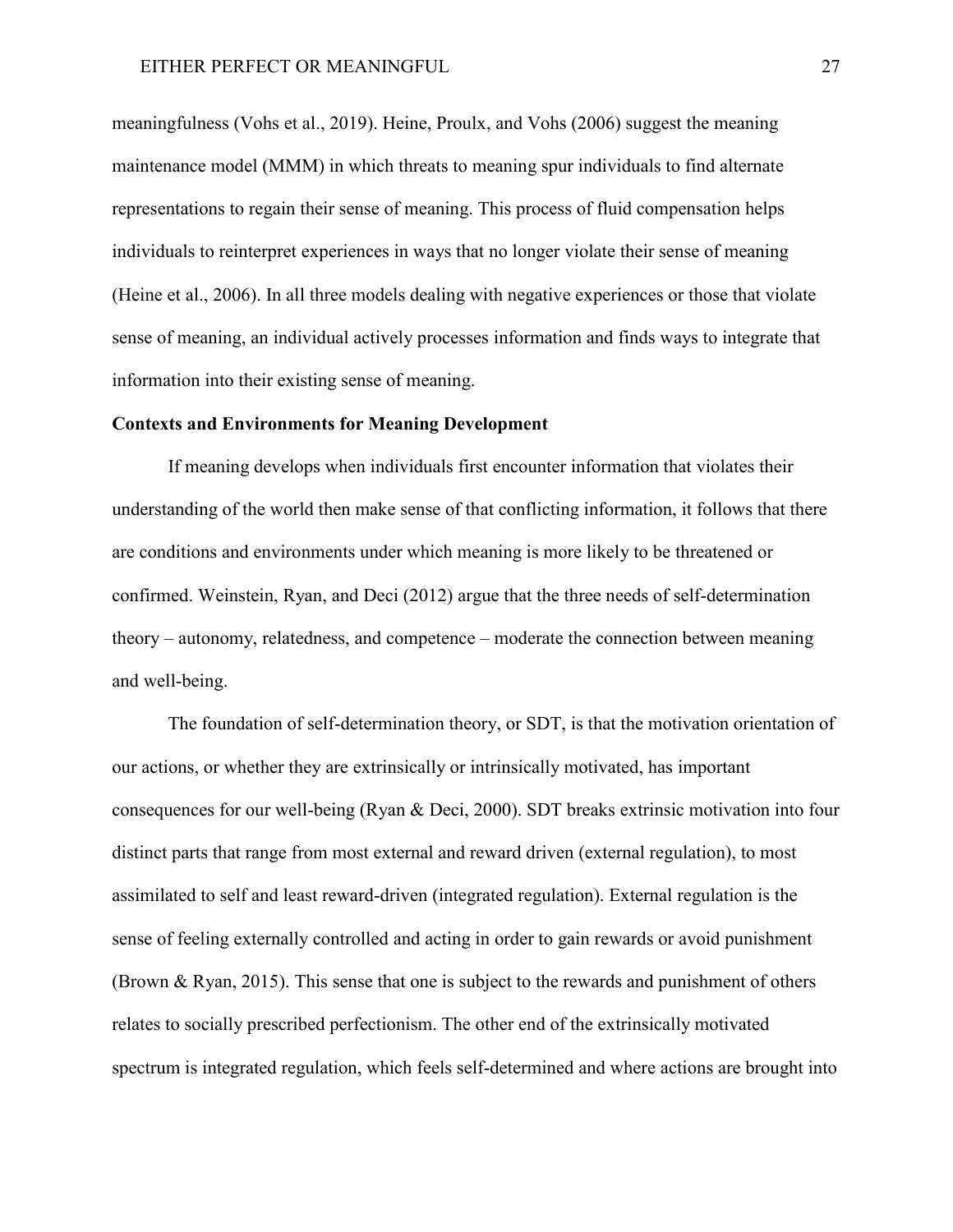alignment with our values and goals. Mindfulness and a relationally supportive context develop integrated regulation by giving us a sense of autonomy and competence. Mindfulness in particular provides the opportunity for us to self-endorse our behavior rather than mindlessly following our implicit behavioral tendencies (Brown & Ryan, 2015). With integrated regulation, our behavior becomes more aligned with our particular tendencies and goals, and our engagement and performance increase. Having intrinsic goals is related to both meaning in life and well-being (Weinstein et al., 2012).

Martela, Ryan, and Steger (2018) looked at autonomy, competence, relatedness, as well as beneficience as predictors of meaning in life. Autonomy and competence in particular relate to the concept of living as one's true self; autonomy as a sense of ownership over one's actions, and competence is a sense of mastery over one's own actions (Martela et al., 2018). In this study, both autonomy and competence were independently associated with meaning in life, both in the general sense and when there were daily fluctuations in meaningfulness (Martela et al., 2018).

## **Sources of Meaning: Relationships and Self-Actualization**

If the three needs of autonomy, relatedness, and competence provide a context in which individuals develop meaning, then it may be possible to map individual's endorsed sources of meaning into this framework. Self-actualization, as it relates to autonomy and competence, and relationships, similar to relatedness, are particular sources of focus.

Schnell (2009) defines sources of meaning as "ultimate meanings" that underlie human cognition, behavior, and emotion, thereby motivating the direction of action. These sources of meaning are accessible to the consciousness and can be reflected upon, although they most often operate outside of our awareness (Schnell, 2009). The Sources of Meaning and Meaning in Life Questionnaire (SoMe) was developed through a series of qualitative interviews using a laddering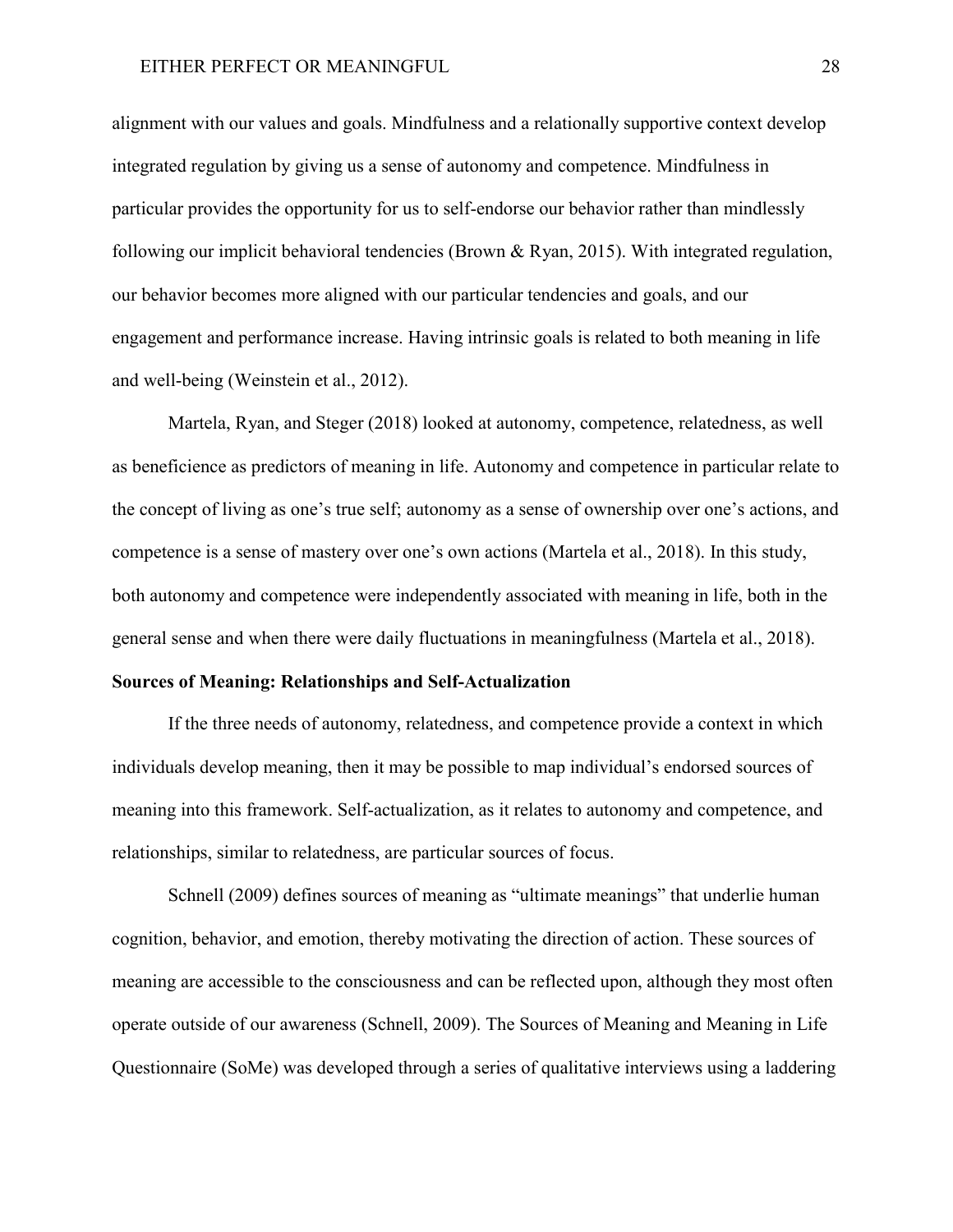technique in which participants were asked to discuss the contents of meaning until they reached a meaning that was not reducible to other meanings (Schnell, 2009). Schnell makes the important distinction that sources of meaning are not normative or "ought to" values, they are instead values that are already in use (Schnell, 2009).

Schnell's (2009) sources of meaning fall across a number of categories which are organized into four domains: self-transcendence; self-actualization; order; and well-being and relatedness (Schnell, 2009). Schnell (2011) found eight sources of meaning that were strongly predictive of experienced meaning; these sources come from all of the previously mentioned domains, indicating that no one single domain has a monopoly on meaning. However, Schnell (2011) found that certain sources of meaning were more predictive of experienced meaningfulness: generativity, relationships, and self-actualization. Relationships maps onto the relatedness need of SDT, and both generativity and self-actualization relate to SDT needs of autonomy and competence. If an individual feels self-actualized, they are employing, challenging, and fostering their individual capacities (Schnell, 2009). In other words, they have freedom to use their specific strengths and feel a sense of competency as they test the limits of their capabilities.

Relationships are consistently identified as core sources of meaning, across both selfreport and rank-order studies (Schnell, 2009; Steger, 2009). Delle Fave, Brdar, Wissing, and Vella-Brodrick (2013) found that family and personal life were endorsed as sources of meaning by the majority of respondents across a large and diverse sample of respondents. Grouden and Jose (2015) found that the presence of meaning was linked to significant relationships with others, also within a large and diverse sample. Their data showed that meaning from both family and from interpersonal relationships positively predicted presence of meaning. Beyond being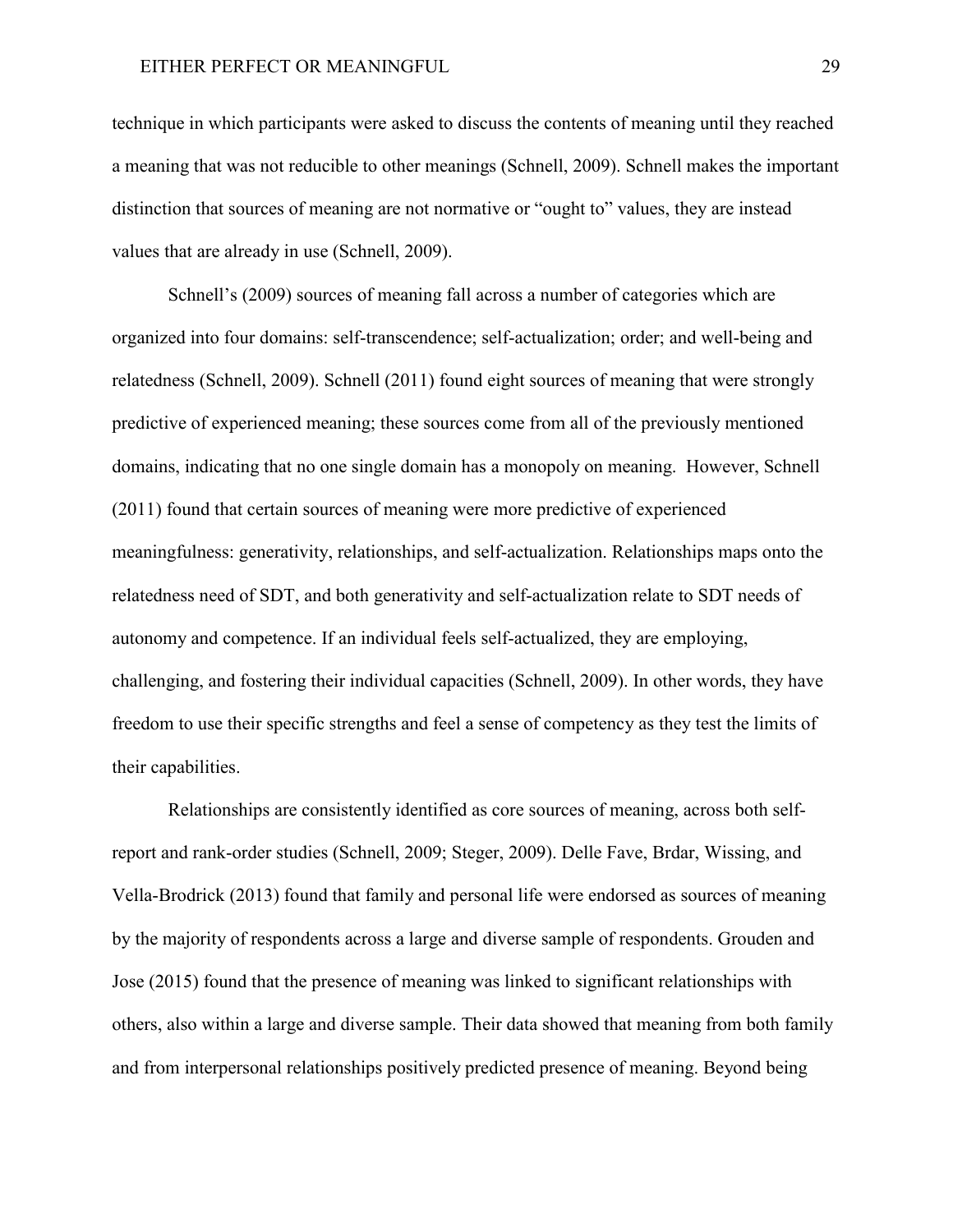predictive of meaning, family and close relationships buffered against the negative effects of the search for meaning (Grouden & Jose, 2015). Lambert et al. (2013) found that a sense of belonging predicts experienced meaningfulness in life. They define belonging as "having relationships that bring about a secure sense of fitting in" (Lambert et al., 2013, p. 1418). Further, they found across correlational and experimental studies that belonging both predicted and caused undergraduates to perceive high levels of meaning in their lives (Lambert et al., 2013). Supportive and secure relationships provide a sense of meaning and the fertile ground necessary for the development of intrinsic motivation.

Baumeister (1991) hints at the need for autonomy in creating meaning, connecting to the meaning source of self-actualization. The ability to pursue self-chosen goals that are congruent with one's values and understanding of self is linked to meaningfulness. McGregor and Little (1998) looked at the relationship between people's personal projects and experienced meaning in life. They made the distinction between goal efficacy, or how likely it is that one's projects will be successful, and goal integrity, which is the extent to which a project is consistent with one's core self (McGregor & Little, 1998). Their research found that goal integrity was positively correlated with meaning in life. Sheldon and Elliot's (1999) self-concordance model argues that the extent to which an individual's goals express enduring interests and values influences both the level of effort put into achieving these goals and whether an individual experiences wellbeing from attaining these goals. Their longitudinal findings not only showed a relationship between self-concordance and well-being, but also demonstrated that the SDT needs of autonomy, relatedness, and competence provide the psychological nutrients that support psychological development (Ryan & Deci, 2000).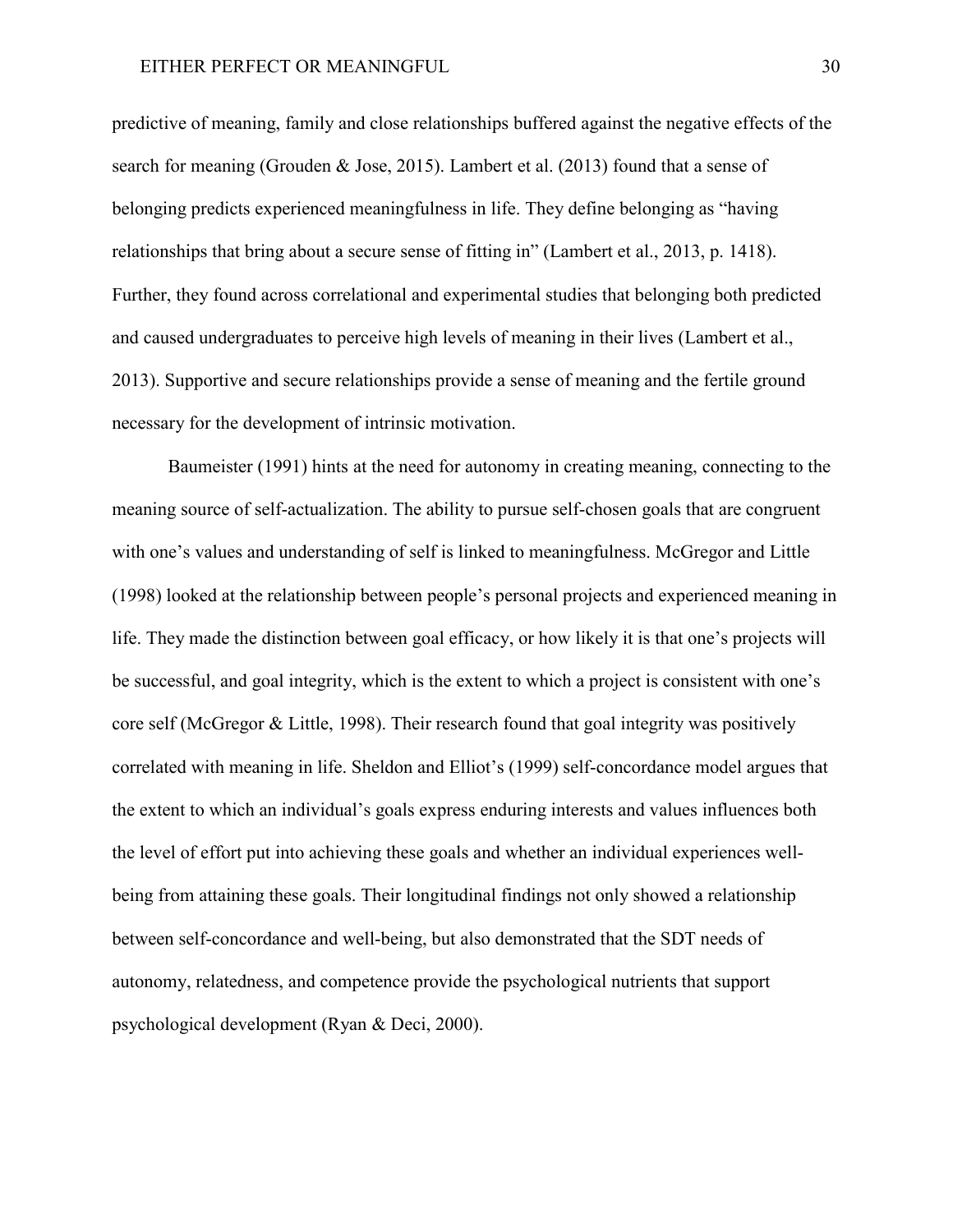These themes of self-concordant goals and self-actualization are reflected in Shin et al.'s (2016) research on the relationship between self-concept clarity and meaning in life for college students. Self-concept clarity is defined as the extent to which an individual possesses internally consistent contents of self-knowledge that are clearly and confidently defined (Campell et al., 1996). SCC is a more comprehensive concept as compared to authenticity, as it includes both our understanding of a "true self" and our self in relation to the environment, other people, affect, and time (Shin et al., 2016). Research over the first eight weeks of college students' freshman year shows that MIL and SCC (self-concept clarity) are positively correlated, both as students first enter college and over the course of the study (Shin et al., 2016). The authors hypothesize that a strong sense of self-concept provides a more stable frame of reference when interacting with a new and challenging external environment, making it easier for an individual to make sense of and integrate these new life experiences in to their sense of coherence. If meaning at its core is about understanding where you fit in the world, it makes sense that you would need to have clear and stable sense of self first. This also connects to the process of making identity commitments in emerging adulthood (Luyckx, Goossens, Soenens, & Beyers, 2006; Marcia, 1967).

## **Perfectionism as a Threat to Meaning Formation**

For students who attend college, their undergraduate experience is central to their journey through emerging adulthood, a stage in which meaning is considered a fundamental task by both researchers (e.g. Arnett, 2000; Mayseless & Keren, 2014) and college students themselves. Research demonstrates that the conditions of self-determination theory that support intrinsic motivation – autonomy, relatedness, and competence – are supportive of meaning. Concurrent with this development of meaning, however, are changes in students' motivations for attending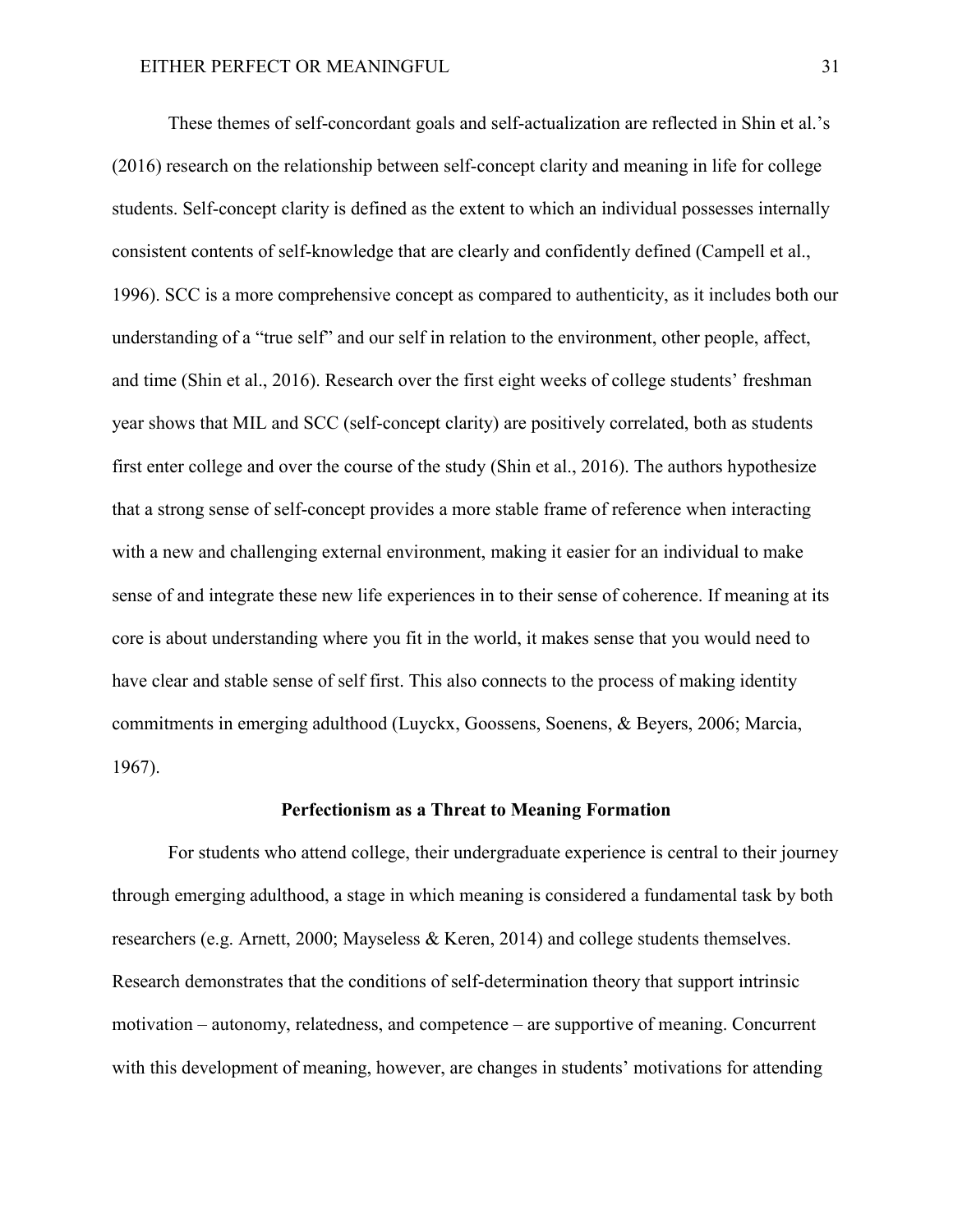college, along with increasing levels of psychological distress, perfectionism, and external markers of success. Is the development of meaning in emerging adulthood incompatible with the competitive environments of selective colleges? How do perfectionism, specifically as it relates to extrinsic motivation and social isolation, influence the development of meaning?

## **Perfectionism and Extrinsic Motivation**

Weinstein et al. (2012) cite their own unpublished research showing that people who strongly espoused intrinsic pursuits reported higher meaning in life when compared to those who more strongly espouse extrinsic pursuits, like striving for wealth. Interestingly, those endorsing extrinsic pursuits both wanted meaning and were searching for meaning but had not found meaning (Weinstein et al., 2012). Further, self-determination theory posits that when the three needs are not met, individuals will seek out compensatory goals, like those that focus on outward appearance and material goods. This compensatory goal seeking does not assist in need satisfaction and prevents these extrinsically oriented individuals from finding a sense of meaning (Weinstein et al., 2012). This suggests that the external validation that those high in socially prescribed perfectionism seek out is not related to well-being and may inhibit the successful development of meaning.

Beyond the extrinsic/intrinsic distinction, Elliot and Devine showed that engaging in behavior that is inconsistent with the self will lead to feeling uncomfortable, bothered, and uneasy (as cited in McGregor & Little, 1998, p. 496). This supports the idea that inconsistency between attitude and behavior will have specific affective consequences. Further, it is these feelings of unease and discomfort that existential philosophers have described when one is aware of meaninglessness (McGregor & Little, 1998). Sheldon and Elliott (1999, p. 495) argue that "not all progress is beneficial," reinforcing the idea that pursuing goals that are misaligned with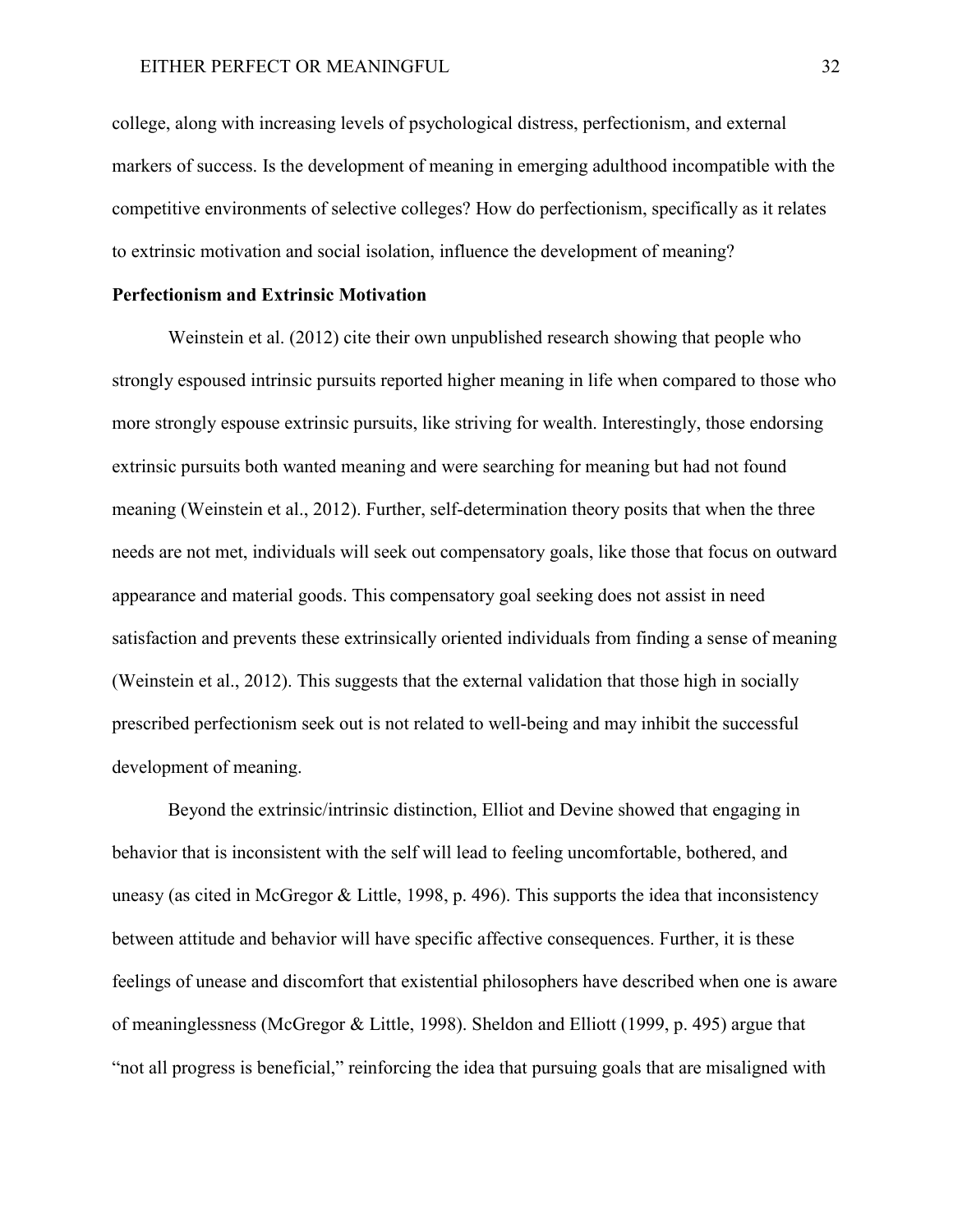## EITHER PERFECT OR MEANINGFUL 33

an individual's values and self-concept will result in unsatisfying outcomes. Similarly, McGregor and Little (1998) hinted at this situation two decades ago by suggesting that using efficacy in goal attainment as a replacement for integrity of goals in early life might leave one vulnerable to later despair. Kasser and Ryan (1993, 1996) found that extrinsic aspirations, such as financial success and social recognition, were associated with lower levels of selfactualization and vitality. More specifically, the centrality of money-related expectancies was negatively related to college students' mental health and well-being (Kasser & Ryan, 1993). Returning to the experience of modern college students, the focus on career placement and credentials is driven by motivations that improve external appearance and financial prosperity but that may be incongruent with personal beliefs and attitudes. Further, the prevalence of extrinsic motivation may impede the process of meaning development, as students' needs of autonomy and competence are not met.

## **Perfectionism and Social Isolation**

As noted previously, Curran and Hill (2019) found that perfectionism among college students has increased in a linear fashion from 1989 to 2016. The highest increase was in socially prescribed perfectionism, wherein individuals feel that others judge them harshly, that their social context is overly demanding, and that perfection is required to gain others' approval (Curran & Hill, 2019). Hewitt and Flett (1991) describe socially prescribed perfectionism as being the most debilitating because the perceived expectations of others are experienced as excessive and unfair, and out of an individual's control.

Forming intimate relationships is a developmental task of emerging adulthood, and close relationships are both a psychological need for self-determination and have been highly endorsed as sources of meaning. Perfectionism, specifically socially prescribed perfectionism, also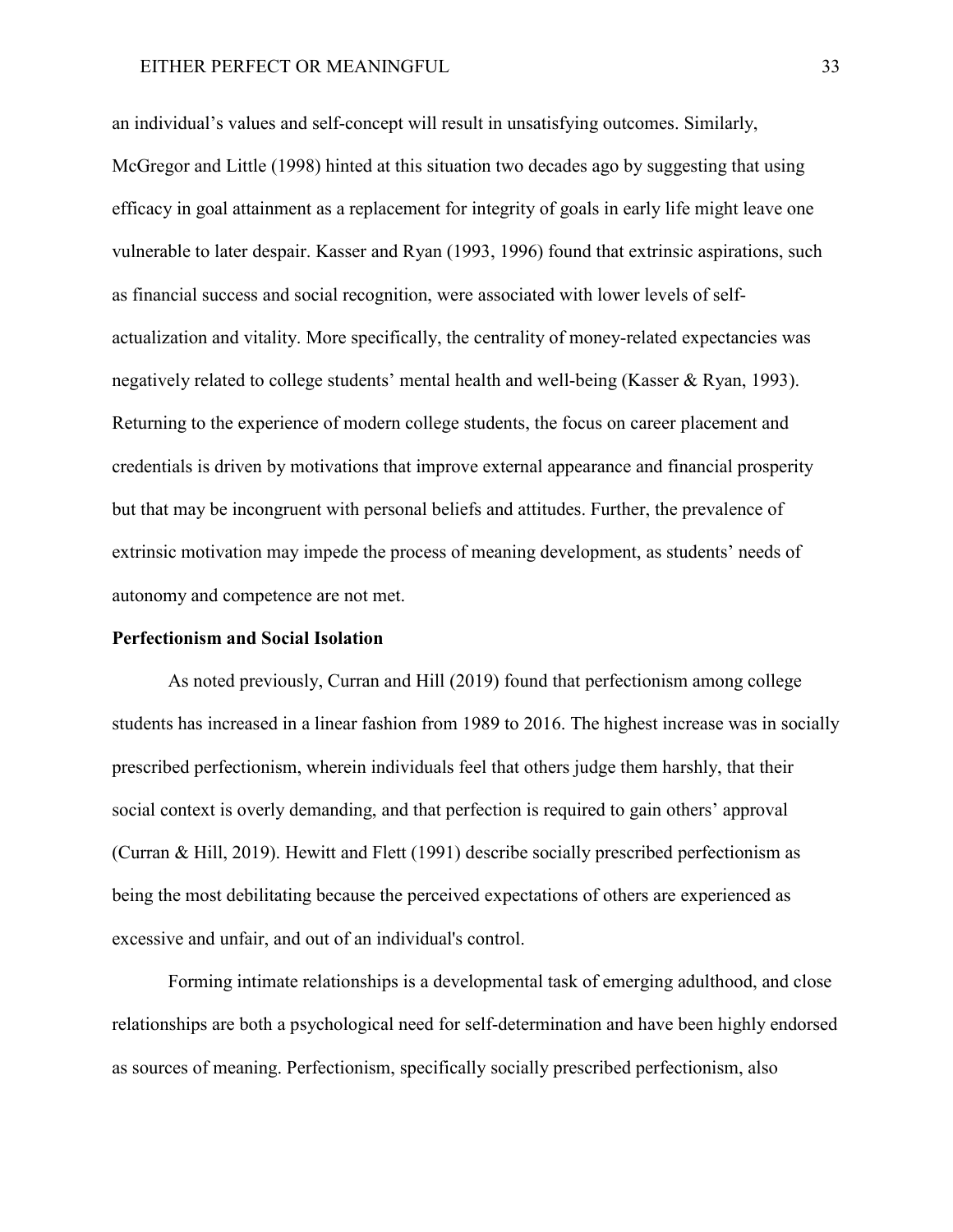presents a threat to close relationships and by extension may pose a threat to meaning. Kim, Seto, Davis, and Hicks (2014) argue that when people feel socially isolated or lonely they do not have access to experiences that support their sense of meaning and importance in the world. Stillman et al. (2009) found that ongoing feelings of loneliness and events of discrete exclusion led to a global reduction of experienced meaning in life. Socially prescribed perfectionism is a threat to social belonging, reinforcing this type of perfectionism's particular impact on meaning. While perfectionists tirelessly seek others' approval, they feel socially disconnected and alienated (Hewitt et al., 2017). Because of the external expectations perceived by those high in socially prescribed perfectionism, they both fear negative evaluation and avoid the disapproval of others (Hewitt & Flett, 1991).

Increasing perfectionism, particularly socially prescribed perfectionism in its focus on external markers of success and risks of social isolation may pose a direct threat to college students' search for meaning. Graham et al. (2010) propose the existential model of perfectionism and depressive symptoms (EMPDS) which posits that perfectionistic concerns are an antecedent to catastrophic thinking, thus interfering with individuals' ability to find a sense of coherence and purpose in their lives. Park and Jeong (2016) conducted the first empirical study of the constructs of meaning in life and perfectionism and found that maladaptive perfectionism was negatively related to the presence of meaning and positively related to the search for meaning. Further, individuals demonstrating a high level of maladaptive perfectionism are at a higher risk for depressive symptoms when they are searching for meaning (Park & Jeong, 2016). These findings come from a cross-sectional study with a population of undergraduate students.

Longitudinal research using the EMPDS framework demonstrates the connection between perfectionism and depressive symptoms, and provides theoretical support for the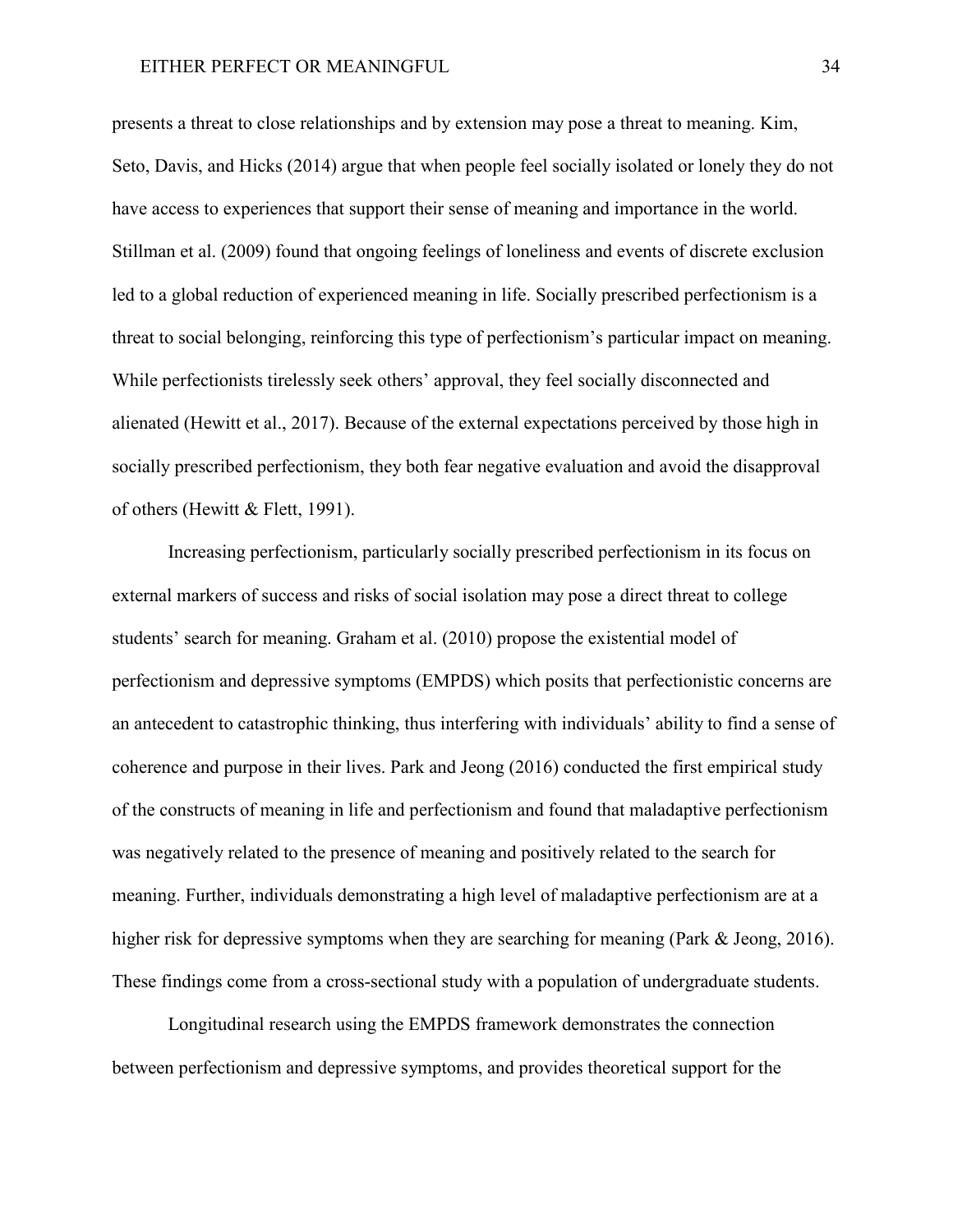opposition between meaning and perfectionism. Those with maladaptive perfectionistic concerns are plagued by nagging self-doubt, social apprehension, and harsh self-scrutiny, and evaluate their pasts as unacceptable, meaningless, and unsatisfying (Graham et al., 2010). If these individuals struggle to create coherent narratives of their experiences and cannot fully acknowledge their right to exist in the world, it will be difficult for them to develop the sense of coherence, purpose, and significance that are central to meaning.

## **Proposed Longitudinal Research**

Much of the identity development of emerging adulthood occurs during students' undergraduate careers. There are trends we need to pay attention to, both in terms of psychological distress and measures of human flourishing, in order to support students' healthy development. The presence of meaning is one outcome of healthy identity development in emerging adulthood and has been shown to be a protective factor in overall well-being. At the same time, students are experiencing higher levels of externally motivated perfectionism as well as higher levels of psychological distress. We need to learn more about how perfectionism and meaning interact in order to more effectively provide support for students in their pursuit of wellbeing. In the selective college environment dominated by perfectionism and extrinsic goal pursuit, it will be important to investigate how both perfectionism and meaning change across the college experience and whether these shifts have any identifiable pattern.

## **Participants**

Participants of this study should be a demographically representative sample of undergraduates in a selective institution recruited before they arrive on campus for their first year.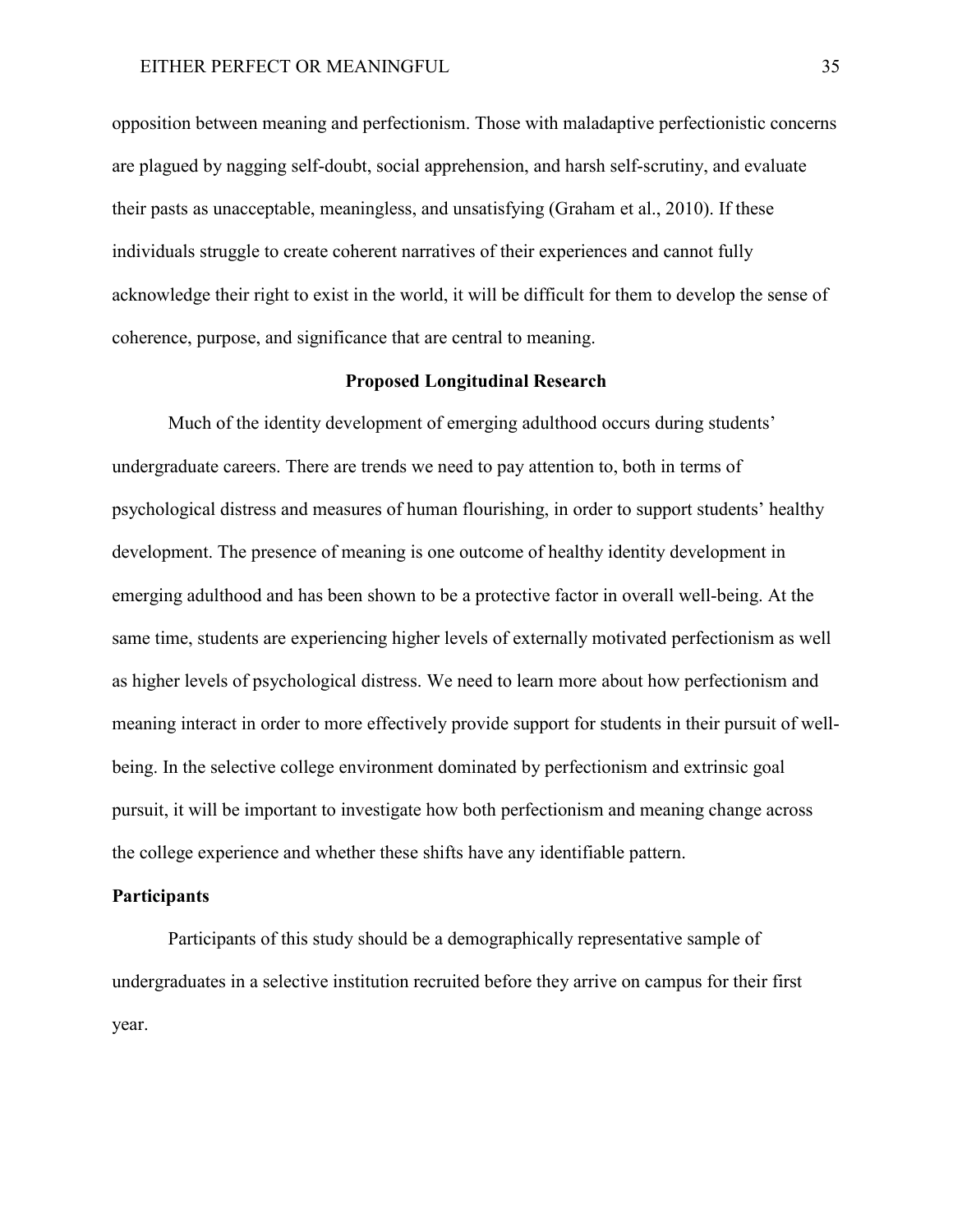## **Measures**

Either the multi-dimension perfectionism scale (Hewitt, Flett, Turnbull-Donovan, & Mikail, 1991) or the revised almost perfect scale (Slaney, Rice, Mobley, Trippi, & Ashby, 2001) and the Meaning in Life Questionnaire (Steger et al., 2006) would be administered at three points throughout the semester. Time 1 would be August before arriving on campus, Time 2 in January during the first week of classes, and Time 3 in April before final exams. At Time 1, students would also be surveyed on a number of demographic variables, such as gender identity, age when entering college, first generation college student status, family income level, high school type, and ethnicity.

## **Results of Interest**

This will allow us to look at a number of questions. Are levels of perfectionism higher in this cohort when they enter college, as compared to the general population at this age? Is there a significant positive or inverse relationship between changes in perfectionism and levels of meaning? Do shifts in perfectionism precede shifts in meaning, or vice versa? Are there particularly subconstructs of perfectionism, such as socially prescribed or perfectionism concerns, that are more or less related to the search for or presence of meaning? Figure 1

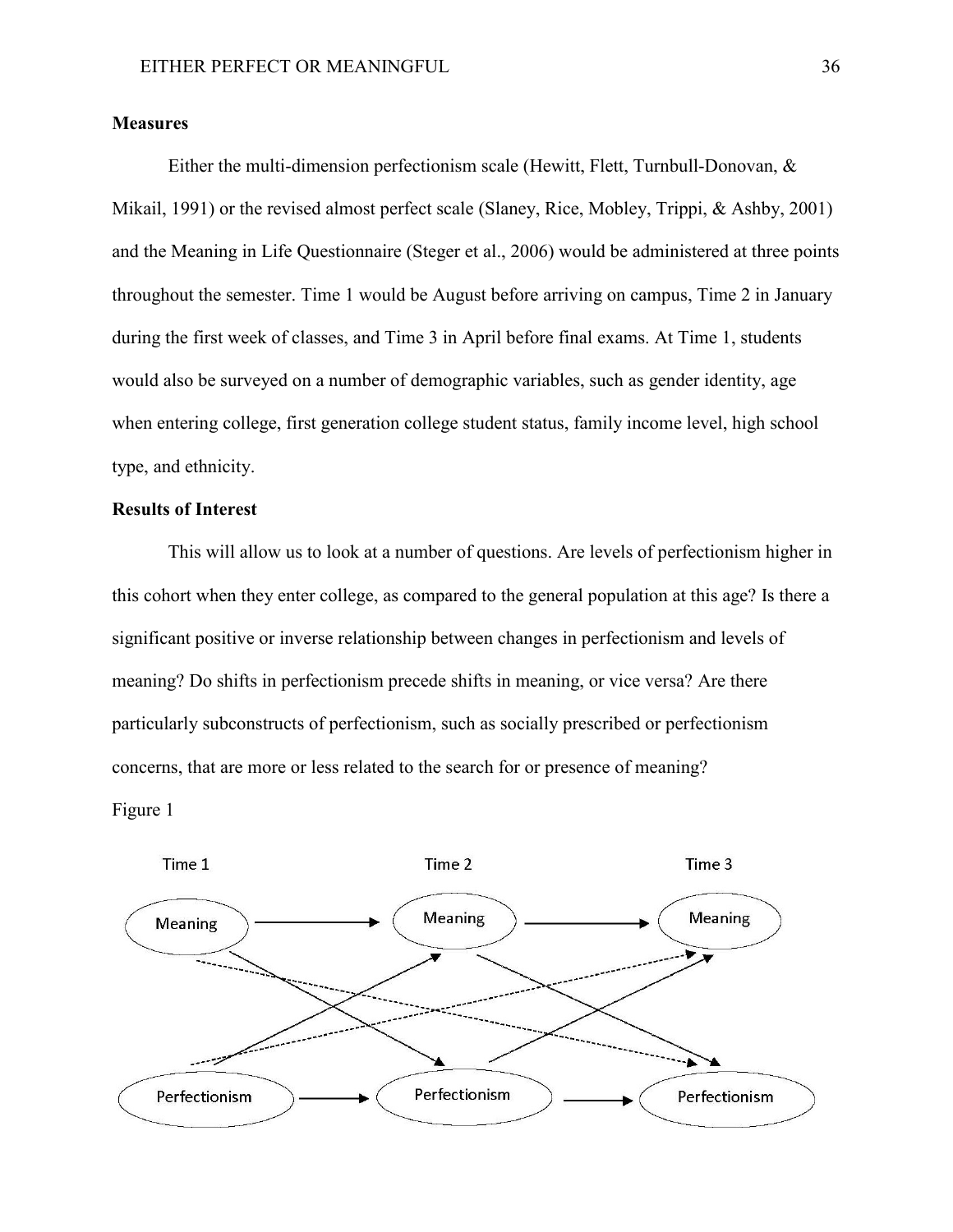## **Suggestions for Intervention**

The overarching message for college faculty and administrators may be that we cannot expect meaning to develop if we simply provide conditions for freedom and exploration. If perfectionism and extrinsic pursuits are specifically threats to meaning, then they should be individually addressed in programs that seek to facilitate undergraduates' search for meaning. The self-determination needs for development of intrinsic motivation – autonomy, relatedness, and competence – may provide a helpful rubric for administrators to evaluate the environment and context they are providing for students. Do curricula, class formats, and extracurricular activities provide students with a sense of autonomy? Are residence halls, advising structures, and mentorship activities structured in a way that fosters supportive and close relationships? Do grading structures and leadership opportunities provide opportunities for students to demonstrate competence in multiple areas?

With increases in perfectionism and campus cultures that students perceive as not supportive of failure, administrators may want to facilitate greater awareness of the subconstructs of perfectionism and possibly more importantly the behavioral and well-being outcomes associated with each type. If students have an opportunity to reflect on their own patterns of perfectionism, they may be able to examine and challenge those underlying beliefs. For example, if they are high on the perfectionistic concerns that are related to constantly feeling like they do not measure up, they may be able to shift thought patterns more in the direction of perfectionistic strivings that have been associated with more adaptive habits. If they are high in socially prescribed perfectionism, that which perceives the environment as harsh and unforgiving in its standards, they might work on understanding where these assumptions about the environment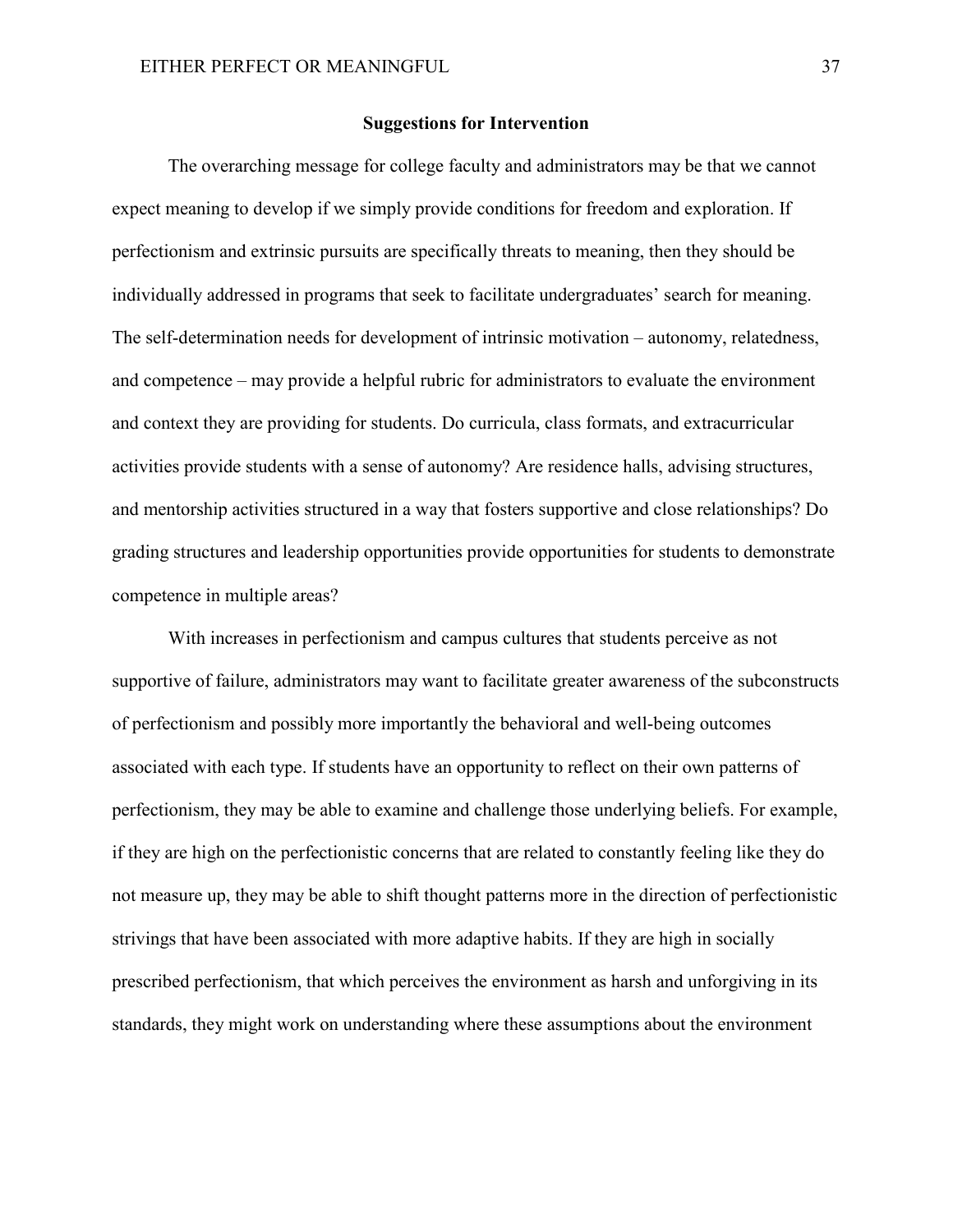come from and then decide which standards they want to hold for themselves and which they want to give up.

Finally, rather than focusing on any one source of meaning, our sense of meaning may be best served by diversifying our sources. Schnell (2011) found that endorsing a variety of sources of meaning leads to a greater sense of experienced meaningfulness. Reker (1994) refers to this as the breadth of meaning, that we experience greater well-being if we have a wider variety of sources of meaning. Further, Grouden and Jose (2015) found endorsing a diversity of sources of meaning was protective against negative well-being outcomes, even if an individual is also in the process of searching for meaning. Hicks, Schlegel, and King (2010) found that when social functioning was threatened through loneliness priming, individuals shifted to positive affect as an alternate source of meaning, demonstrating the ways in which we can actively shift sources when necessary. If students are focusing their perfectionism on academic performance, for example, it may not be productive to try to break them of this habit, particularly in highachieving environments where stellar performance is regularly applauded. Instead, we might help the student cultivate other sources of meaning in their lives, such as their close relationships or personal projects that are not dependent on the evaluation of others. In moments of feeling inadequate in an academic sphere, they may then be able to shift attention to alternate sources, as suggested by researchers (e.g. Reker et al., 1987; Schnell, 2011).

#### **Conclusion**

For adolescents with the necessary funds and requisite test scores, attending a selective college or university in the United States has become the way to find a career, develop your identity, and figure out what constitutes a meaningful life. Yet while striving to live up to exacting standards of performance, students may find themselves in a state of constant search for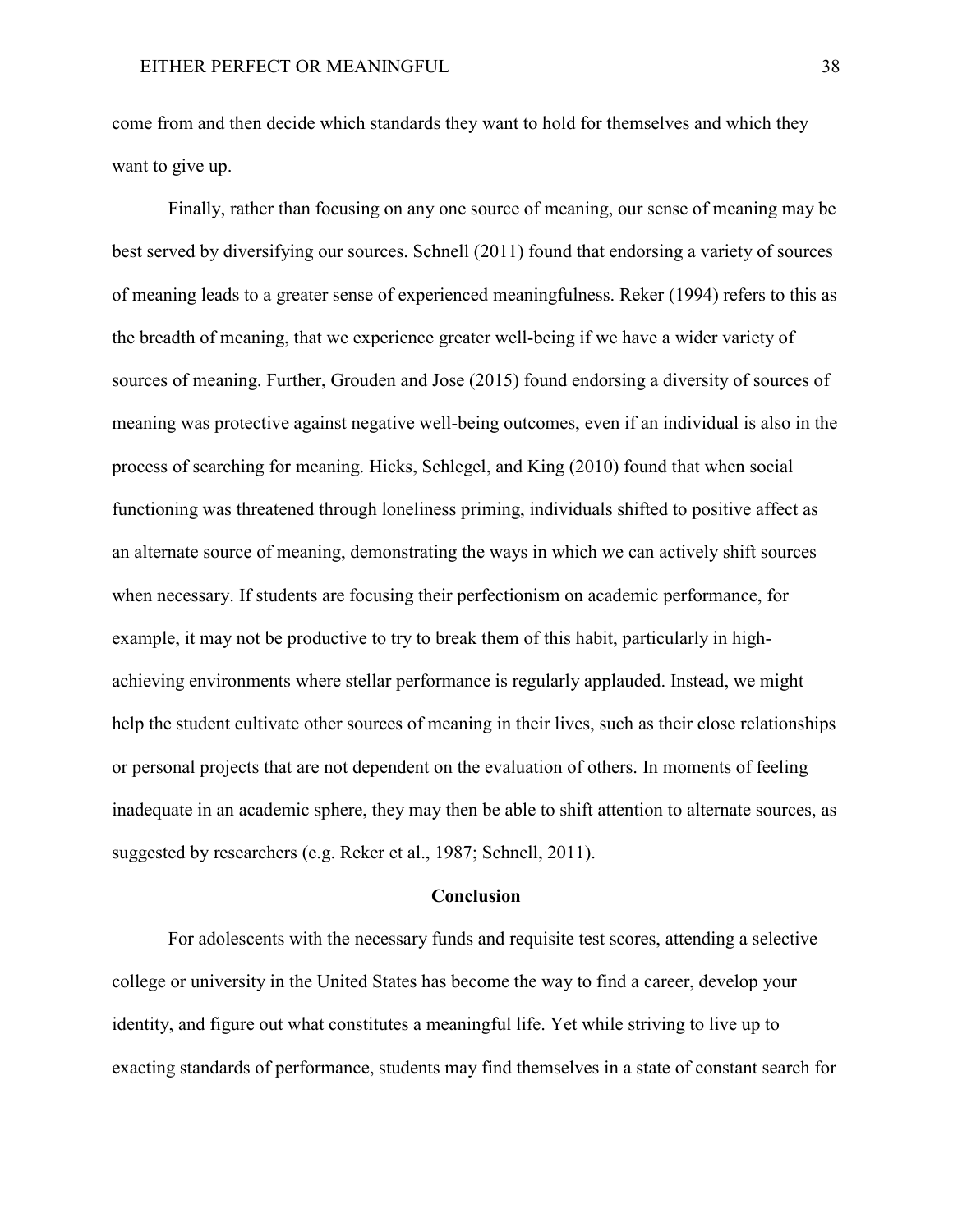## EITHER PERFECT OR MEANINGFUL 39

both meaning and identity in which no commitment is ever satisfactory. Young adults may be sacrificing meaning for perfection, playing an "either/or" game that research shows will have an impact on their levels of well-being and psychological distress. If you live your life by standards that are fundamentally impossible to meet, you may never feel that your life makes sense, has an overarching purpose, or has inherent importance and value.

Before helping students reflect on the meaning of their lives, college and university wellbeing programs may be better served by targeting perfectionism and the structures and environments that support it. By addressing maladaptive perfectionism directly, colleges may in turn help develop intrinsic motivation and social belonging for their students, both of which support finding meaning in life.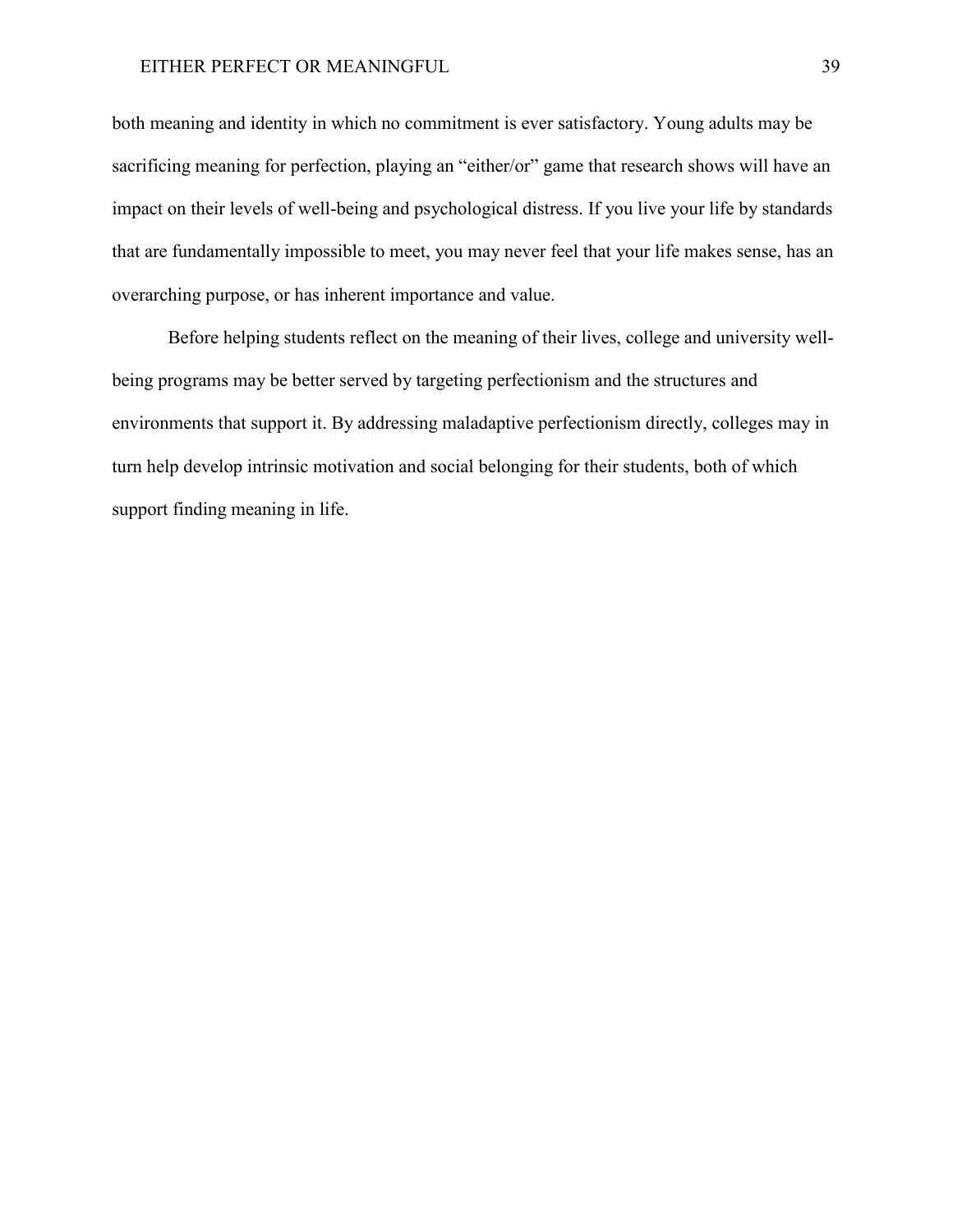#### References

- Academics & Majors. (n.d.). Retrieved July 5, 2019, from <https://admissions.umich.edu/academics-majors>
- American College Health Association. (2018) *American college health association-national college health assessment II: Undergraduate student reference group data report fall 2018*. Silver Spring, MD: American College Health Association.
- Arnett, J. J. (1997). Young people's conceptions of the transition to adulthood. *Youth & Society, 29*, 1-23.
- Arnett, J.J. (2000). Emerging adulthood: A theory of development from the late teens through the twenties. *American Psychologist, 55*, 469–480.
- Arnett, J. (2016). College students as emerging adults. *Emerging Adulthood.*, *4*(3), 219–222. https://doi.org/10.1177/2167696815587422
- Astin, A. W., Astin, H. S., Lindholm, J. A., & Bryant, A. N. (2005). *The spiritual life of college students: A national study of college students' search for meaning and purpose.* Los Angeles: Higher Education Research Institute, UCLA.
- Auerbach, R. P., Mortier, P., Bruffaerts, R., Alonso, J., Benjet, C., Cuijpers, P., . . . Kessler, R.C. (2018). WHO World Mental Health Surveys International College Student Project: Prevalence and distribution of mental disorders. *Journal of Abnormal Psychology, 127*(7), 623-638. http://dx.doi.org/10.1037/abn0000362

Baumeister, R. F. (1991). *Meanings of life*. New York, NY: Guilford.

Baumeister, R. F., & Vohs, K. D. (2002). The pursuit of meaningfulness in life. In C. R. Snyder & S. J. Lopez (Eds.), *Oxford handbook of positive psychology* (pp. 608-618). Oxford, UK: Oxford University Press.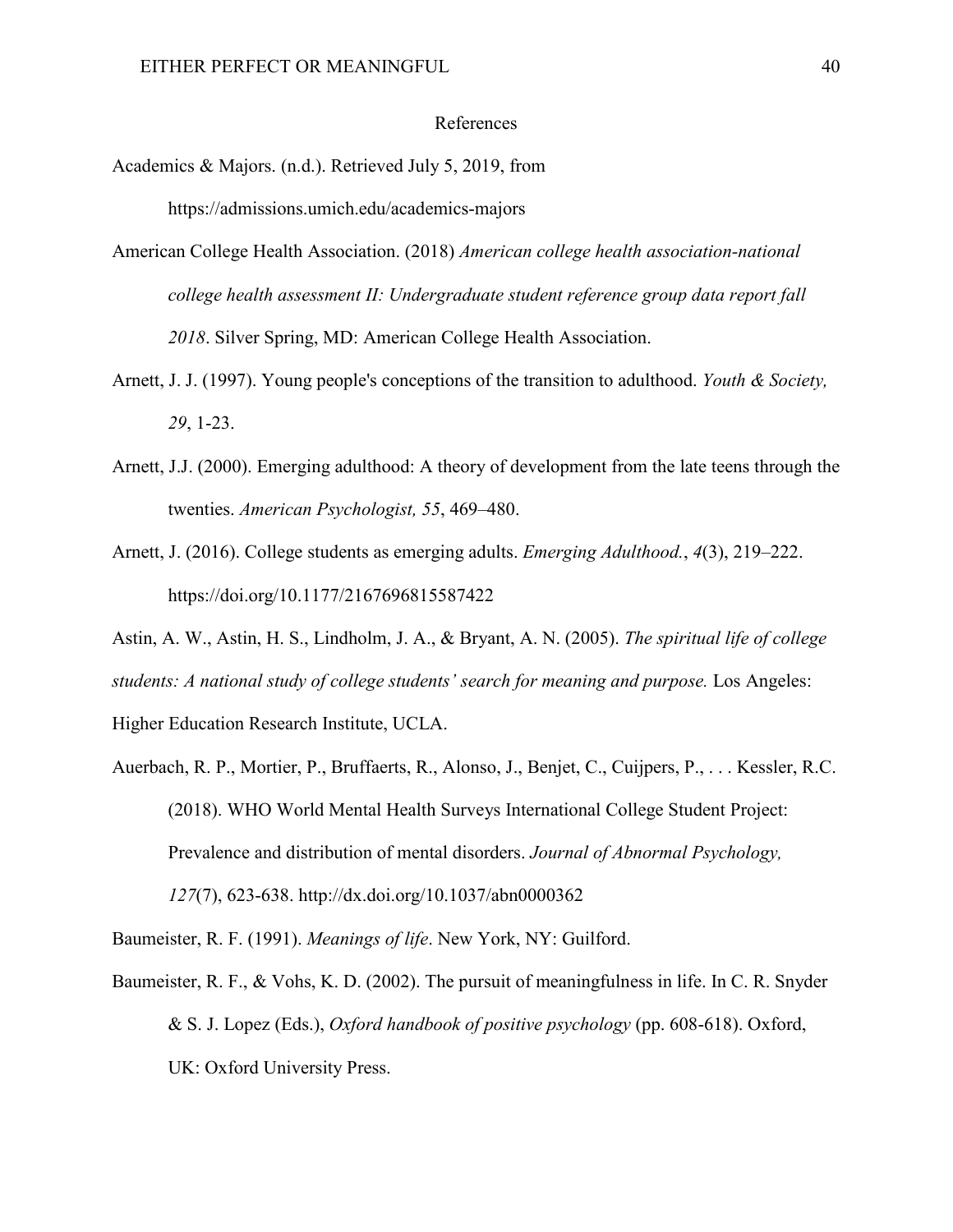- Bennett, J. (2017, June 24). On campus, failure is on the syllabus. *The New York Times*. Retrieved from https://www.nytimes.com/
- Brown, K.W., & Ryan, R.M. (2015). A self-determination theory perspective on fostering healthy self-regulation from within and without. In S. Joseph (Ed.), *Positive psychology in practice: Promoting human flourishing in work, health, education, and everyday life* (pp. 139-157). Hoboken, NJ: John Wiley  $&$  Sons Inc.
- Campbell, J. D., Trapnell, P. D., Heine, S. J., Katz, I. M., Lavallee, L. F., & Lehman, D. R. (1996). Self-concept clarity: Measurement, personality correlates, and cultural boundaries. *Journal of Personality & Social Psychology, 70*, 141–156.
- Chen, S. (2015, February 17). The Stanford duck syndrome. *The Undergraduate Times*. Retrieved from http://ugtimes.com/
- Compton, W. C. (2000). Meaningfulness as a mediator of subjective well-being. *Psychological Reports.*, *87*(1), 156–160. https://doi.org/10.2466/pr0.2000.87.1.156
- Côté, J. E. (1996). Sociological perspectives on identity formation: The culture–identity link and identity capital. *Journal of Adolescence, 19*, 417–428.

http://dx.doi.org/10.1006/jado.1996.0040

Curran, T., & Hill, A. P. (2019). Perfectionism is increasing over time: A meta-analysis of birth cohort differences from 1989 to 2016. *Psychological Bulletin, 145*(4), 410-429.

Dear Penn Freshmen. (n.d.). Retrieved June 2, 2019, from<http://dearpennfreshmen.com/>

Deresiewicz, W. (2014). *Excellent sheep: The miseducation of the American elite and the way to a meaningful life*. New York, NY: Free Press.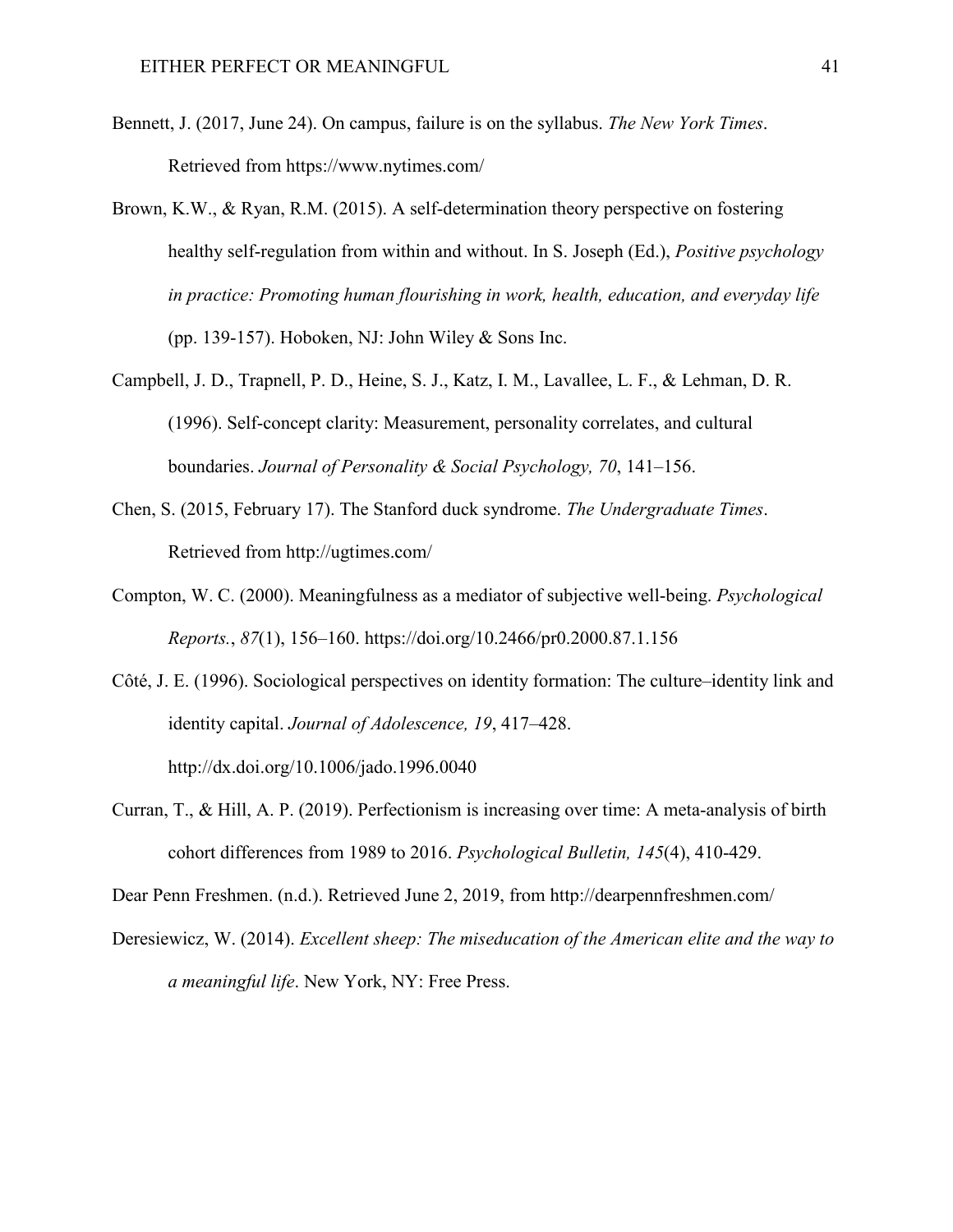- Diener, E. (2009). Positive psychology: Past, present, and future. In C. R. Snyder & S. J. Lopez (Eds.), *Oxford handbook of positive psychology* (2nd ed., pp. 7-12). New York: Oxford University Press.
- Diener, E., Wirtz, D., Tov, W., Kim-Prieto, C., Choi, D., Oishi, S., & Biswas-Diener, R. (2010). New well-being measures: Short scales to assess flourishing and positive and negative feelings. *Social Indicators Research, 97*(2), 143-156.
- Elliot, A. J., & Devine, P. (1994). On the motivational nature of cognitive dissonance: Dissonance as psychological discomfort. *Journal of Personality and Social Psychology, 67*, 382-394.
- Erikson, E. H. (1968). *Identity: Youth and crisis*. New York, NY: Norton.
- Erikson, E. H. (1975). *Life history and the historical moment.* New York, NY: Norton.
- Exploring Meaning and Purpose. (n.d.). Retrieved from https://www.dickinson.edu/info/20221/religious life/2145/exploring meaning and purp [ose](https://www.dickinson.edu/info/20221/religious_life/2145/exploring_meaning_and_purpose)
- Fave, A. D., Brdar, I., Wissing, M. P., & Vella-Brodrick, D. A. (2013). Sources and motives for personal meaning in adulthood. *The Journal of Positive Psychology*, *8*(6), 517–529. https://doi.org/10.1080/17439760.2013.830761

Frankl, V. (1963). *Man's search for meaning*. London, UK: Hodder & Stoughton.

- Frost, R. O., Heimberg, R. G., Holt, C. S., Mattia, J. I., & Neubauer, A. L. (1993). A comparison of two measures of perfectionism. *Personality and Individual Differences, 14,* 119-126.
- Gallup, Inc. (2016). *Great jobs. Great lives. The value of career services, inclusive experiences and mentorship for college graduates.* Washington, DC.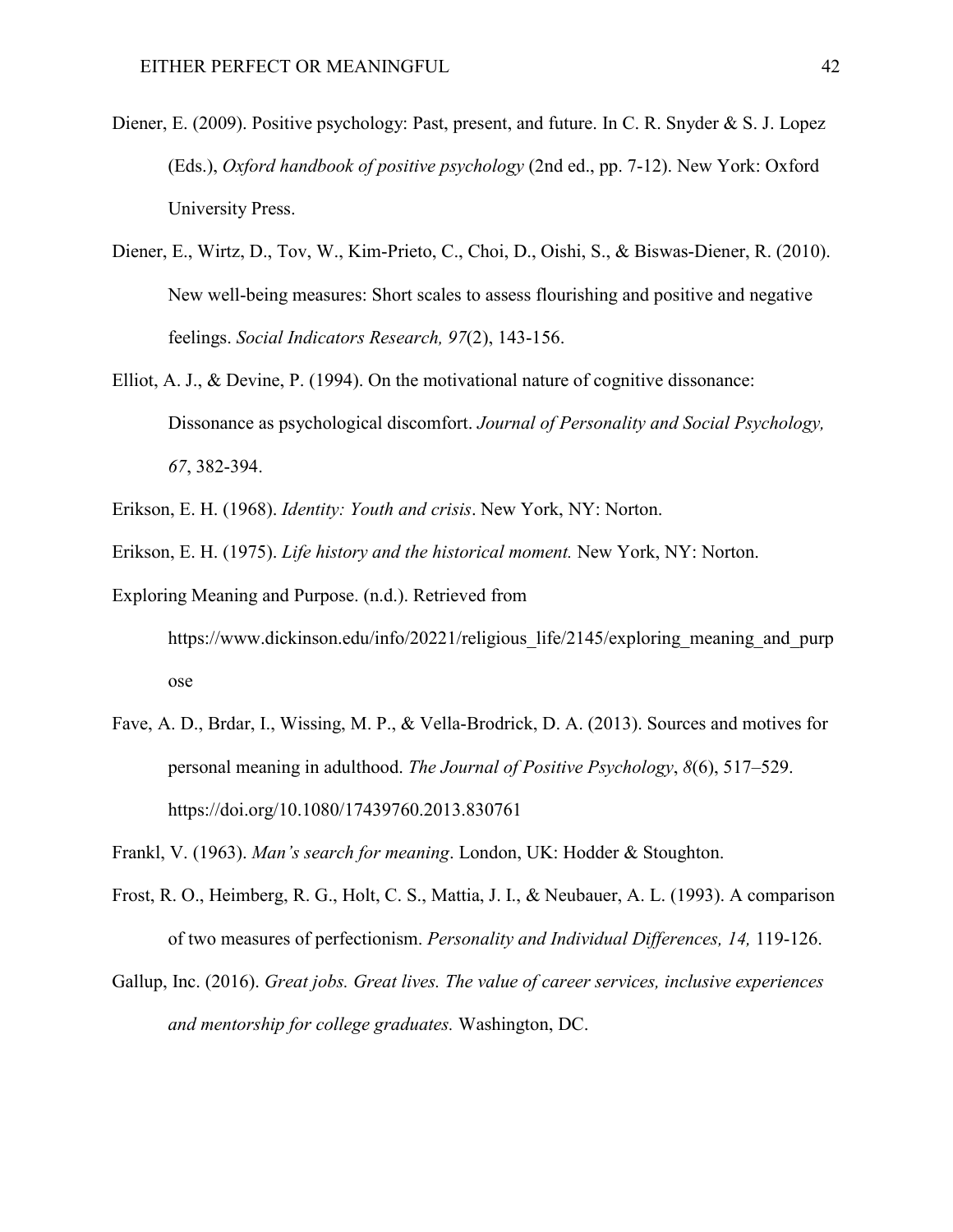- George, L. S., & Park, C. L. (2016). Meaning in life as comprehension, purpose, and mattering: Toward integration and new research questions. *Review of General Psychology*, *20*(3), 205–220. https://doi.org[/10.1037/gpr0000077](https://doi-org.proxy.library.upenn.edu/10.1037/gpr0000077)
- Graham, A. R., Sherry, S. B., Stewart, S. H., Sherry, D. L., McGrath, D. S., Fossum, K. M., & Allen, S. L. (2010). The existential model of perfectionism and depressive symptoms: A short-term, four-wave longitudinal study. *Journal of Counseling Psychology, 57*(4), 423- 438.
- Grouden, M. E., & Jose, P. E. (2015). Do sources of meaning differentially predict search for meaning, presence of meaning, and wellbeing. *International Journal of Wellbeing, 5*(1), 33-52.
- Hamachek, D. E. (1978). Psychodynamics of normal and neurotic perfectionism. *Psychology, 15*, 27-33.
- Heine, S. J., Proulx, T., & Vohs, K. D. (2006). The meaning maintenance model: On the coherence of social motivations. *Personality and Social Psychology review, 10*(2), 88- 110.
- Hewitt, P. L., & Flett, G. L. (1991). Perfectionism in the self and social contexts: Conceptualization, assessment, and association with psychopathology. *Journal of Personality and Social Psychology, 60*, 456 – 470. http://dx.doi.org/10.1037/0022- 3514.60.3.456
- Hewitt, P. L., Flett, G. L., Turnbull-Donovan, W., & Mikail, S. F. (1991). The Multidimensional Perfectionism Scale: Reliability, validity, and psychometric properties in psychiatric samples. *Psychological Assessment: A Journal of Consulting and Clinical Psychology*, *3*(3), 464.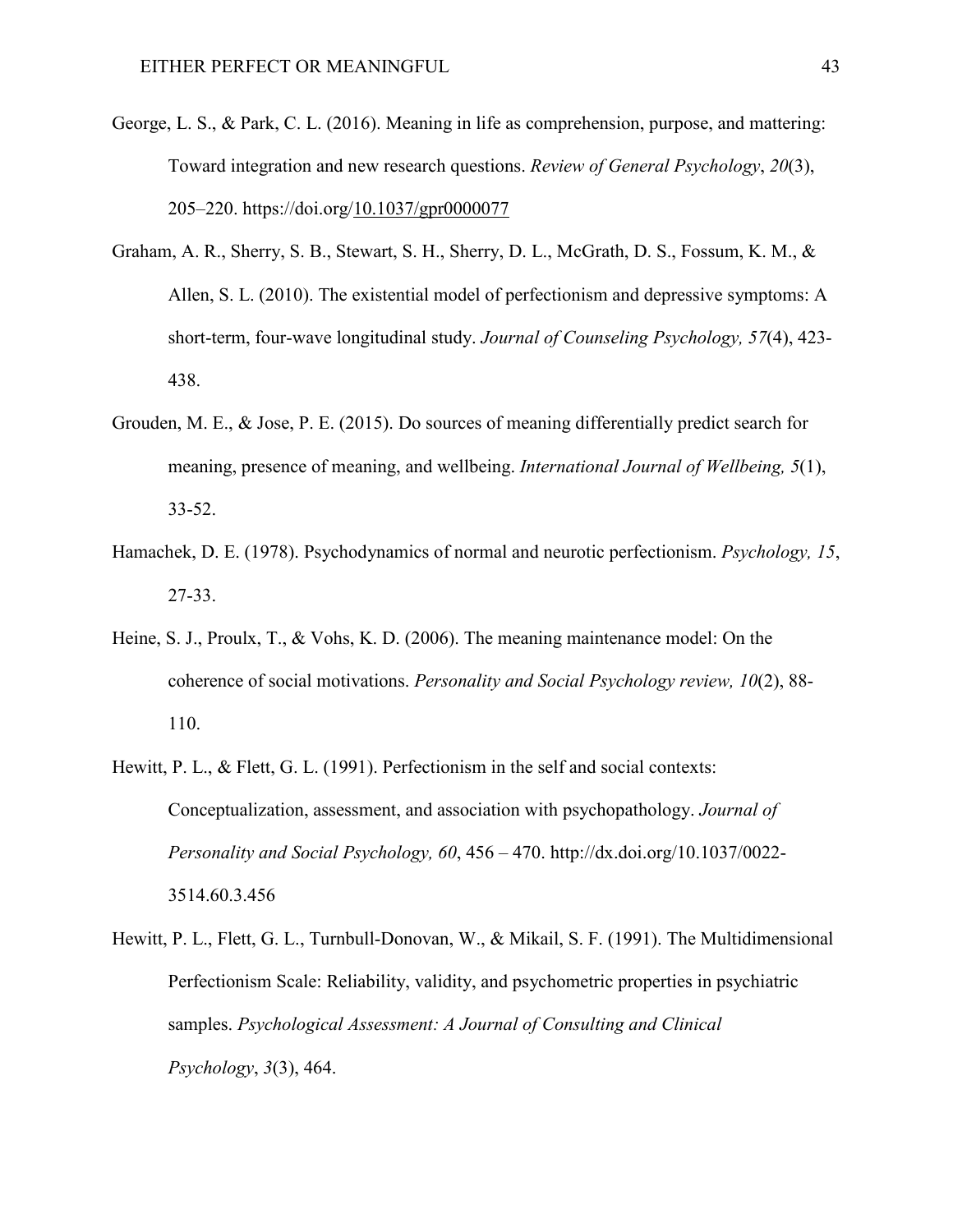- Hewitt, P. L., Flett, G. L., & Mikail, S. F. (2017). *Perfectionism: A relational approach to conceptualization, assessment, and treatment.* New York, NY: Guilford Press.
- Hicks, J. A., Schlegel, R. J., & King, L. A. (2010). Social threats, happiness, and the dynamics of meaning in life judgments. *Personality and Social Psychology Bulletin, 36*(10), 1305– 1317.
- Kasser, T., & Ryan, R. M. (1993). A dark side of the American dream: Correlates of financial success as a central life aspiration. *Journal of Personality and Social Psychology, 65*(2), 410-422. doi:10.1037/0022-3514.65.2.410
- Kasser, T., & Ryan, R. (1996). Further examining the American dream: Differential correlates of intrinsic and extrinsic goals. *Personality & Social Psychology Bulletin*, *22*(3), 280–287. <https://doi.org/10.1177/0146167296223006>
- Kim, J., Seto, E., Davis, W. E., & Hicks, J. A. (2014). Positive and existential psychological approaches to the experience of meaning in life. In A. Batthyany & P. Russo-Netzer (Eds.), *Meaning in positive and existential psychology* (pp. 221-233). New York, NY: Springer.
- King, L. A., & Hicks, J. A. (2009). Detecting and constructing meaning in life. *The Journal of Positive Psychology, 4*, 317–330.
- Lambert, N. M., Stillman, T. F., Hicks, J. A., Kamble, S., Baumeister, R. F., & Fincham, F. D. (2013). To belong is to matter: Sense of belonging enhances meaning in life. *Personality and Social Psychology Bulletin, 39*, 1418–1427.
- Luyckx, K., Goossens, L., & Soenens, B. (2006). A developmental contextual perspective on identity construction in emerging adulthood: Change dynamics in commitment formation and commitment evaluation. *Developmental Psychology, 42*(2), 366-380.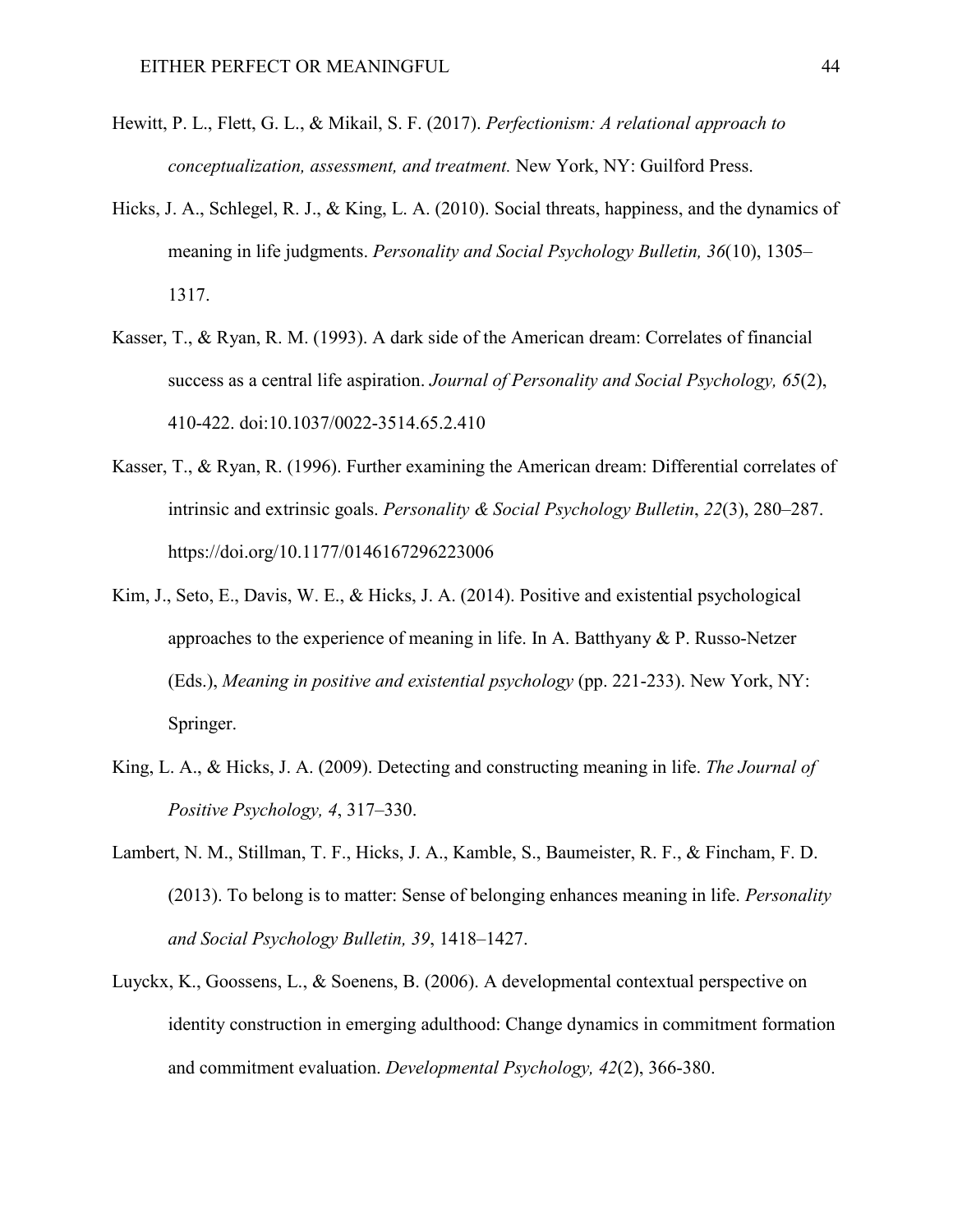- Luyckx, K., Goossens, L., Soenens, B., & Beyers, W. (2006). Unpacking commitment and exploration: Validation of an integrative model of adolescent identity formation. *Journal of Adolescence, 29*(3), 361-378.
- Luyckx, K., Schwartz S. J., Berzonsky, M.D., Soenens, B., Vansteenkiste, M., Smits, I., & Goossens, L. (2008). Capturing ruminative exploration: Extending the four-dimensional model of identity formation in late adolescence. *Journal of Research in Personality, 42*(1), 58-82.
- Martela, F., & Steger, M. F. (2016). The three meanings of meaning in life: Distinguishing coherence, purpose, and significance. *The Journal of Positive Psychology*, *11*(5), 531- 545.
- Martela, F., Ryan, R. M., & Steger, M. F. (2018). Meaningfulness as satisfaction of autonomy, competence, relatedness, and beneficence: Comparing the four satisfactions and positive affect as predictors of meaning in life. *Journal of Happiness Studies*, *19*(5), 1261-1282.
- Marcia, J. E. (1966). Development and validation of ego-identity status. *Journal of Personality and Social Psychology, 3*, 551–558.
- Marcia, J. E. (1967). Ego identity status: Relationship to change in self-esteem, ''general maladjustment,'' and authoritarianism. J*ournal of Personality, 35,* 119–133. doi:10.1111/j.1467-6494.1967.tb01419.x
- Masten, A. S., Cutuli, J. J., Herbers, J. E., & Reed, M. J. (2009). Resilience in development. In C. R. Snyder & S. J. Lopez (Eds.), *Oxford handbook of positive psychology* (2nd ed., pp. 117–131). New York, NY: Oxford University Press.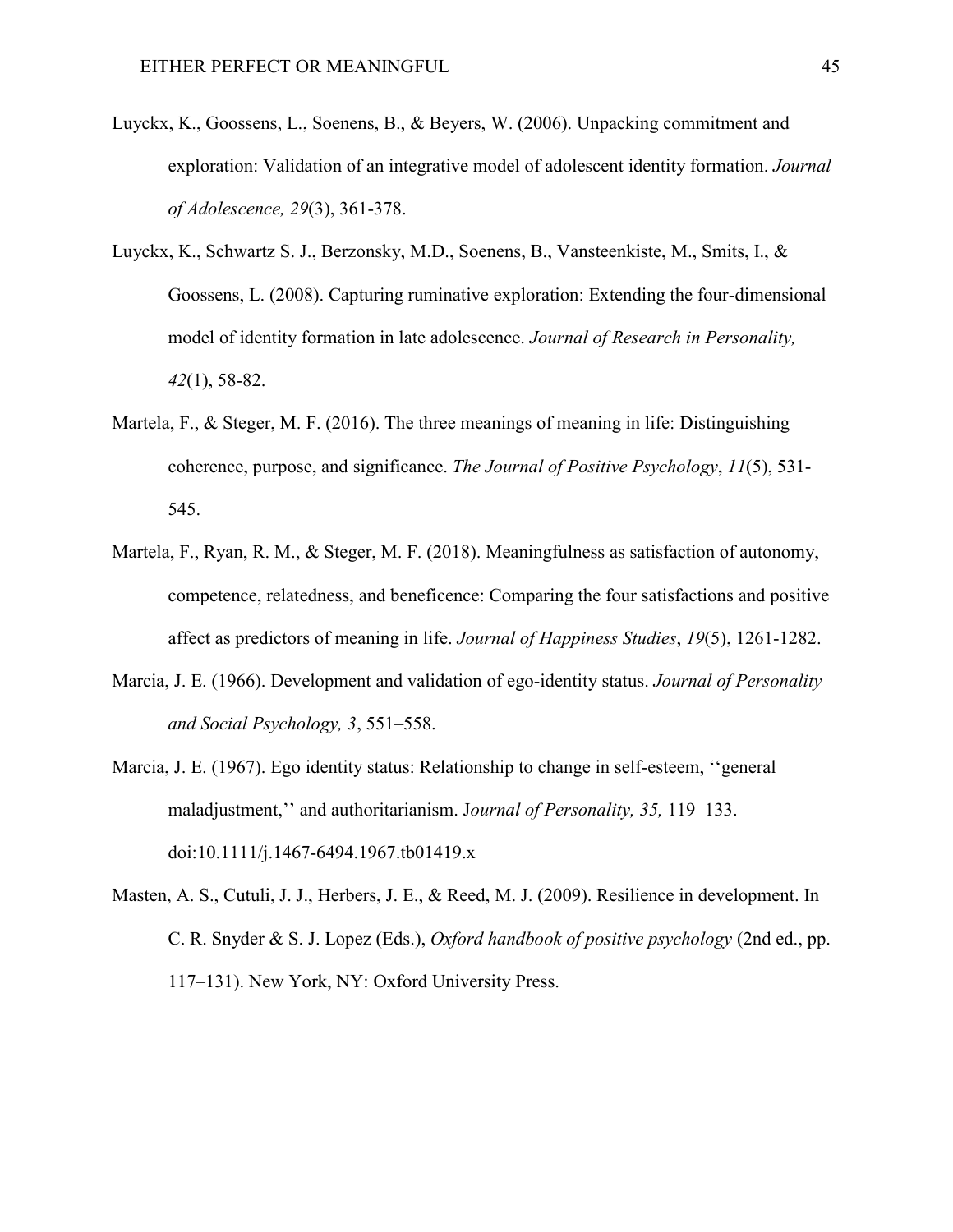- Mayseless, O., & Keren, E. (2014). Finding a meaningful life as a developmental task in emerging adulthood: The domains of love and work across cultures. *Emerging Adulthood, 2*(1), 63–73. https://doi.org/10.1177/2167696813515446
- McGregor, I., & Little, B. R. (1998). Personal projects, happiness, and meaning: On doing well and being yourself. *Journal of Personality and Social Psychology, 74*(2), 494-512. doi:10.1037/0022-3514.74.2.494
- Negru-Subtirica, O., Pop, E. I., Luyckx, K., Dezutter, J., & Steger, M. F. (2016). The meaningful identity: A longitudinal look at the interplay between identity and meaning in life in adolescence. *Developmental Psychology*, *52*(11), 1926-1936.
- Nolen-Hoeksema, S. (2000). The role of rumination in depressive disorders and mixed anxiety/depressive symptoms. *Journal of Abnormal Psychology, 109*, 504–511.
- Park, H. J., & Jeong, D. Y. (2016). Moderation effects of perfectionism and meaning in life on depression. *Personality and Individual Differences*, *98*, 25-29.
- Peterson, C. (2006). *A primer in positive psychology*. New York, NY: Oxford University Press.

Princeton Perspectives Project. (n.d.). Retrieved July 3, 2019 from

https://perspective.princeton.edu

- Questionnaire Center. (n.d.). Retrieved from https://www.authentichappiness.sas.upenn.edu/testcenter
- Reflecting on Your Life. (n.d.). Retrieved from https://fdo.fas.harvard.edu/pages/reflecting-yourlife
- Reker, G. T., Peacock, E. J., & Wong, P. T. (1987). Meaning and purpose in life and well-being: A life-span perspective. *Journal of Gerontology*, *42*(1), 44-49.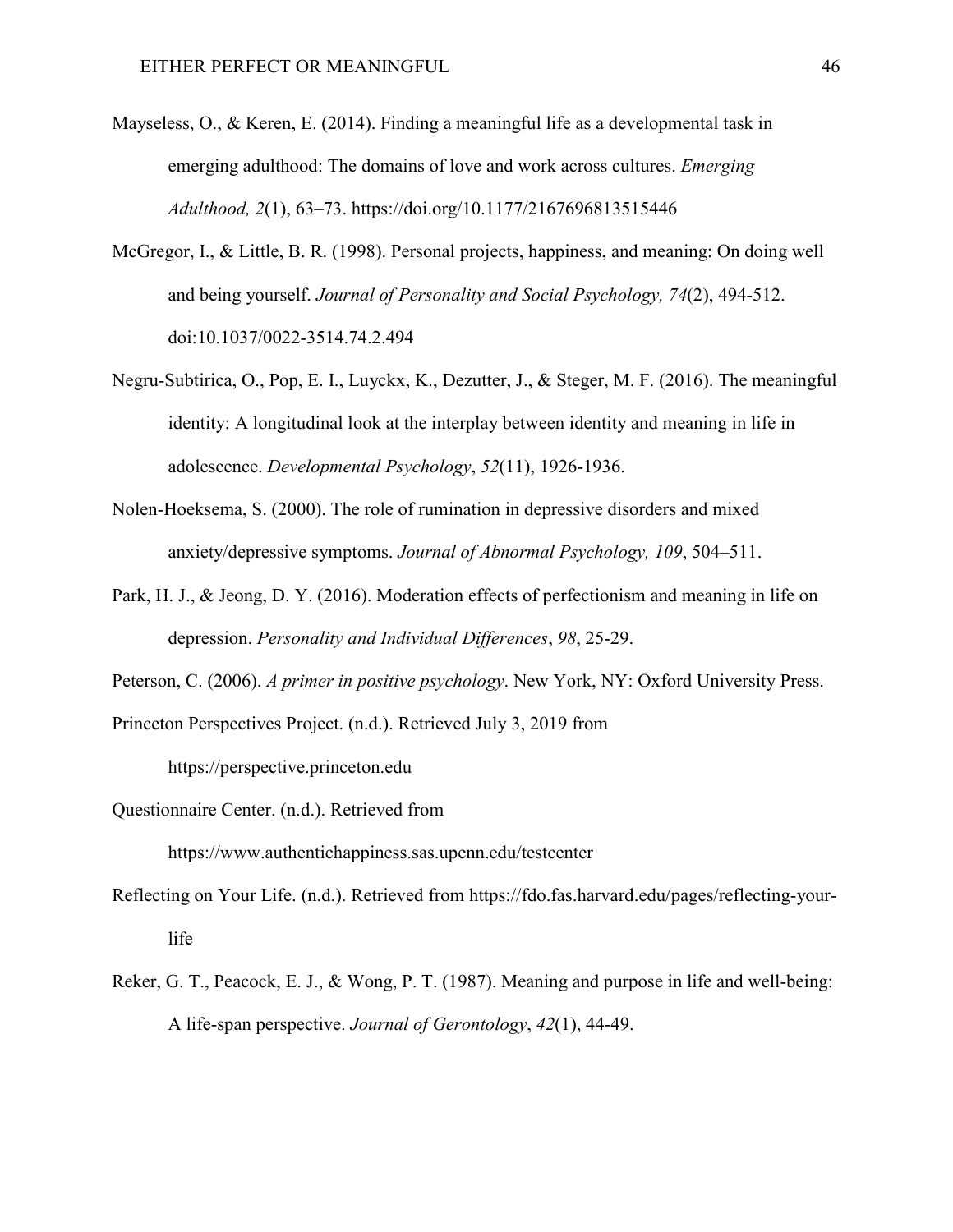Reker, G. T. (1994). Logotheory and logotherapy: Challenges, opportunities, and some empirical findings. *International Forum for Logotherapy*, *17*(1), 47-55.

Resilience Lab. (n.d.). Retrieved from https://wellbeing.uw.edu/unit/resilience-lab/

- Rhéaume, J., Freeston, M. H., Ladouceur, R., Bouchard, C., Gallant, L., Talbot, F., & Vallières, A. (2000). Functional and dysfunctional perfectionists: Are they different on compulsivelike behaviors? *Behaviour Research and Therapy, 38*, 119-128.
- Ryan, R. M., & Deci, E. L. (2000). Self-determination theory and the facilitation of intrinsic motivation, social development, and well-being. *American Psychologist, 55*(1), 68-78. doi:10.1037/0003-066X.55.1.68
- Ryan, R. M., & Deci, E. L. (2001). On happiness and human potentials: A review of research on hedonic and eudaimonic well-being. *Annual Review Psychology, 52*, 141–166.
- Ryff, C. D. (1989). Happiness is everything, or is it? Explorations on the meaning of psychological well-being. *Journal of Personality and Social Psychology, 57*(6), 1069- 1081. http://dx.doi.org/10.1037/0022-3514.57.6.1069
- Ryff, C., & Singer, B. (1998). The contours of positive human health. *Psychological Inquiry*, *9*(1), 1–28. https://doi.org/10.1207/s15327965pli0901\_1
- Scelfo, J. (2015, July 27). Suicide on campus and the pressure of perfection. *The New York Times*. Retrieved from https://www.nytimes.com
- Schnell, T. (2009) The Sources of Meaning and Meaning in Life Questionnaire (SoMe): Relations to demographics and well-being. *The Journal of Positive Psychology, 4*(6), 483-499.
- Schnell, T. (2010). Existential indifference: Another quality of meaning in life. *Journal of Humanistic Psychology*, *50*(3), 351-373.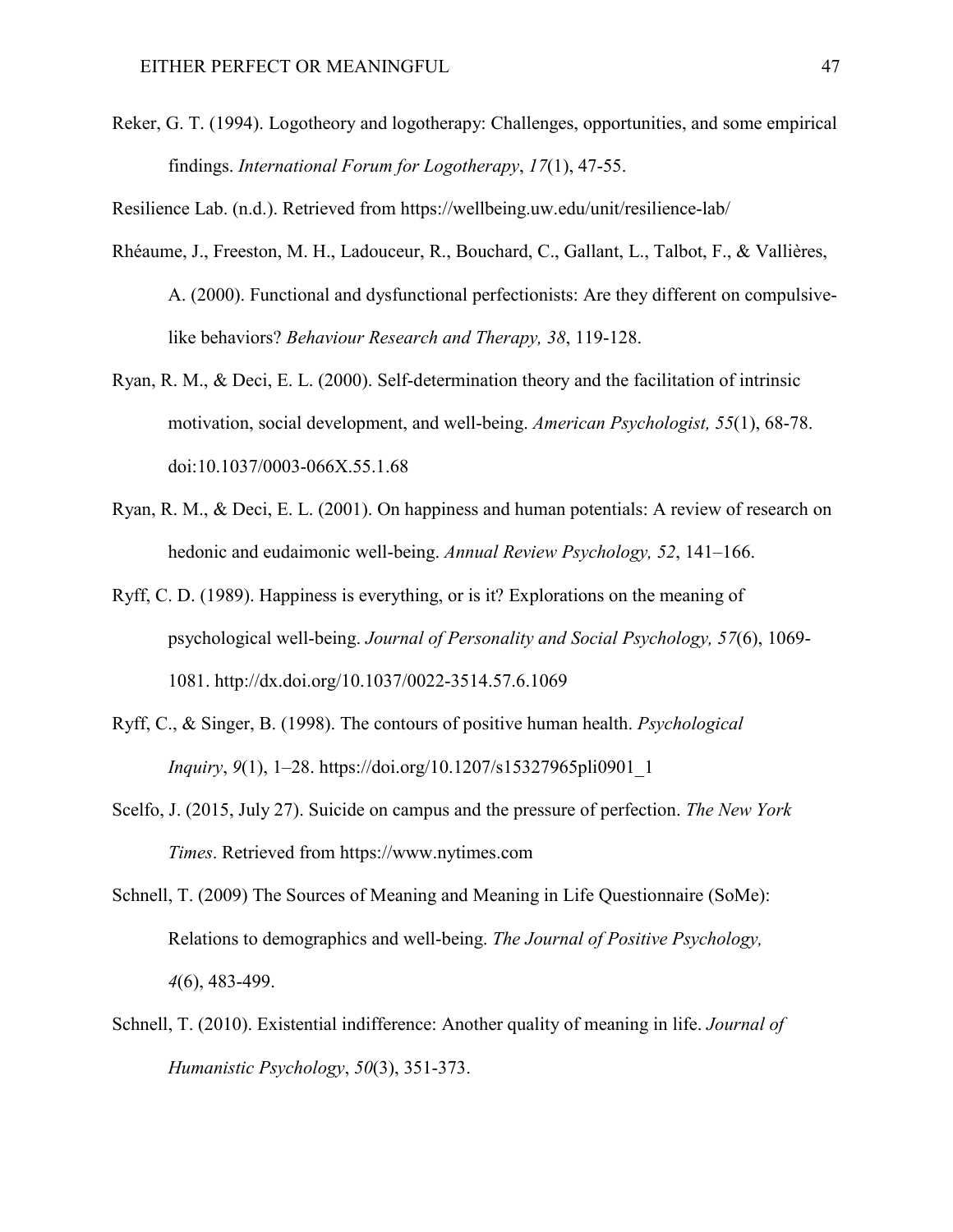- Schnell, T. (2011). Individual differences in meaning-making: Considering the variety of sources of meaning, their density and diversity. *Personality and Individual Differences*, *51*(5), 667-673.
- Seligman, M. E. P. (1999). The president's address. *American Psychologist, 54*(8), 559-562.
- Seligman, M. E. P., & Csikszentmihalyi, M. (2000). Positive psychology: An introduction. *American Psychologist, 55*(1), 5-14.
- Seligman, M. E. P. (2002). *Authentic happiness: Using the new positive psychology to realize your potential for lasting fulfillment*. New York, NY: Free Press.
- Seligman, M. E. P., Steen, T. A., Park, N., & Peterson, C. (2005). Positive psychology progress: Empirical validation of interventions. *The American Psychologist.*, *60*(5), 410–421. https://doi.org/10.1037/0003-066X.60.5.410
- Seligman, M. E. P., Rashid, T., & Parks, A. C. (2006). Positive psychotherapy. *American Psychologist, 61*(8), 774-788.
- Seligman, M. E. P. (2011). *Flourish: A visionary new understanding of happiness and wellbeing*. New York, NY: Free Press.
- Sharon, T. (2016). Constructing adulthood. *Emerging Adulthood, 4*(3), 161–167. https://doi.org/10.1177/2167696815579826
- Sheldon, K., & Elliot, A. (1999). Goal striving, need satisfaction, and longitudinal well-being: The self-concordance model. *Journal of Personality and Social Psychology*, *76*(3), 482– 497. https://doi.org/10.1037/0022-3514.76.3.482
- Shin, J. Y., Steger, M. F., & Henry, K. L. (2016). Self-concept clarity's role in meaning in life among American college students: A latent growth approach. *Self and Identity*, *15*(2), 206-223.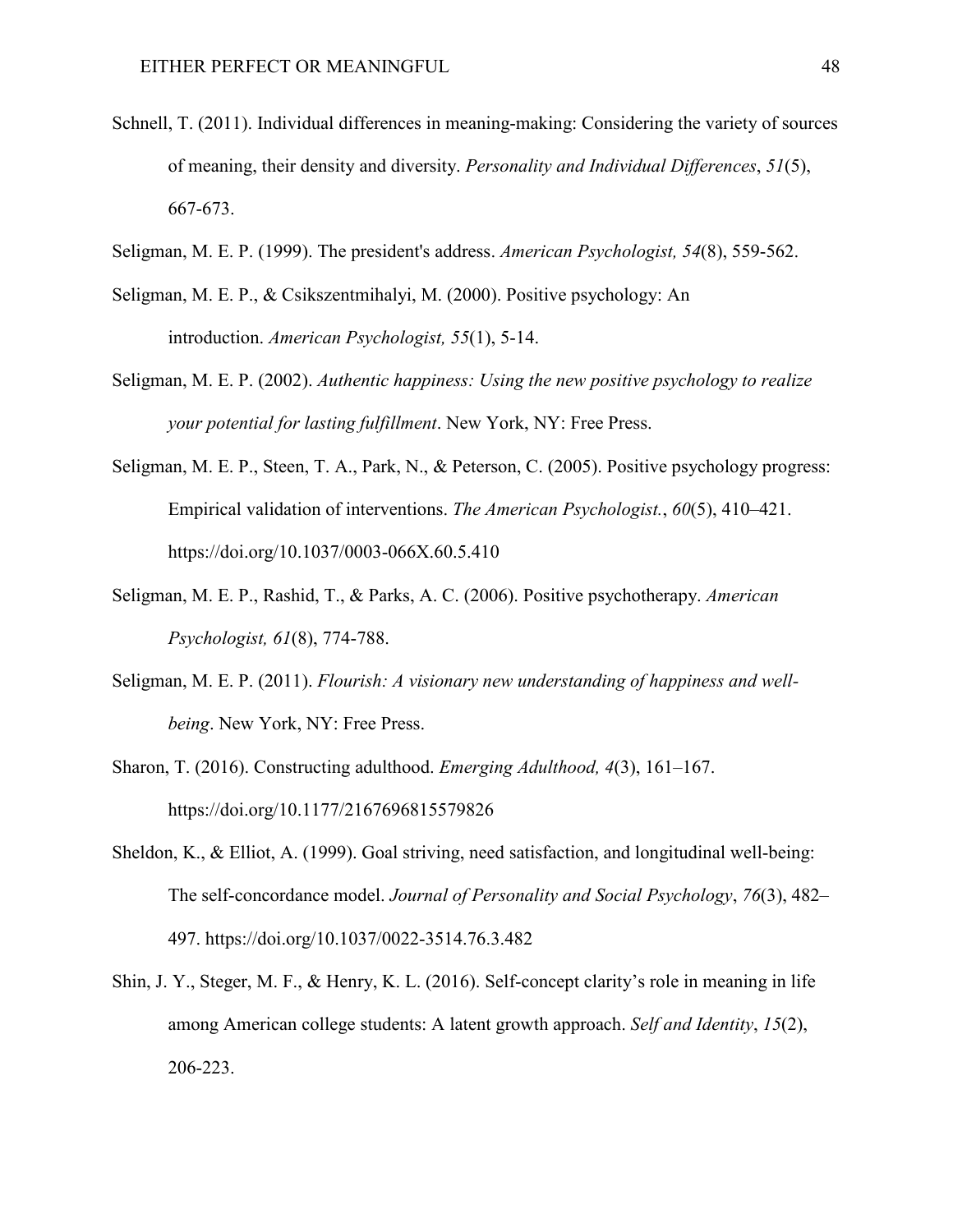- Slaney, R. B., Rice, K. G., Mobley, M., Trippi, J., & Ashby, J. S. (2001). The revised almost perfect scale. *Measurement and Evaluation in Counseling and Development, 34*(3), 130.
- Steger, M. F., Frazier, P., Oishi, S., & Kaler, M. (2006). The meaning in life questionnaire: Assessing the presence of and search for meaning in life. *Journal of Counseling Psychology*, *53*(1), 80–93.
- Steger, M. F., Kashdan, T. B., Sullivan, B. A., & Lorentz, D. (2008). Understanding the search for meaning in life: Personality, cognitive style, and the dynamic between seeking and experiencing meaning. *Journal of Personality*, *76*(2), 199-228.
- Steger, M. F. (2009). Meaning in life. In C. R. Snyder & S. J. Lopez (Eds.), *Oxford handbook of positive psychology* (2nd ed., pp. 679-687). New York, NY: Oxford University Press.
- Steger, M. F., Oishi, S., & Kashdan, T. B. (2009). Meaning in life across the life span: Levels and correlates of meaning in life from emerging adulthood to older adulthood. *The Journal of Positive Psychology*, *4*(1), 43-52.
- Steger, M. F., Oishi, S., & Kesebir, S. (2011). Is a life without meaning satisfying? The moderating role of the search for meaning in satisfaction with life judgments. *The Journal of Positive Psychology*, *6*(3), 173-180.
- Stillman, T. F., Baumeister, R. F., Lambert, N. M., Crescioni, A. W., DeWall, C. N., & Fincham, F. D. (2009). Alone and without meaning: Life loses meaning following social exclusion. *Journal of Experimental Social Psychology, 45*, 686-694.
- Stoeber, J., & Otto, K. (2006). Positive conceptions of perfectionism: Approaches, evidence, challenges. *Personality and Social Psychology Review, 10*(4), 295–319. https://doi.org/10.1207/s15327957pspr1004\_2